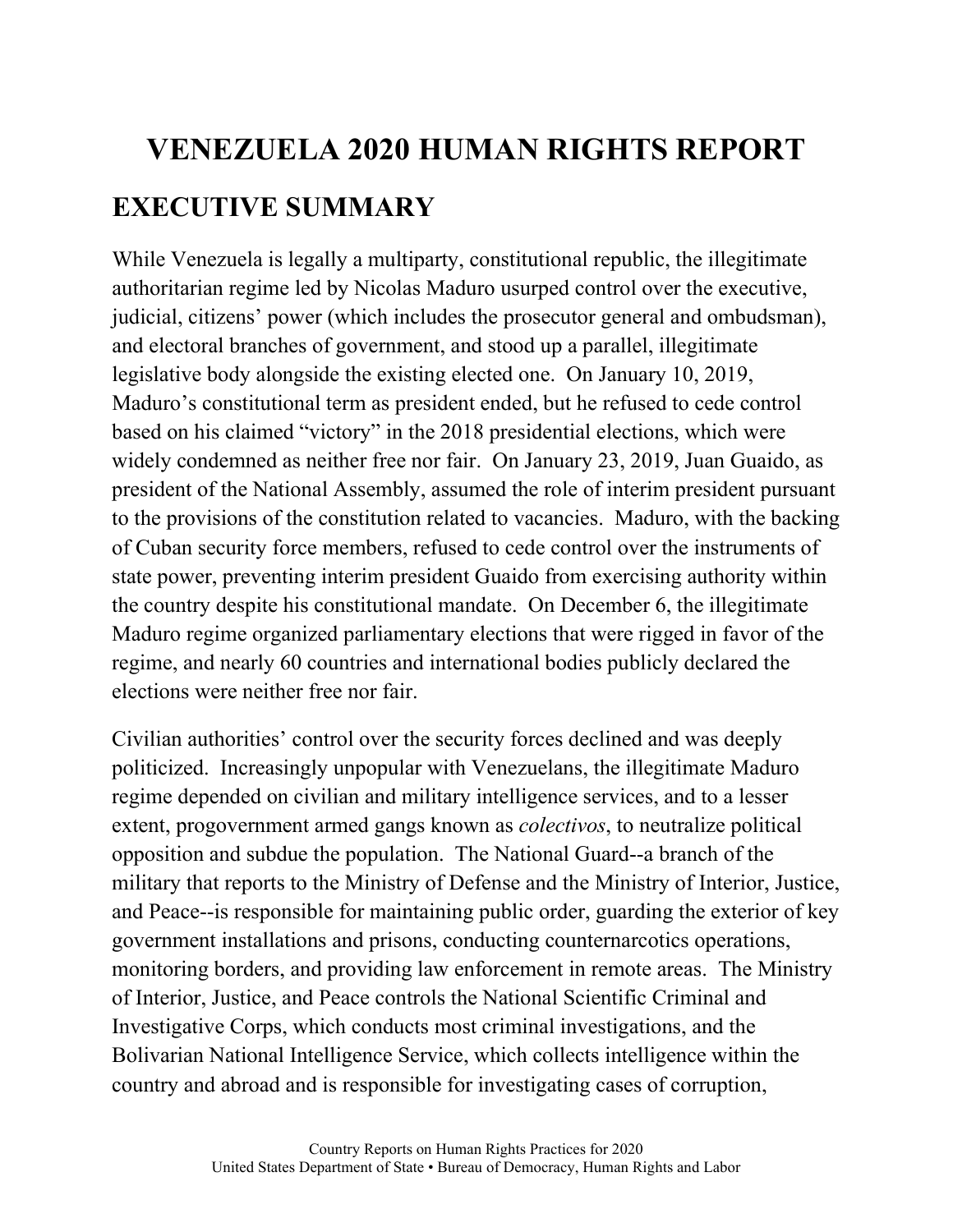subversion, and arms trafficking. Police include municipal, state, and national police forces. Mayors and governors oversee municipal and state police forces. The Venezuelan National Police reports to the Ministry of Interior, Justice, and Peace. According to its website, the national police largely focused on policing Caracas' Libertador municipality; patrolling Caracas-area highways, railways, and metro system; and protecting diplomatic missions. The national police maintained a minimal presence in seven of the country's 23 states. Members of security forces committed numerous abuses, and a UN report concluded that there were reasonable grounds to believe that government authorities and security forces committed crimes against humanity.

Significant human rights issues included: unlawful or arbitrary killings, including extrajudicial killings by security forces of the illegitimate Maduro regime and colectivos; forced disappearances; torture and cases of cruel, inhuman, and degrading treatment by security forces; harsh and life-threatening prison conditions; arbitrary detention by security forces; political prisoners or detainees; serious problems with the independence of the judiciary; and unlawful interference with privacy. The regime imposed serious restrictions on free expression, the press, and the internet, routinely blocking signals and interfering with the operations of, or shutting down, privately owned television, radio, and other media outlets. The regime essentially criminalized freedom of speech by declaring reporting unfavorable to its policies as libel and slander, incitement to violence, or terrorism, including accurate reporting regarding COVID-19 infection rates. The illegitimate Maduro regime used violence to repress peaceful demonstrations and freedom of assembly. The regime and its aligned groups disrupted church services, attacked churchgoers, and destroyed church property and that of other nongovernmental organizations and civil society. Citizens were unable to change their government peacefully through free and fair elections, and there were restrictions on political participation as well as intimidation, harassment, and abuse of National Assembly members, including denial of due process and parliamentary immunity. Pervasive corruption and impunity continued among all Maduroaligned security forces and in other national and state regime offices, including at the highest levels, which the illegitimate regime made minimal efforts to eliminate. Other significant issues included trafficking in persons, including forced labor; violence against indigenous persons; and existence of the worst forms of child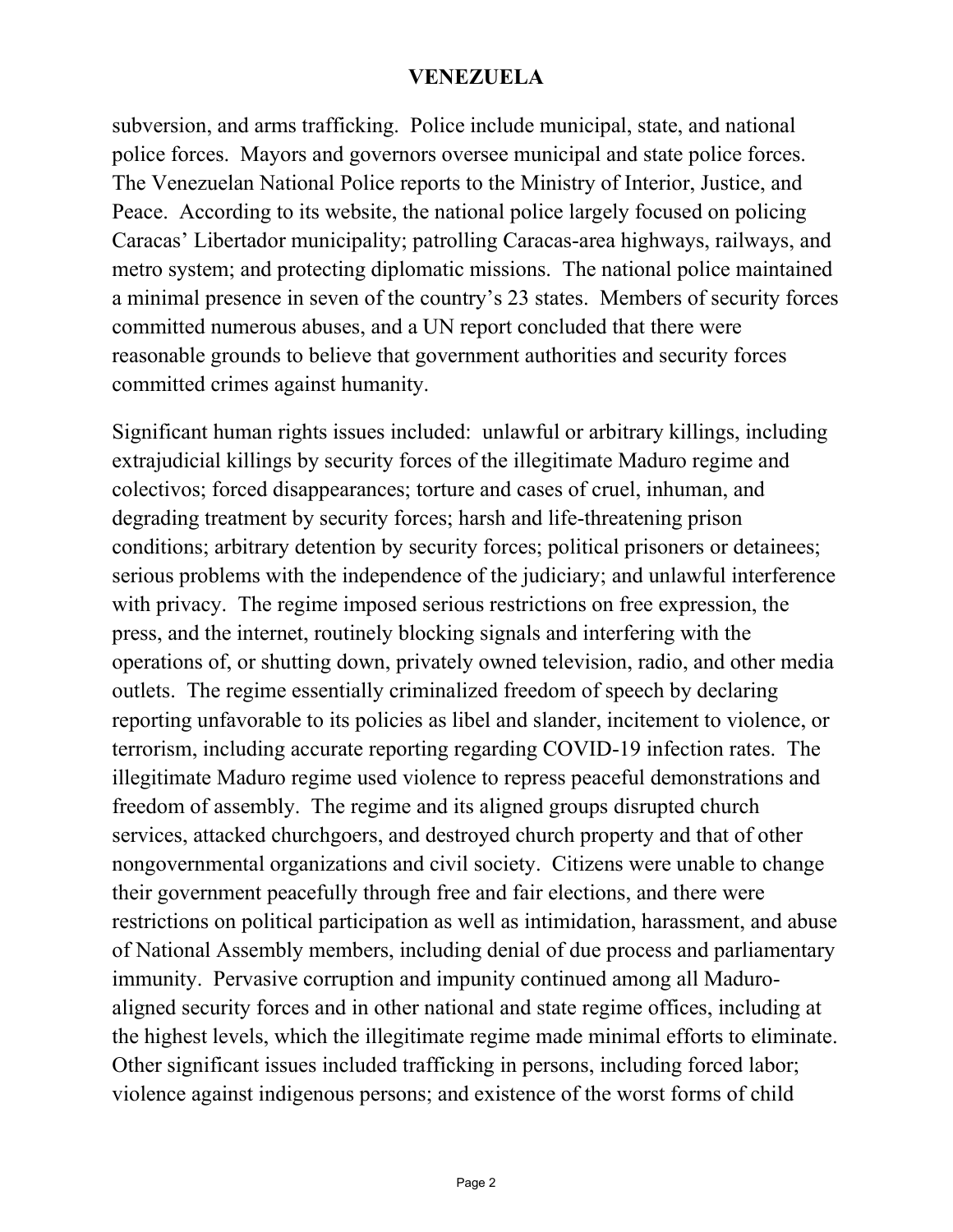labor.

The illegitimate regime took no effective action to identify, investigate, prosecute, or punish officials who committed human rights abuses.

# **Section 1. Respect for the Integrity of the Person, Including Freedom from**

### **a. Arbitrary Deprivation of Life and Other Unlawful or Politically Motivated Killings**

There were numerous reports that the illegitimate Maduro regime committed arbitrary or unlawful killings. Although the regime did not release statistics on extrajudicial killings, nongovernmental organizations (NGOs) reported that national, state, and municipal police entities, as well as the armed forces and regime-supported colectivos, carried out thousands of such killings during the year.

The Public Ministry is responsible for initiating judicial investigations of security force abuses. The Office for Protection of Human Rights in the Public Ministry is responsible for investigating cases involving crimes committed by public officials, particularly security officials. There was also no official information available on the number of public officials prosecuted, convicted, or sentenced to prison for involvement in extrajudicial killings, which, in the case of killings committed by police, were often classified as "resistance to authority."

The Office of the UN High Commissioner for Human Rights (OHCHR) reported that security forces committed more than 2,000 killings between January and September, amounting to more than 25,000 such killings since 2014, many of which "may constitute extrajudicial killings." The OHCHR called for the dissolution of one of the deadliest regime security units, the Special Actions Force (FAES), a specialized national police unit created by Maduro in 2017 to quash large-scale countrywide protests. Between January and June, FAES committed 25 percent of homicides by Maduro-aligned security forces, according to the NGO Venezuelan Programs for Education and Action on Human Rights (PROVEA). FAES' implementation of the 2015 nationwide anticrime strategy, called the Operation for the Liberation and Protection of the People, was characterized by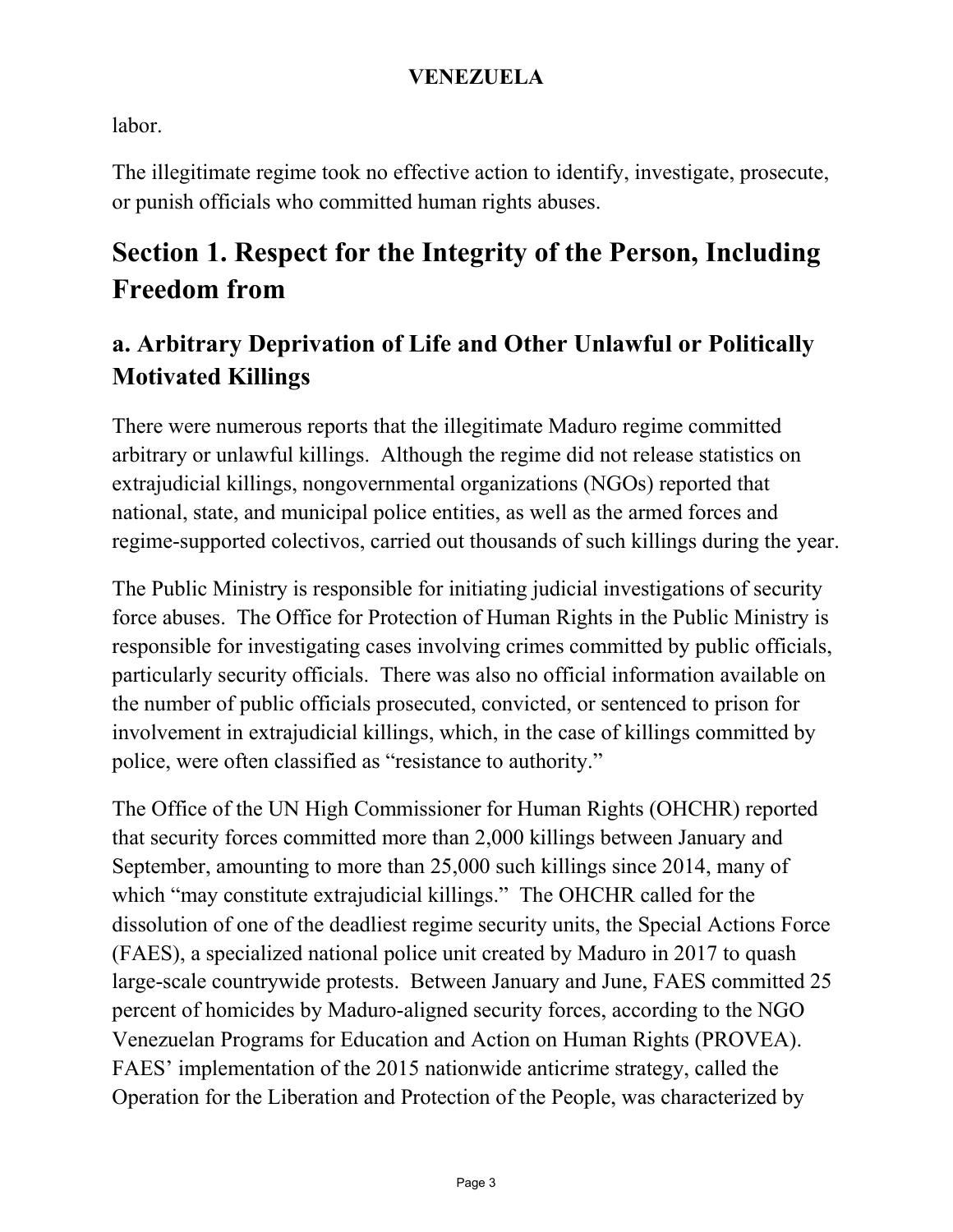large-scale neighborhood raids conducted by hundreds of security agents. According to the September OHCHR report, from 2015 to 2017, raids under the Operation for People's Liberation resulted in 413 persons killed, sometimes shot at point-blank range. Human rights NGOs also noted with concern the growing involvement of the armed forces in these killings.

On August 20, FAES officers shot and killed journalists Andres Nieves Zacarias and Victor Torres during a raid at the headquarters of Guacamaya TV in Zulia State. Torres' father, the director of the television station, stated FAES officers then seized all of the station's audiovisual equipment and planted weapons on the victims' bodies to simulate an alleged confrontation. Illegitimate regime attorney general Tarek William Saab called the homicides extrajudicial killings, and four FAES officers were arrested in connection with the killings.

The illegitimate regime attorney general reported that from 2017 to July, one officer was convicted of homicide for killings in the context of security operations. The regime did not release details on the officer's conviction or other investigations of security officers involved in killings. The OHCHR found that investigations of human rights violations committed by regime security forces were hampered by its refusal to cooperate, tampering with evidence, judicial delays, and harassment of relatives of victims. According to NGOs, prosecutors occasionally brought cases against perpetrators of extrajudicial killings, but prosecutions often resulted in light sentences, and convictions were often overturned on appeal. In many cases the regime appeared to be scapegoating lowlevel functionaries while allowing high-level officials who issued the illegal orders to continue in their positions.

A UN Independent International Fact-Finding Mission (FFM) on Venezuela report released in September stated that extrajudicial killings were committed by officers belonging to the military, police, and intelligence services, including in more recent years by FAES and the National Scientific Criminal and Investigative Corps (CICPC) officers. The FFM asserted that some high-level authorities had knowledge of and contributed to the crimes, while others who knew or should have known of the crimes did not take measures to prevent or stop them. Victims were typically young men, targeted due to alleged criminal activity, revenge, or mistaken identity, who were shot and killed in their homes or neighborhoods.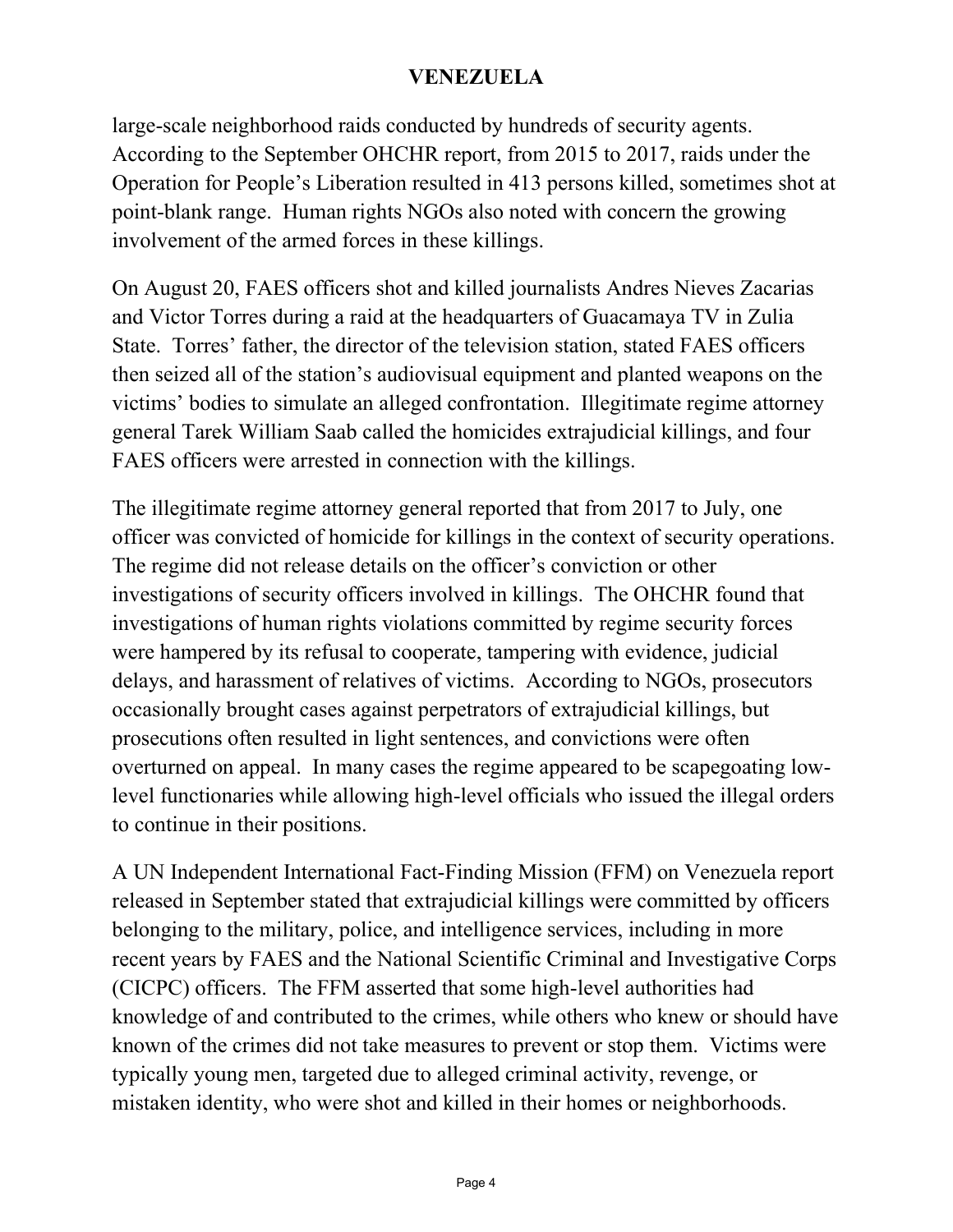Media and NGOs reported security forces attempted to cover up extrajudicial killings by planting evidence or altering crime scenes to suggest an altercation or attempted escape by the victim. The FFM concluded there were reasonable grounds to believe that authorities and security forces planned and executed serious human rights violations, including killings, some of which amounted to crimes against humanity, since 2014. The FFM report also stated there were reasonable grounds to believe that Maduro and other regime officials either ordered, contributed to, or were involved in the commission of the crimes and human rights abuses documented in the FFM report.

### **b. Disappearance**

The NGOs Foro Penal and Robert F. Kennedy Human Rights documented 753 enforced disappearances of political detainees between 2018 and June 2020. An OHCHR investigation found that almost all individuals detained by the Directorate General of Military Counterintelligence (DGCIM) were subjected to enforced disappearances for periods of seven to 40 days after their arrest, raising their risk of also becoming victims of torture and abuse. The illegitimate Maduro regime continued to deny requests by the UN Working Group on Enforced or Involuntary Disappearances to visit the country to conduct an investigation.

On March 10, FAES officers detained National Assembly (AN) deputy Renzo Prieto and two assistants, without a warrant for their arrest, after the three participated in a protest in support of interim president Guaido. The illegitimate Maduro regime authorities did not disclose Prieto's location, nor did they allow any form of communication between Prieto and his family or lawyers during his detention. Prieto's family expressed significant concern for his state of health, due to an injury that required urgent surgical care and risk of contracting COVID-19. While in regime custody, Prieto stated he was forced to sleep on the floor in a frigid, windowless, four-by-eight-foot cell with five other detainees. On August 31, Prieto was released. Prieto previously had been in regime detention from 2014 to 2018, also after participating in a protest, in what the UN Working Group on Arbitrary Detention concluded was an arbitrary arrest.

The illegitimate Maduro regime arrested AN deputy Gilber Caro in December 2019, his third detention since 2017, and did not reveal his location or permit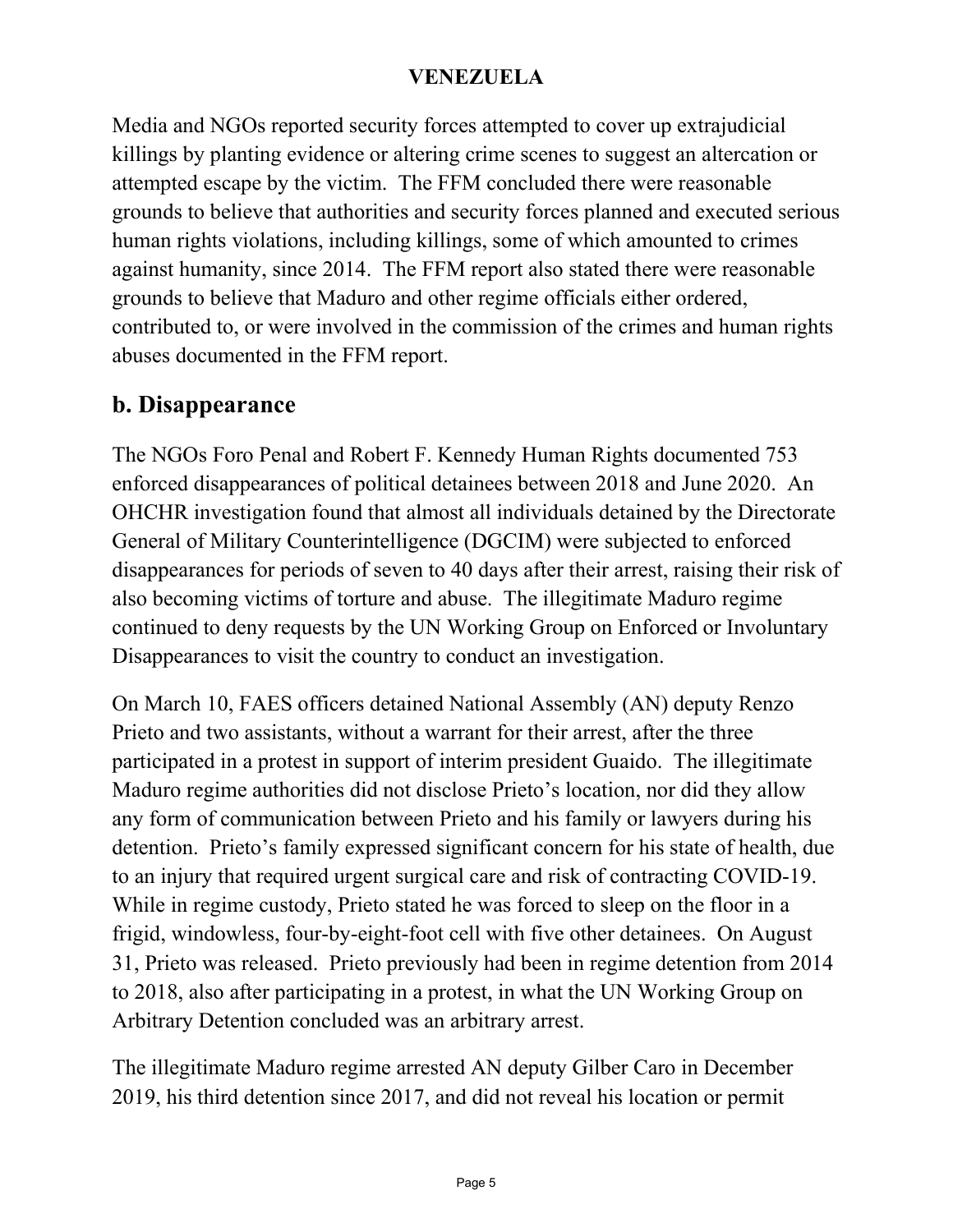contact with his lawyer until January 21. On August 31, he was released.

### **c. Torture and Other Cruel, Inhuman, or Degrading Treatment or Punishment**

Although the constitution and law prohibit such practices, there were credible reports that Maduro-aligned security forces tortured and abused detainees. According to the illegitimate Maduro regime, as of May, 26 individuals had been convicted of torturing or abusing detainees.

The regime-aligned Office of the Human Rights Ombudsman did not publish statistics regarding allegations of torture by police during the year. Several NGOs detailed cases of widespread torture and "cruel, inhuman, and degrading treatment." Human rights groups reported the regime continued to influence the attorney general and public defenders to conduct investigations selectively and subjectively. No official data were available on investigations, prosecutions, or convictions in cases of alleged torture. The NGO Foro Penal maintained that hundreds of cases were not reported to government institutions because victims feared reprisal. The OHCHR found that in some cases doctors issued false or inaccurate medical reports not disclosing signs of torture.

Press and NGOs reported that beatings and humiliating treatment of suspects during arrests were common and involved various law enforcement agencies and the military controlled by the illegitimate Maduro regime. Torture and other cruel, inhuman, or degrading treatment or punishment of prisoners were also reported during the year. Regime-aligned authorities reportedly subjected detainees to asphyxiation, electric shock, broken bones, being hung by their limbs, and being forced to spend hours on their knees. Detainees were also subjected to cold temperatures, sensory deprivation, and sleep deprivation; remained handcuffed for extended periods of time; and received death threats to themselves and their relatives. Detainees reported regime-aligned security forces moved them from detention centers to houses and other clandestine locations where abuse took place. Cruel treatment frequently involved illegitimate regime authorities denying prisoners medical care and holding them for long periods in solitary confinement. The latter practice was most prevalent with political prisoners. NGOs detailed reports from detainees who were victims of sexual and gender-based violence by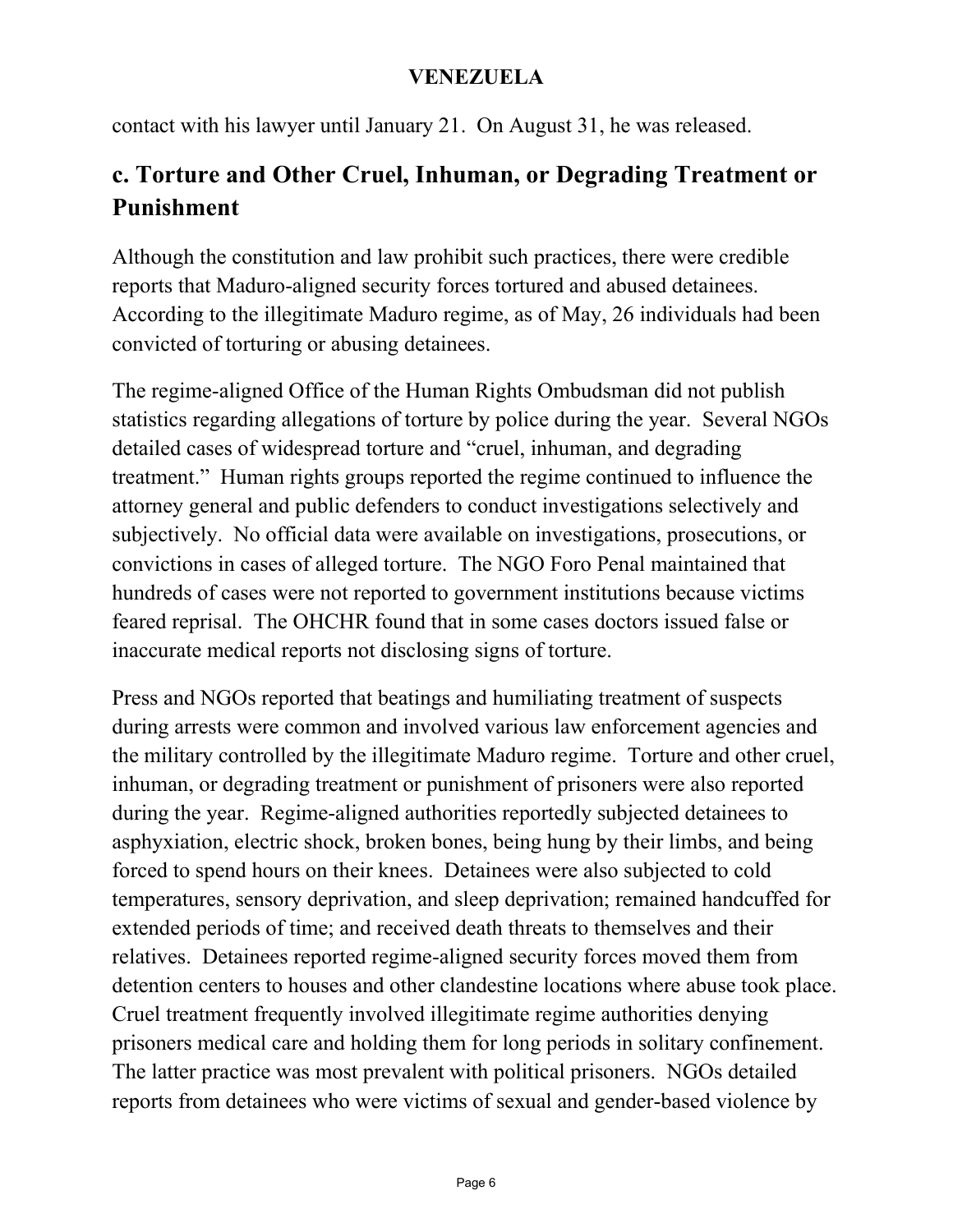regime-aligned authorities. The FFM found that regime-aligned security forces, specifically the Bolivarian National Intelligence Service (SEBIN) and DGCIM, subjected detainees to torture and cruel, inhuman, and degrading treatment, and that high-level regime officials committed, ordered, or contributed to the abuses or were aware of their activities and failed to prevent or stop them.

Foro Penal reported multiple instances of political prisoners denied adequate medical treatment while in regime custody. Foro Penal noted instances in which regime authorities transferred detainees to a medical facility, where instead of receiving treatment, they were interrogated by security officials. PROVEA identified 574 cases of torture by regime-aligned security forces in 2019, resulting in the deaths of at least 23 individuals. NGOs reported that members of the military represented a growing number of victims of torture, such as retired naval captain Rafael Acosta Arevalo, who died of injuries sustained from torture while in regime custody in June 2019.

Political activist Vasco Da Costa, who had been detained in the Ramo Verde military prison despite being a civilian, was released in August 2019 after more than two years in regime custody. Da Costa described extended periods of torture at the hands of the DGCIM, including use of electric shocks, simulated drownings, and beatings to the feet and stomach to the point that he lost control of his bowels. According to Da Costa, prison guards systematically beat and mutilated detainees according to the detainees' occupations, targeting the legs of soldiers, the hands of a surgeon who was arrested because he was the spouse of a soldier wanted by the regime, and in the case of Da Costa, his eyes due to his role as an academic.

Impunity was a significant problem in the security forces. Despite continued reports of police abuse and involvement in crime, particularly in the activities of illegally armed groups, including illegal and arbitrary detentions, extrajudicial killings, kidnappings, and the excessive use of force, the illegitimate Maduro regime took no effective action to investigate officials who committed human rights abuses. Corruption, inadequate police training and equipment, and insufficient central government funding, particularly for police forces in states and municipalities governed by opposition officials, reduced the effectiveness of the security forces. NGOs noted that many victims did not report violent crimes to police or other regime authorities due to fear of retribution or lack of confidence in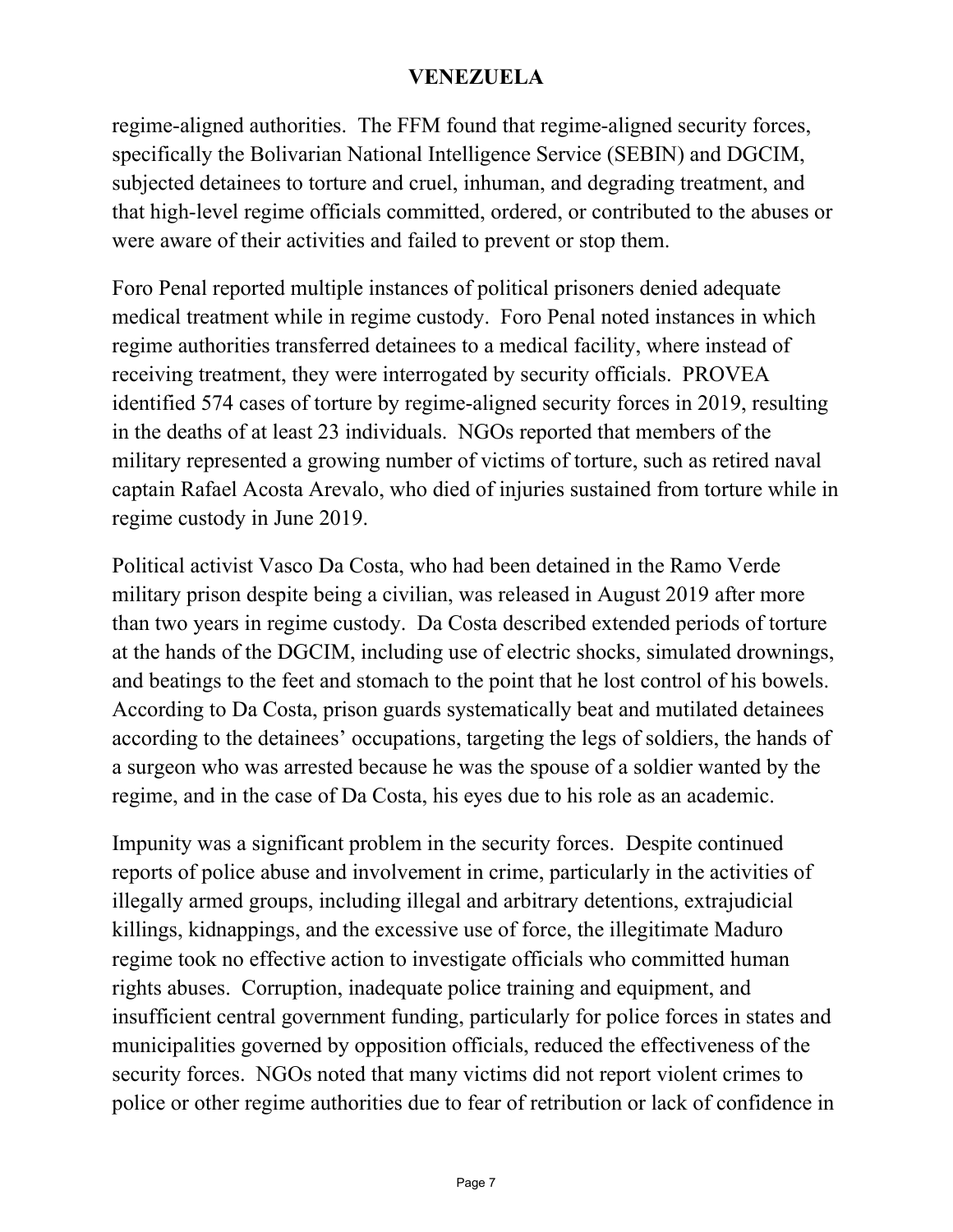police. The regime, backed by Cuban security force members embedded in Maduro's security and intelligence services, refused to cede power, preventing the interim government from taking action.

#### **Prison and Detention Center Conditions**

Most prison conditions were harsh and life threatening due to gross overcrowding, food shortages, inadequate sanitary conditions and medical care, systemic violence, and poor infrastructure.

**Physical Conditions:** According to the NGO A Window to Liberty (UVL), prison capacity was approximately 19,000 inmates for penitentiaries and 5,000 for police station jails. Conditions were most acute in pretrial detention facilities such as police station jails. Overcrowding was 172 percent for penitentiaries and 415 percent for police station jails on average, although the NGO Venezuelan Observatory for Prisons (OVP) noted that in some jails the overcrowding ranged from 800 to 1,200 percent. Overcrowding and generally unsanitary conditions placed prisoners at increased risk of contracting respiratory diseases such as tuberculosis and COVID-19.

There were two women's prisons, one each in the states of Miranda and Zulia. The law stipulates women in mixed prisons must be held in annexes or separate women's blocks. A local NGO reported that male and female prisoners intermingled. Illegitimate Maduro regime security forces and law enforcement authorities often held minors together with adults, although separate facilities existed. Because institutions were filled beyond capacity, hundreds of children accused of infractions were confined in juvenile detention centers, where they were reportedly crowded into small, unsanitary cells.

The CICPC detention facility, police station jails, and detention centers also were overcrowded, causing many police station offices to be converted into makeshift prison cells. Long delays in court proceedings and prison transfers created a parallel system that held prisoners in police station jails, in some cases for years, although these facilities were designed to hold individuals only for 48 hours. Prisoners reportedly took turns sleeping on floors and in office chairs, and sanitation facilities were inadequate or nonexistent. A UVL study of 248 facilities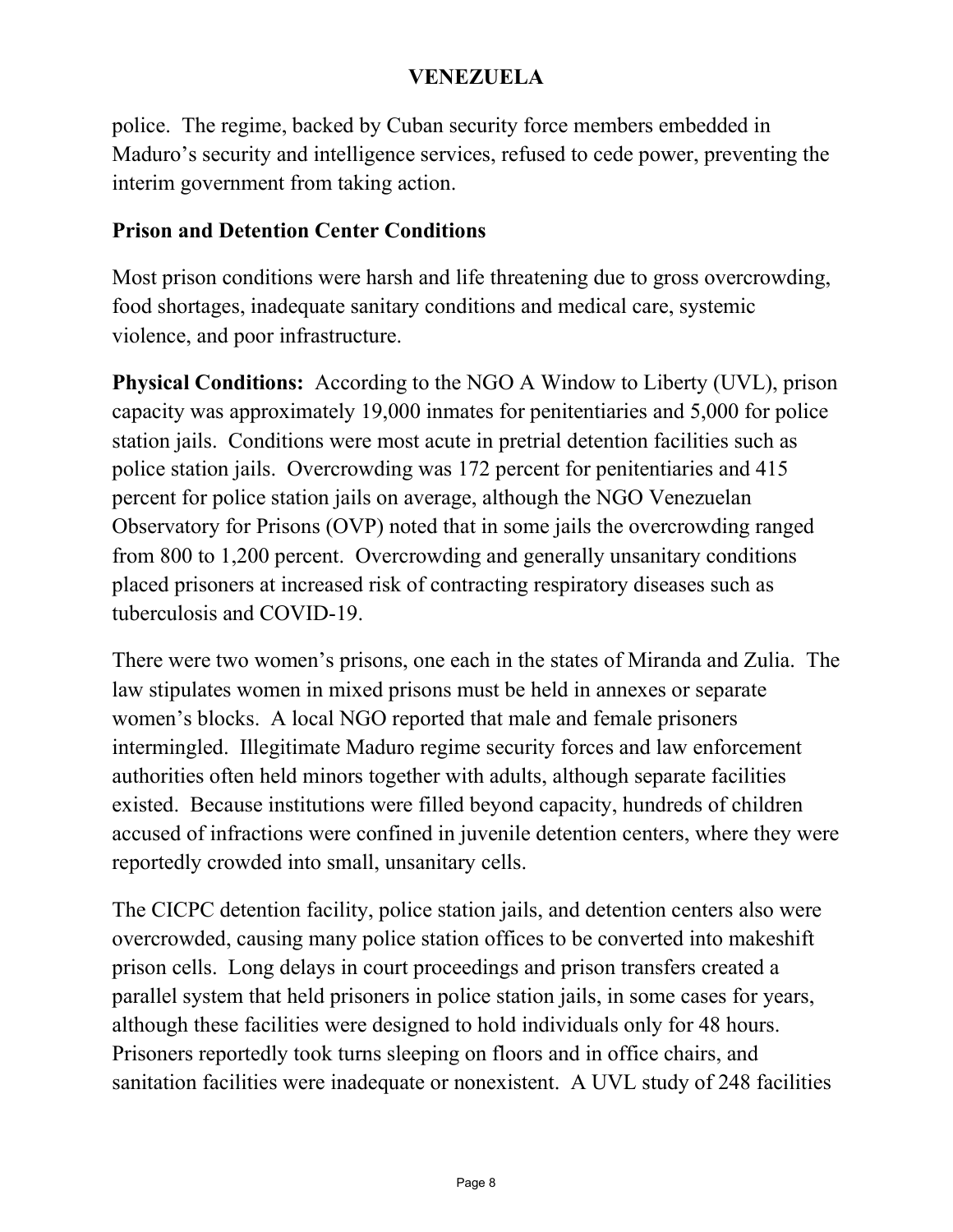holding pretrial detainees revealed 315 percent overcrowding. The UVL also found that 5 percent of facilities provided medical services, more than 90 percent did not have potable water, 50 percent did not have regular trash collection or proper restrooms, and 35 percent lacked electricity.

The National Guard (GNB) and the Ministry of Interior, Justice, and Peace have responsibility for prisons' exterior and interior security, respectively. The illegitimate Maduro regime failed to provide adequate prison security. The OVP estimated a staffing gap of 90 percent for prison security personnel, with one guard for every 100 inmates, instead of one for every 10 as recommended by international standards. Armed gangs, known as *pranes*, exercised de facto control within some prisons.

According to the UVL and OVP, between March and August, 287 prisoners died in prisons and jails, more than double the number compared with the same period in 2018. Some deaths resulted from prison and detention center riots. For example, on May 1, GNB officers opened fire on prisoners during a riot at the Los Llanos penitentiary in Portuguesa State, leaving 47 prisoners killed and 67 injured. Illegitimate regime Minister of Prisons Iris Varela claimed the riot began as an attempted prison escape, an account disputed by inmates and their family members, who stated the prisoners were protesting malnutrition. Media reported the prison, which was designed for 750 prisoners, held at least 2,500 inmates. AN members called the violence a massacre, and human rights NGOs and the OHCHR called for an investigation. The illegitimate Maduro regime charged 10 persons for their involvement in the violence.

The OVP reported inmate deaths due to generally unsanitary and unsafe conditions prevalent in prisons, with 73 percent the result of tuberculosis and malnutrition. The OVP reported that due to inadequate nutrition and lack of potable water, stomach illnesses were common among inmates. The UVL reported that in more than 90 percent of detention facilities, prisoners depended upon family visits to supply them with food, water, and medicine. Media reported prison guards regularly stole food families purchased for inmates. Prisoners were unable to meet their basic needs when illegitimate Maduro regime authorities suspended family visits to prisons and detention centers on April 2 due to the COVID-19 pandemic. A study by the NGO Solidarity Action found prison rules resulted in the isolation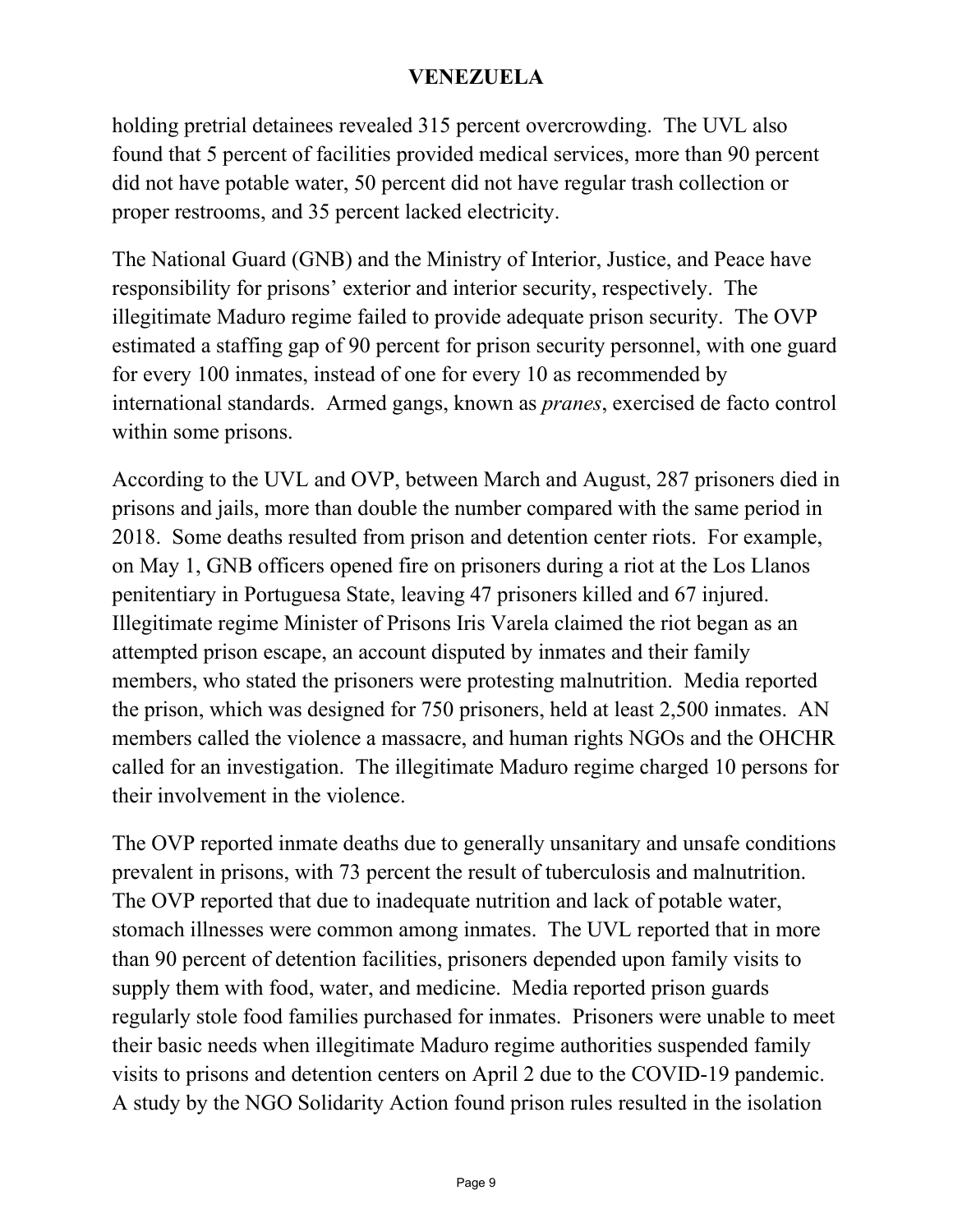of those with HIV/AIDS in "inadequate spaces without food and medical attention." The OVP reported a generalized lack of medical care, drugs, equipment, and physicians for prisoners. Inmates often received the same pills regardless of their symptoms, and pregnant women lacked adequate facilities for medical attention.

**Administration:** The illegitimate regime's Ministry of Penitentiary Services did not respond to requests from the OVP, UVL, other human rights organizations, inmates, or families regarding inmates or investigations of the harsh conditions that led to hunger strikes, violent uprisings, and massacres.

Prisoners and detainees generally had access to visitors, including some with overnight privileges, until authorities suspended family visits in April due to the COVID-19 pandemic. In some cases prison officials harassed or abused visitors. For political prisoners, prison officials imposed significant restrictions on visits by family and legal representation. When allowed access, visitors were at times subjected to strip searches.

**Independent Monitoring:** Human rights observers experienced lengthy delays and restrictions in gaining access to prisons and detention centers. More than 300 lay members from the Venezuelan Episcopal Conference of the Roman Catholic Church volunteered in 40 prisons. Although prohibited from formally entering prisons, Catholic laity visited prisoners on family visitation days. As of September the OHCHR had conducted 15 visits of 13 detention centers.

### **d. Arbitrary Arrest or Detention**

The constitution prohibits the arrest or detention of an individual without a judicial order and provides for the accused to remain free while being tried, but judges and prosecutors often disregarded these provisions. The law provides for the right of persons to challenge the lawfulness of their arrest or detention in court, but the illegitimate Maduro regime generally did not observe this requirement. While NGOs such as Foro Penal, the Committee for the Families of Victims of February-March 1989, the Institute for Press and Society, Espacio Publico, and PROVEA noted at least 2,000 open cases of arbitrary detentions, illegitimate Maduro regime authorities rarely granted them formal means to present their petitions. Regime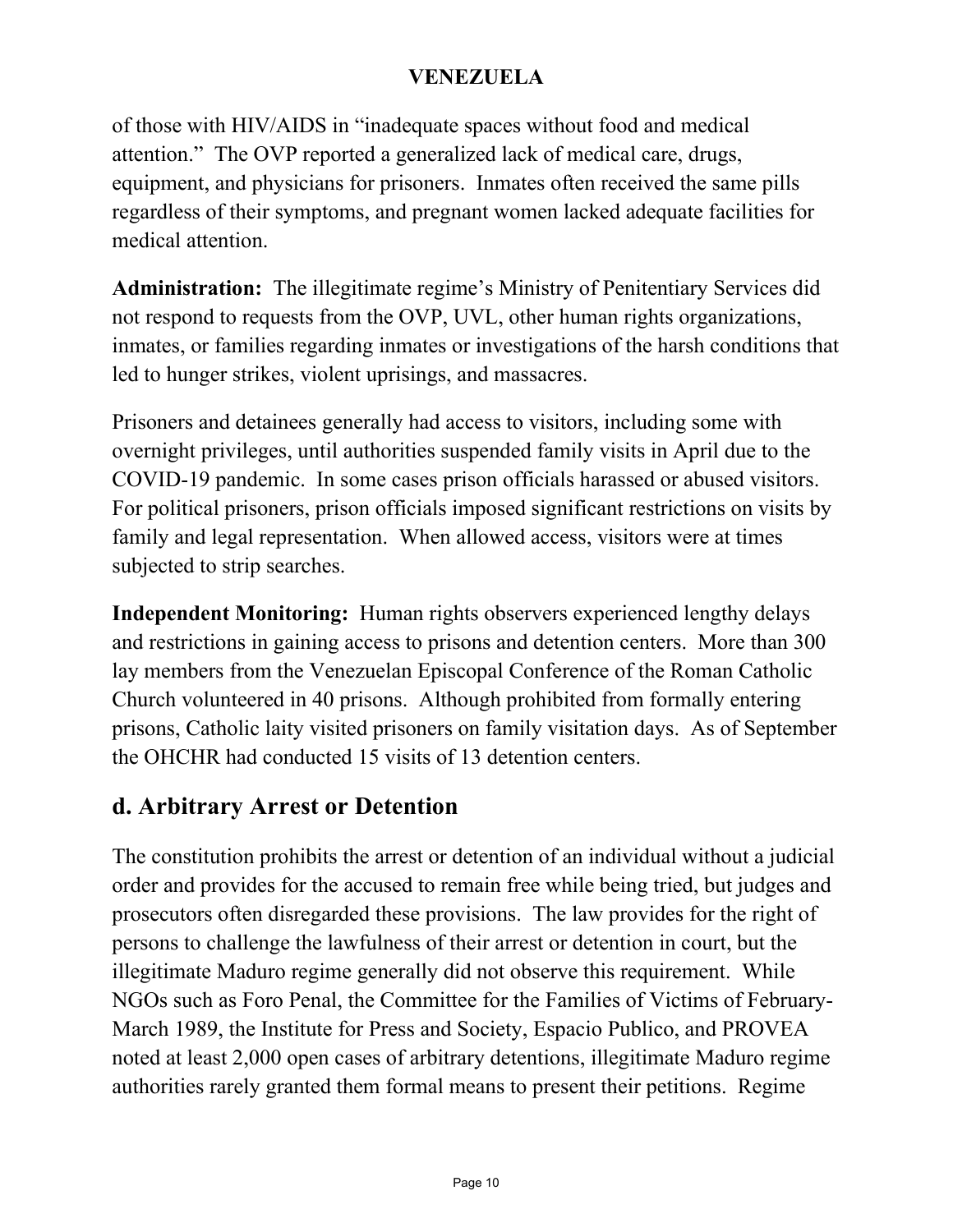authorities arbitrarily detained individuals, including foreign citizens, for extended periods without criminal charges.

#### **Arrest Procedures and Treatment of Detainees**

While a warrant is required for an arrest, detention is permitted without an arrest warrant when an individual is apprehended in the act of committing a crime or to secure a suspect or witness during an investigation. Police often detained individuals and raided their homes without a warrant. The OHCHR found that in several cases the illegitimate Maduro regime issued warrants retroactively or forged the warrant's date of issuance. The law mandates that detainees be brought before a prosecutor within 12 hours and before a judge within 48 hours to determine the legality of the detention; the law also requires that detainees be informed promptly of the charges against them. The regime routinely ignored these requirements.

Although the law provides for bail, release on bail is not afforded to persons charged with certain crimes. Bail also may be denied if a person is apprehended in the act of committing a crime or if a judge determines the accused may flee or impede the investigation. The law allows detainees access to counsel and family members, but that requirement was often not met, particularly for political prisoners. The constitution also provides any detained individual the right to immediate communication with family members and lawyers who, in turn, have the right to know a detainee's whereabouts. A person accused of a crime may not be detained for longer than the possible minimum sentence for that crime or for longer than two years, whichever is shorter, except in certain circumstances, such as when the defendant is responsible for the delay in the proceedings. The regime routinely ignored these requirements.

**Arbitrary Arrest:** Foro Penal reported 281 cases of arbitrary detention between January 1 and July 31.

On May 9, illegitimate regime security forces arrested Junior Pantoja, a former city councilman and soup-kitchen manager, during a violent police confrontation with armed gangs in a Caracas neighborhood. Pantoja's relatives and neighbors, as well as AN, called the arrest arbitrary and politically motivated due to his role as a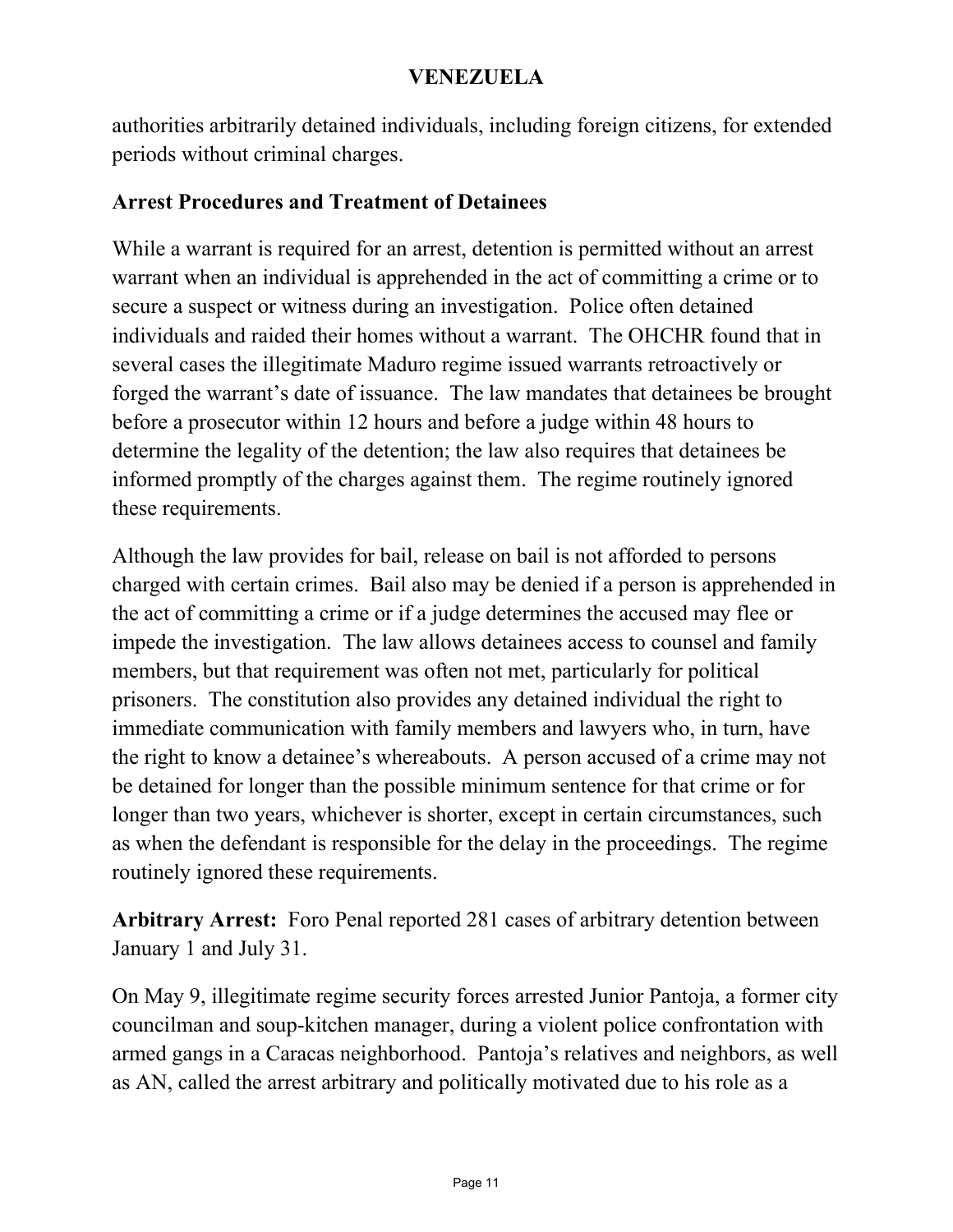community leader. Pantoja's lawyer claimed security forces planted five bullets on Pantoja in order to arrest him for gang-related activity and arms trafficking. On June 24, he was released and on August 23, he died of a respiratory infection after his health deteriorated while in regime custody.

On October 4, the illegitimate Maduro regime, without providing explanation, prevented interim president Juan Guaido's chief of staff, Roberto Marrero, from boarding a flight to Spain. Marrero had been released from regime custody on August 31, following his March 2019 arrest and months of arbitrary judicial delays. Media reported contradictory and conflicting evidence submitted by prosecutors--including allegations that rifles and a grenade were planted at Marrero's residence on the day of his arrest. Marrero was charged with conspiracy, treason, and weapons smuggling. Many international entities, including the Lima Group and the EU, condemned Marrero's 2019 arrest as politically motivated.

**Pretrial Detention:** Pretrial detention remained an egregious problem. According to the UVL, approximately 70 percent of the prison population was in pretrial detention. The NGO Citizen Observatory of the Penal Justice System attributed trial delays to the shortage of prosecutors and penal judges.

Despite constitutional protections that provide for timely trials, judges reportedly scheduled initial hearings months after the events that led to the detention. Proceedings were often deferred or suspended when an officer of the court, such as the prosecutor, public defender, or judge, failed to attend. Prisoners reported to NGOs that a lack of transportation and disorganization in the prison system reduced their access to the courts and contributed to trial delays.

#### **Detainee's Ability to Challenge Lawfulness of Detention before a Court:**

Detained individuals may challenge the grounds for their detention, but proceedings were often delayed and hearings postponed, stretching trials for years. Courts frequently disregarded defendants' presumption of innocence. Illegitimate Maduro regime authorities often failed to allow detainees to consult with counsel or access their case records when filing challenges. Some detainees remained on probation or under house arrest indefinitely.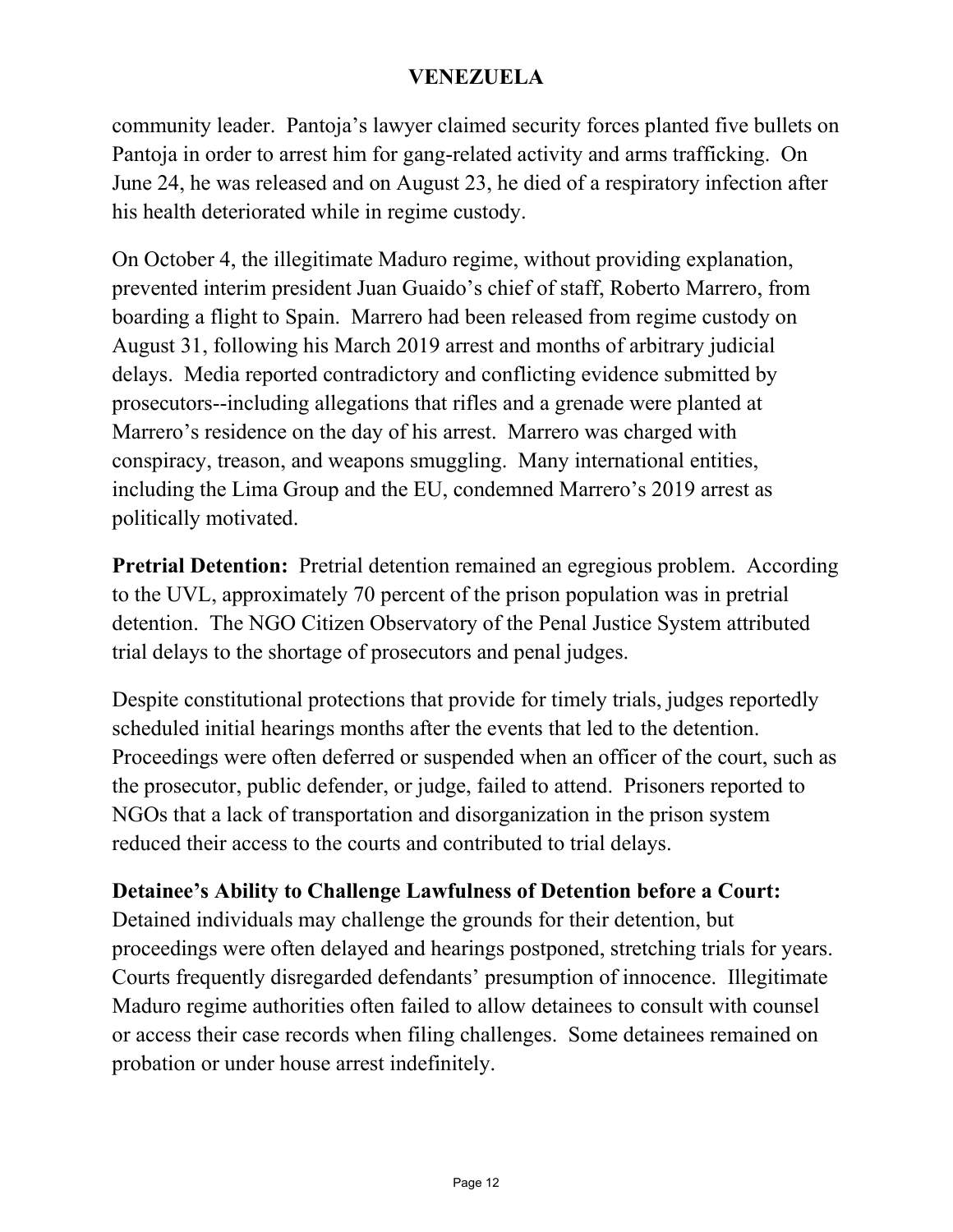### **e. Denial of Fair Public Trial**

The constitution provides for an independent judiciary, but the judiciary lacked independence and generally judged in favor of the illegitimate regime at all levels. There were credible allegations of corruption and political influence throughout the judiciary. According to reports from the Inter-American Commission on Human Rights (IACHR), more than 75 percent of all judges had provisional appointments and were subject to removal at will by the Supreme Court (TSJ) Judicial Committee. Provisional and temporary judges, who legally have the same rights and authorities as permanent judges, allegedly were subjected to political influence to make proregime determinations. The OHCHR reported that lower courts received instructions from the TSJ on cases, especially those of a political nature, and observed that TSJ decisions related to the AN were inconsistent and raised concerns regarding politicization. Low salaries for judges at all levels increased the risk of corruption.

There was a general lack of transparency and stability in the assignments of district attorneys to cases and a lack of technical criteria for assigning district attorneys to criminal investigations. These deficiencies hindered the possibility of bringing offenders to justice and resulted in a 90 percent rate of impunity for common crimes and a higher percentage of impunity for cases of alleged human rights abuses.

#### **Trial Procedures**

The law provides for the right to a fair and public trial with oral proceedings for all individuals. By law defendants are considered innocent until proven guilty. The law requires that detainees be informed promptly of the charges against them, but the requirement was often ignored and, even when respected, involved dubious allegations, according to human rights organizations. Defendants have the right to consult with an attorney. According to the Office of the Human Rights Ombudsman, there were approximately 1,300 public defenders, but indigent defendants' right to free counsel was often not respected because of attorney shortages. Free interpretation was often not available to defendants. Some NGOs provided pro bono counsel to defendants.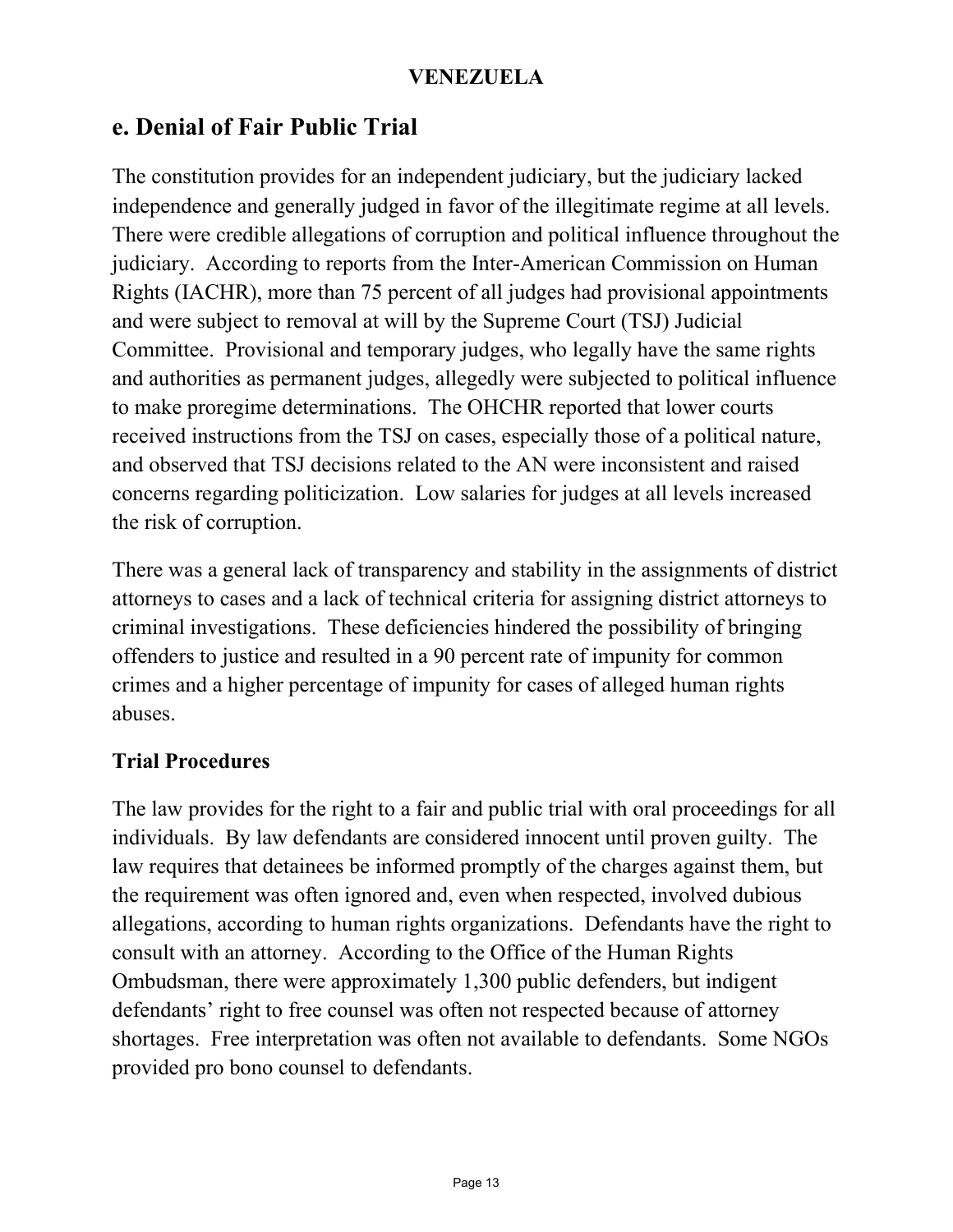Defendants may request no fewer than 30 days and no more than 45 days to prepare their defense. Defendants have the right to question adverse witnesses and present their own witnesses. By law defendants may not be compelled to testify or confess guilt. Defendants and plaintiffs have the right of appeal. The OHCHR documented cases in which the illegitimate Maduro regime prevented lawyers from meeting with defendants and denied them confidentiality or access to case files.

Trial delays were common. Trials in absentia are permitted in certain circumstances, although opponents of the procedure claimed the constitution prohibits such trials. The law also states that, in the absence of the defense attorney, a trial may proceed with a public defender whom the court designates. The law gives judges the discretion to hold trials behind closed doors if a public trial could "disturb the normal development of the trial."

On November 8, the TSJ convicted judge Maria Lourdes Afiuni of "spiritual corruption," an offense that does not exist under criminal law, and sentenced her to five years' imprisonment. Human rights NGOs and lawyers called the charges fabricated and an attempt to coerce other judges to take action against opposition politicians. In 2009 authorities arrested Afiuni on charges of corruption and abuse of authority for her decision to release a businessman who had been held in pretrial detention beyond the maximum time prescribed by law. Following her release to house arrest in 2011, regime-aligned authorities limited her movements and ability to speak to the press before granting her an unconditional release in July 2019.

The law mandates that municipal courts handle "less serious" crimes, i.e., those carrying maximum penalties of imprisonment of fewer than eight years. Municipal courts may levy penalties that include three to eight months of community service. Besides diverting some "less serious" crimes to the municipal courts, this diversion also permits individuals accused of "lesser crimes" to ask the courts to suspend their trials conditionally in exchange for their admission of responsibility, commitment to provide restitution "in a material or symbolic form," community service, or any other condition imposed by the court.

The law provides that trials for military personnel charged with human rights abuses after 1999 be held in civilian rather than military courts. In addition, under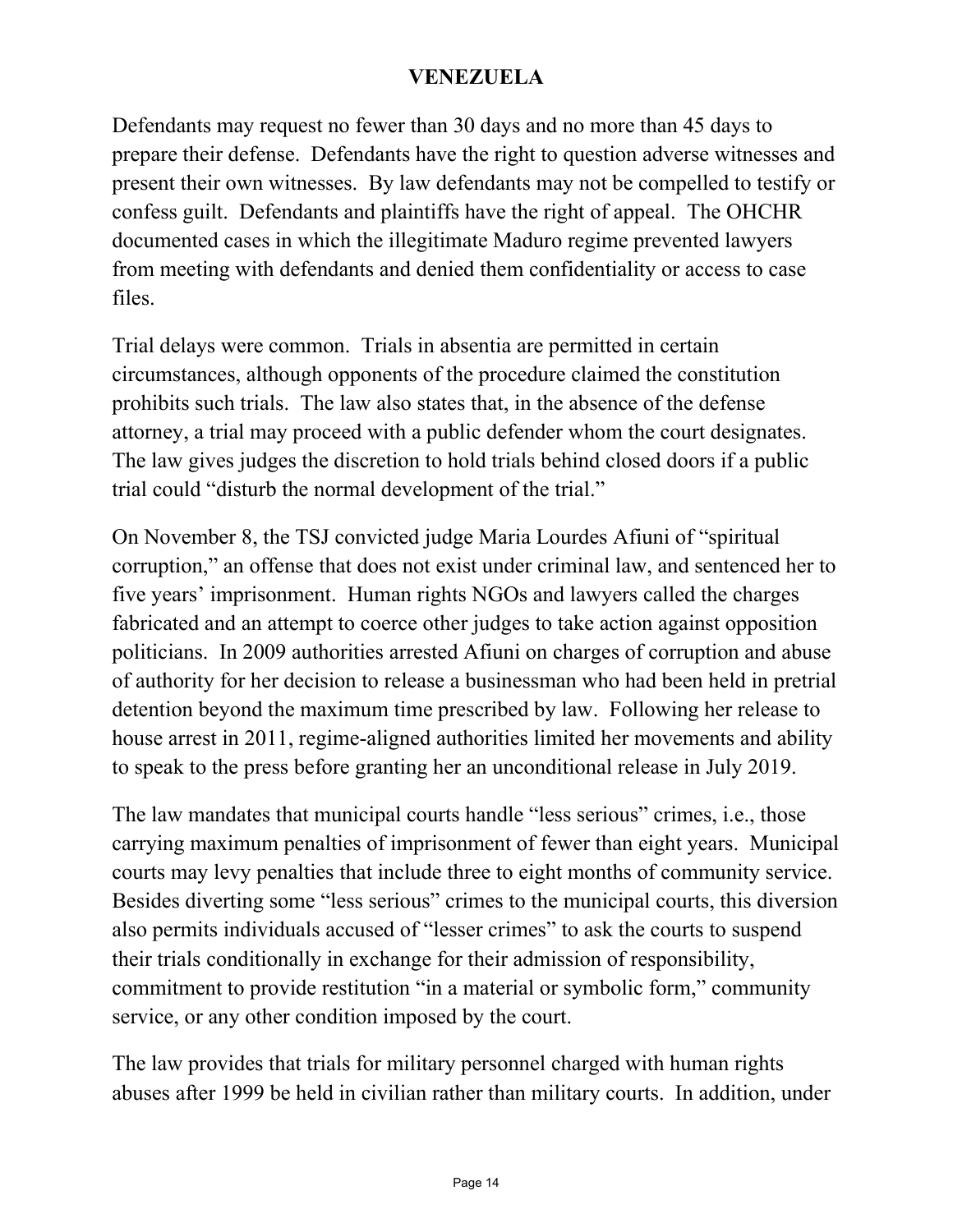the Organic Code of Military Justice, an individual may be tried in the military justice system for "insulting, offending, or disparaging the national armed forces or any related entities." NGOs and the IACHR expressed concern with the regime's practice of trying civilians under the military justice system for protests and other actions not under military jurisdiction. According to Foro Penal, since 2014 military courts had processed 870 civilians.

#### **Political Prisoners and Detainees**

The illegitimate Maduro regime used the judiciary to intimidate and prosecute individuals critical of regime policies or actions. Foro Penal reported 351 political prisoners in regime custody as of December 28, compared with 388 political prisoners at the end of 2019. The regime routinely held political prisoners in SEBIN installations or the Ramo Verde military prison without an explanation of why they were not being held in civilian detention facilities.

On August 31, the illegitimate Maduro regime announced the "pardon" of 110 political prisoners. These pardons were conditional, with regime officials threatening to rescind the benefit if any individuals "return to any act of terrorism, violence, or coup mongering," as arbitrarily determined by the regime. According to Foro Penal, however, only 50 of those named were in regime custody at the time. Of the prisoners, 23 had already been released, and the remaining 37 were AN deputies either in exile, in foreign embassy asylum in Caracas, or facing prosecution. Media and NGOs noted that since most on the list were not duly convicted or even charged with any crime, the move was a dismissal rather than a pardon. The list did not include any members of the military, although they represented 20 percent of political prisoners, according to Foro Penal. On September 7, regime attorney general Tarek William Saab encouraged the released detainees to participate in the December 6 parliamentary elections, but he warned they would be rearrested if found to have committed additional "crimes."

On March 15, SEBIN officers arrested AN deputy Tony Geara. Geara was charged with financing terrorism and weapons trafficking after he posted comments on social media noting that a local hospital did not have running water. Media reported in August that Geara tested positive for COVID-19 while in SEBIN custody in Bolivar State. On August 31, Geara was released.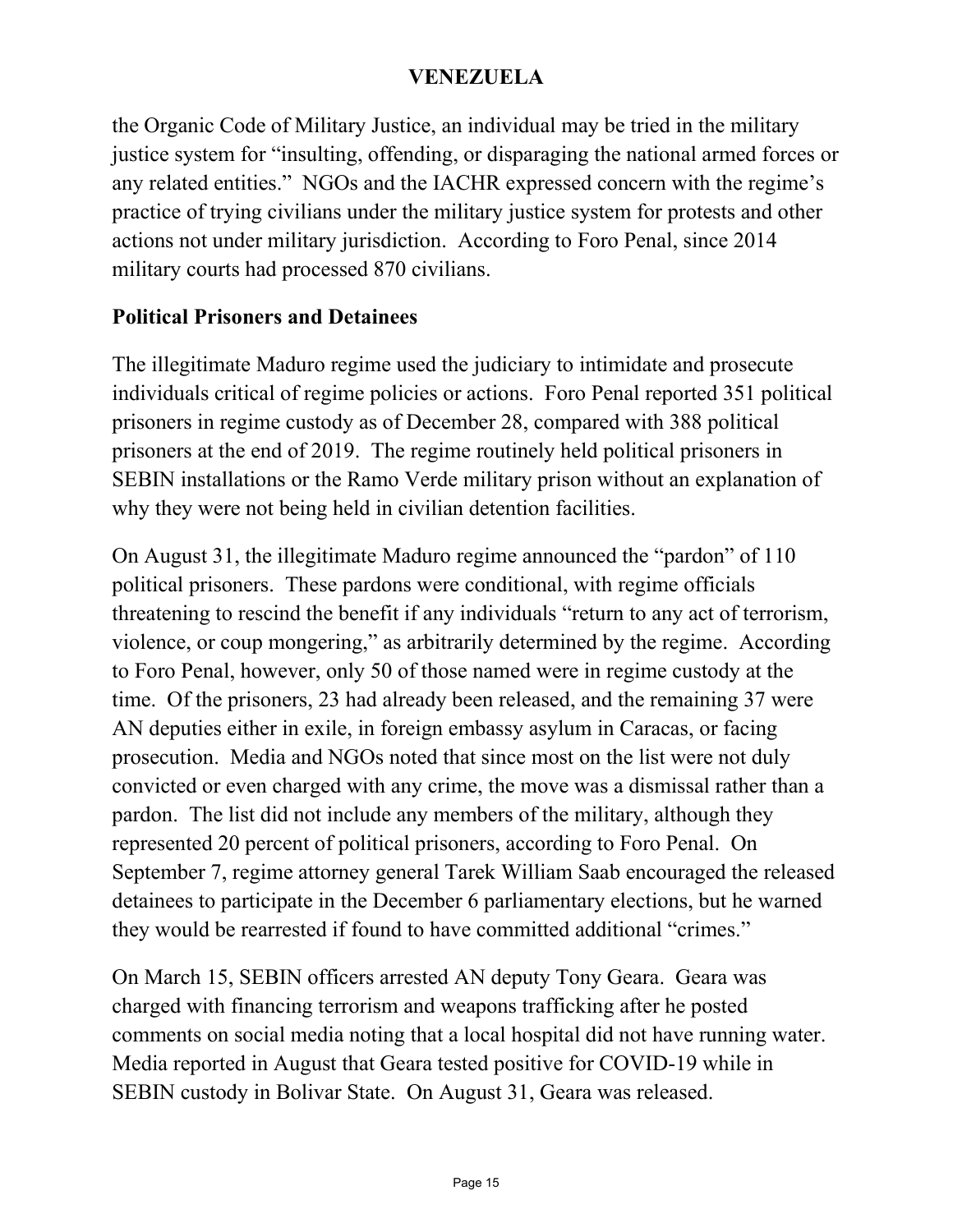On August 28, AN deputy Juan Requesens was released to house arrest after being detained for more than two years for his alleged involvement in an attempted assassination of Maduro. International observers criticized irregularities in Requesens' trial, which was marred by lengthy judicial delays as well as a lack of transparency and legal due process.

On October 14, opposition party leader Leopoldo Lopez fled to Spain after more than one year inside the Spanish embassy in Caracas. He previously escaped house arrest during mass demonstrations in April 2019, and in May 2019 the illegitimate Maduro regime issued a warrant for his arrest. Lopez was notably not included in the August 31 "pardon" of political prisoners.

In 2017 the head of state-owned oil company PDVSA summoned six executives of U.S.-based subsidiary CITGO to Venezuela for an emergency budget meeting: U.S. citizens Tomeu Vadell, Gustavo Cardenas, Jorge Toledo, Alirio Jose Zambrano, and Jose Luis Zambrano and U.S. Legal Permanent Resident Jose Angel Pereira (collectively known as the CITGO-6). Upon their arrival in Caracas, they were detained by masked security agents; charged with embezzlement, money laundering, and criminal association for an alleged deal they signed to restructure CITGO bonds; and confined in one of the country's most dangerous prisons. After their initial appearance before a judge was cancelled dozens of times during three years, the trial of the six began in August. On November 21, they were convicted and sentenced as soon as closing arguments concluded to terms of eight to 13 years in prison. Their cases were marred by a lack of legal due process and based on politically motivated charges. The illegitimate regime denied media and human rights groups access to the trial.

### **Politically Motivated Reprisal against Individuals Located Outside the Country**

There were credible reports that the illegitimate Maduro regime attempted to misuse international law enforcement tools for politically motivated purposes as a reprisal against specific individuals located outside the country. On October 22, the TSJ issued an extradition request for Ivan Simonovis, former political prisoner and sitting interim government commissioner for security. The regime charged Simonovis with the attempted murder of Maduro, treason, terrorism, and weapons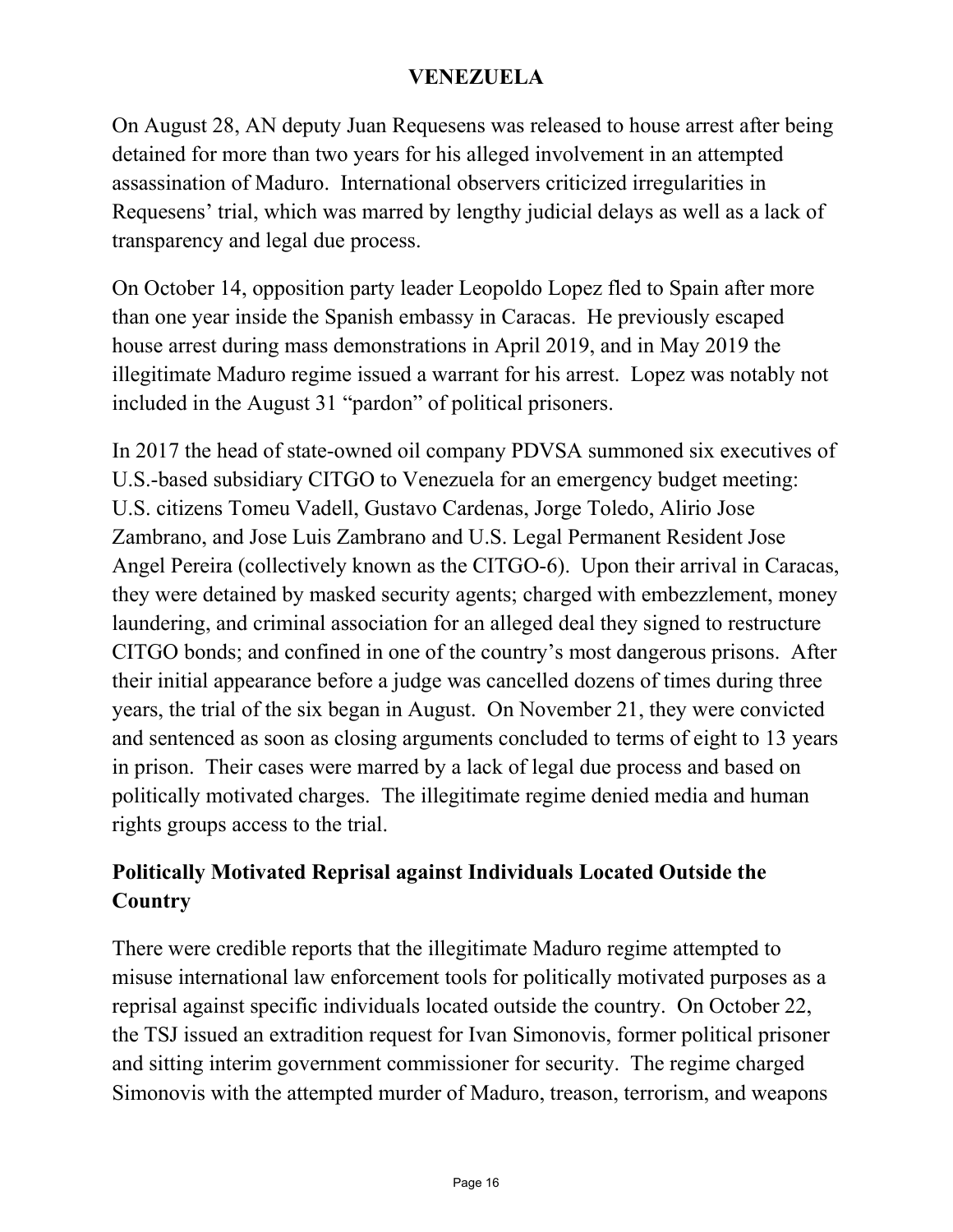trafficking. Simonovis escaped from house arrest in May 2019 and fled the country.

#### **Civil Judicial Procedures and Remedies**

While there are separate civil courts that permit citizens to file lawsuits seeking damages, there are no procedures for individuals or organizations to seek civil remedies for human rights abuses.

# **f. Arbitrary or Unlawful Interference with Privacy, Family, Home, or Correspondence**

The constitution provides for the inviolability of the home and personal privacy, but the illegitimate regime generally failed to respect these prohibitions. In many cases, particularly regarding the political opposition, regime-aligned authorities searched homes without judicial or other appropriate authorization, seized property without due process, or interfered in personal communications. FAES and other security forces regularly conducted both politically motivated and indiscriminate household raids. Throughout the year media reports documented raids by security forces on the homes of opposition party politicians and their relatives.

State surveillance remained rampant, including through the assistance of telecom regulator the National Telecommunications Commission (CONATEL) and staterun telecommunications provider CANTV. In February 2019 the interim government created a website for volunteers to participate in the delivery of international humanitarian aid. CANTV manipulated the Domain Name System to redirect visitors to a fake website registered to CONATEL that was designed to phish visitors' personal information. Further, telecommunications companies reportedly assisted the government in monitoring communications of political opponents. Technical attacks against media outlets appeared to be linked to the armed forces.

China, through its telecommunications corporation ZTE (Zhongxing Telecommunication Equipment Corporation), provided the government with the technology to monitor citizens' social, political, and economic behavior through an identity card called *carnet de la patria* (homeland card). To force citizens to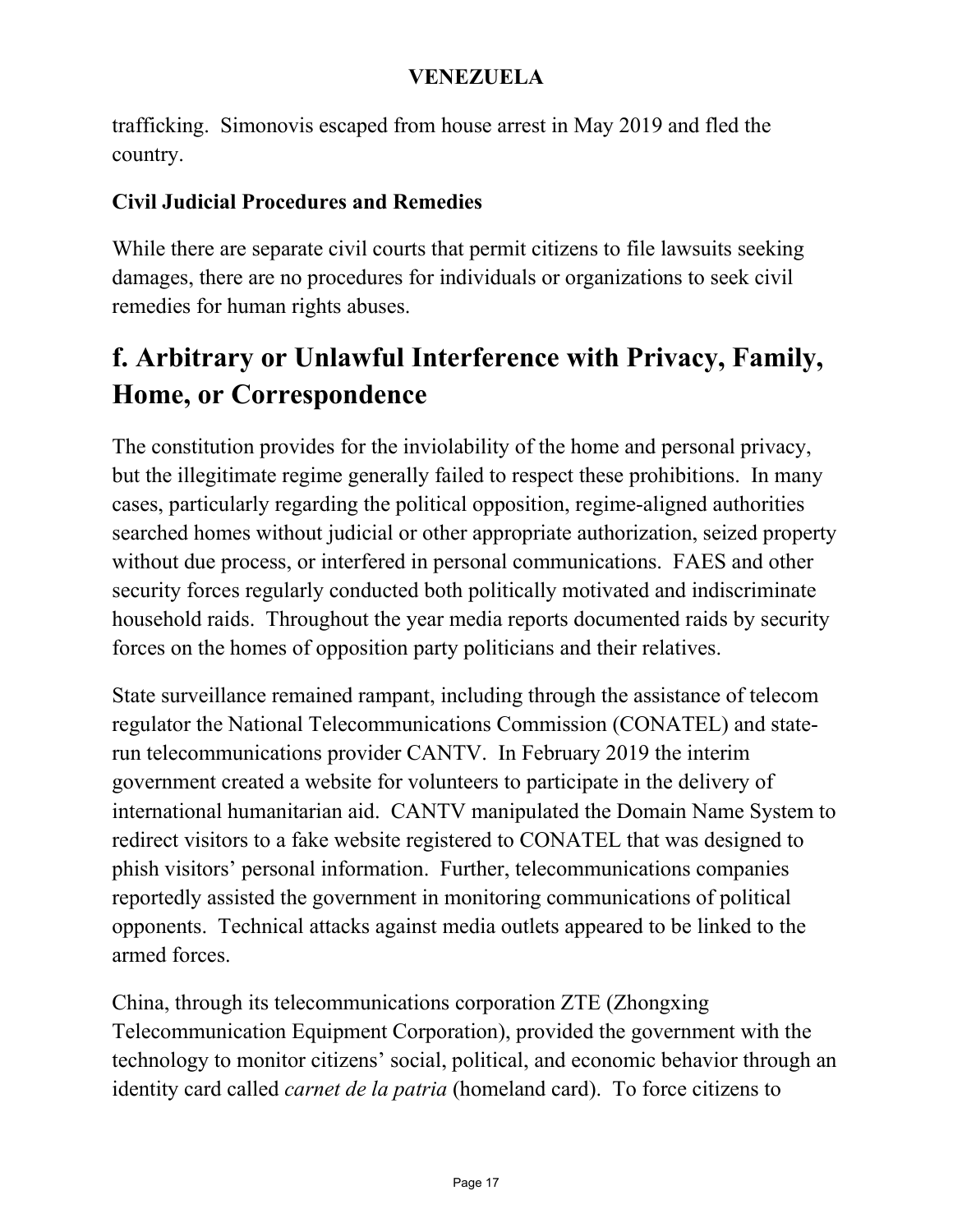comply, the Maduro regime made it obligatory to present the card to obtain social services, including pensions, medicine, food baskets, and subsidized fuel. Citizens essentially had no choice but to obtain and use the card despite the known tracking methods. Chinese companies such as Huawei and the China National Electronics Import-Export Company were also supporting financially and technologically these surveillance methods.

# **Section 2. Respect for Civil Liberties, Including**

### **a. Freedom of Expression, Including for the Press**

The law provides for freedom of expression, including for the press, but the combination of laws and regulations governing libel, slander, and media content as well as legal harassment, physical intimidation of individuals and media, and executive influence on the judiciary resulted in significant repression of these freedoms. National and international groups, such as the IACHR, Human Rights Watch, Freedom House, Inter American Press Association, Reporters without Borders, and Committee to Protect Journalists, condemned illegitimate Maduro regime efforts throughout the year to restrict press freedom and create a climate of fear and self-censorship.

**Freedom of Speech:** The law makes conviction of insulting the president punishable by six to 30 months in prison without bail, with lesser penalties for insulting lower-ranking officials. In 2017 the illegitimate Constituent National Assembly (ANC) gave final approval to the Constitutional Law against Hate, for Political Coexistence and Tolerance, which stipulates prison sentences of up to 20 years. While the regime stated the purpose of the law was to "promote peace and tolerance," NGOs observed the vaguely written law could be used to silence political parties, activists, and civil society leaders as well as media outlets and journalists. Conviction of exposing another person to public contempt or hatred is punishable by prison sentences of one to three years and fines. Espacio Publico reported 795 violations of freedom of expression, including 135 arrests, between January and August.

The illegitimate Maduro regime threatened, harassed, and arrested journalists, opposition politicians, and health-care workers for speaking out regarding COVID-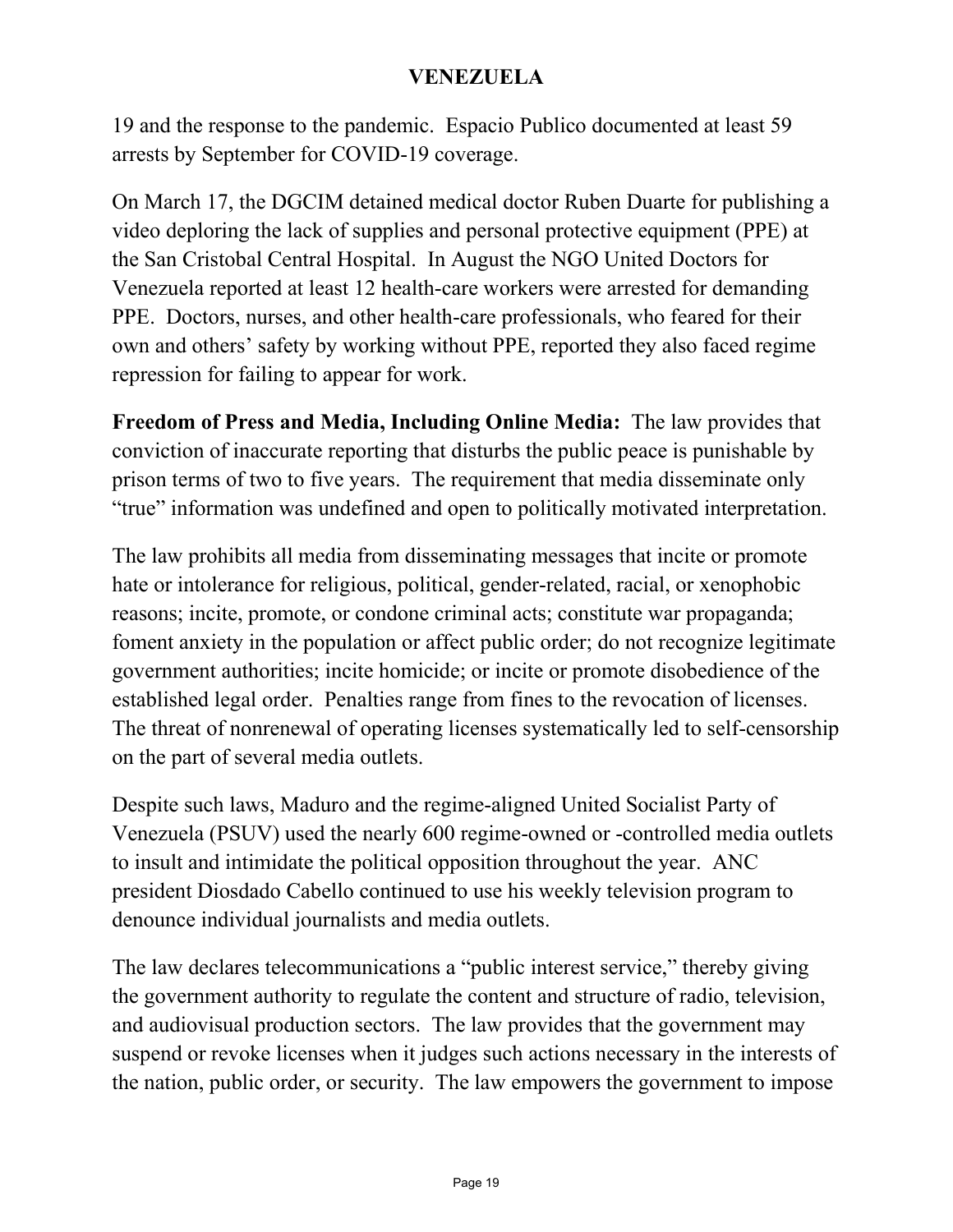heavy fines and cancel broadcasts for violations of its norms; CONATEL oversees the law's application.

The illegitimate Maduro regime continued legal actions against high-profile independent media outlets *Tal Cual*, *El Nacional*, *El Nuevo Pais*, *La Patilla*, *El Pitazo*, and Globovision. Following the shuttering of DirecTV's operations on May 19, the TSJ ordered the seizure of all property and equipment of DirecTV and banned DirecTV's executives from leaving the country. On August 14, DirecTV resumed operations, although multiple regime-independent outlets reported challenges--including veiled threats, outright blocks, and fines--preventing them from broadcasting freely over DirecTV when service was re-established.

The illegitimate Maduro regime-owned and -influenced media provided almost continuous proregime programming. In addition private and public radio and television stations were required to transmit mandatory nationwide broadcasts throughout the year, including a daily 15-minute news broadcast that provided reports and summaries of regime activities. Media reported the GNB regularly barred journalists from covering AN debates and activities. The country's online independent newspapers were frequently blocked by CANTV. NGOs noted that regime-owned internet service provider CANTV also routinely blocked commercial streaming and web searches during interim president Guaido's speeches and during weekly AN sessions. On January 5, CANTV restricted access to social media on the same day as a leadership vote in the AN, while security forces blocked lawmakers and media from accessing the premises.

The illegitimate regime arbitrarily detained 28 journalists from January to July, according to the national journalists' union.

Media and NGOs reported increased repression and intimidation of journalists following the emergence of COVID-19. Despite a specific exception permitting travel for members of the press during quarantine, the illegitimate Maduro regime limited the freedom of movement of journalists.

On March 21, FAES officers arrested freelance journalist Darvinson Rojas and his family for inciting hatred. Rojas' reporting questioned figures published by the illegitimate Maduro regime regarding COVID-19 cases. On August 2, the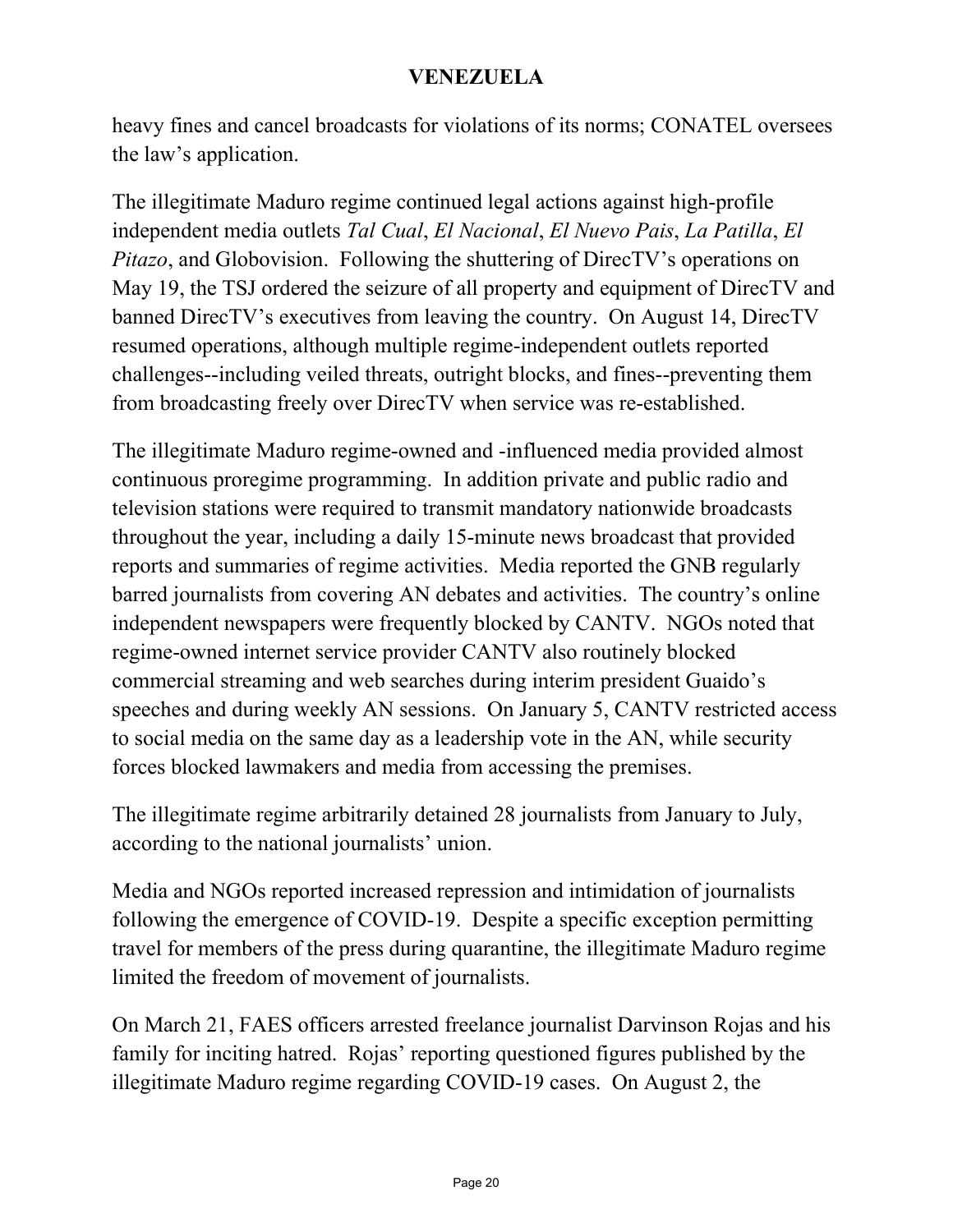illegitimate regime granted Rojas a conditional release. DGCIM officers arrested Nicmer Evans on July 13, also for inciting hatred. NGOs and journalists called the arrest a retaliation against Evans due to his role as the founder and director of news site *Punto de Corte*, which frequently published articles critical of the regime. On August 31, Evans was released.

The law requires practicing journalists to have journalism degrees and be members of the National College of Journalists, and it prescribes jail terms of three to six months for those practicing the profession illegally. These requirements are waived for foreigners and opinion columnists.

**Violence and Harassment:** Senior national and state leaders of the illegitimate Maduro regime continued to harass and intimidate privately owned and oppositionoriented television stations, media outlets, and journalists by using threats, property seizures, administrative and criminal investigations, and prosecutions. The national journalists' union reported 260 attacks on journalists from January to August. On February 11, regime supporters and colectivos attacked at least 12 journalists covering the return of interim president Guaido from an international tour. Maduro and illegitimate regime-aligned officials used regime-controlled media outlets to accuse private media owners, directors, and reporters of fomenting antiregime destabilization campaigns and coup attempts. Regime officials also harassed foreign journalists working in the country.

**Censorship or Content Restrictions:** NGOs noted the illegitimate Maduro regime's preference for using legal proceedings, financial sanctions, and administrative actions against unfavorable news outlets instead of shutting them down outright. Members of the independent media stated they regularly engaged in self-censorship due to fear of regime reprisals. This resulted in many journalists posting articles to their personal blogs and websites instead of publishing them in traditional media.

The regime also exercised control over content through licensing and broadcasting requirements. CONATEL acted selectively on applications from private radio and television broadcasters for renewal of their broadcast frequencies. According to Nelson Belfort, former president of the Venezuelan Radio Chamber, and NGO reports, approximately 80 percent of radio stations were in "illegal" status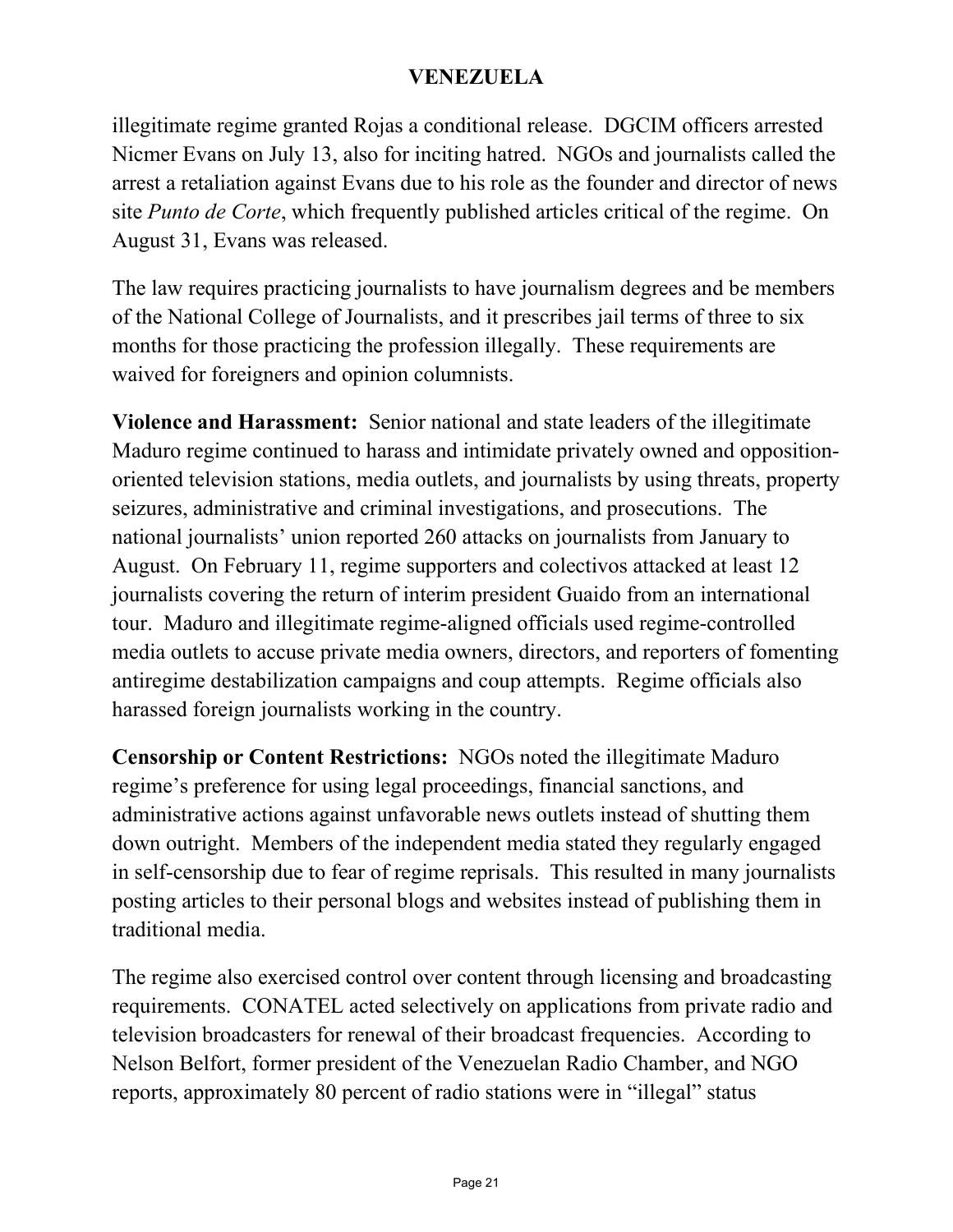throughout the country due to CONATEL's not having renewed licenses for most radio stations since 2007.

According to the local journalists' union, print news outlets closed due to the illegitimate Maduro regime's economic policies, which made it difficult for independent newspapers to access foreign currency, preventing many from purchasing critical supplies and equipment necessary for day-to-day business operations. In January, 16 print outlets suspended circulation, generally for lack of supplies, and at least 200 media outlets had been blocked, censored, or closed by May.

The illegitimate Maduro regime controlled a large portion of the country's businesses and paid for advertising only with regime-owned or regime-friendly media.

A study by the NGO Institute for Press and Society (IPYS) found that more than five million citizens lived in "media deserts," areas that had no access to print, television, radio, or digital media due to censorship, forced closures of television and radio stations, and reprisals against journalists. Access to information was most heavily restricted in border territories and indigenous communities.

**Libel/Slander Laws:** Regime-aligned officials engaged in reprisals against individuals who publicly expressed criticism of Maduro or regime policy. Maduro did not act on his 2017 announcement that he would use libel and slander laws to "defend his honor" in court against opposition leaders' allegations that he was responsible for protest-related deaths. In October investigative journalist Clavel Rangel was forced to leave the country promptly after publishing an expose on corruption in Bolivar State. The subject of the report, a businessman with links to the regime, filed a defamation suit against Rangel, which would have prohibited her from discussing the case in media or leaving the country.

**National Security:** The law allows the government to suspend or revoke licenses when it determines such actions necessary in the interests of public order or security. The illegitimate Maduro regime exercised control over the press through a public entity, the Strategic Center for Security and Protection of the Homeland (CESPPA), established in 2013, which is similar to the governmental entity Center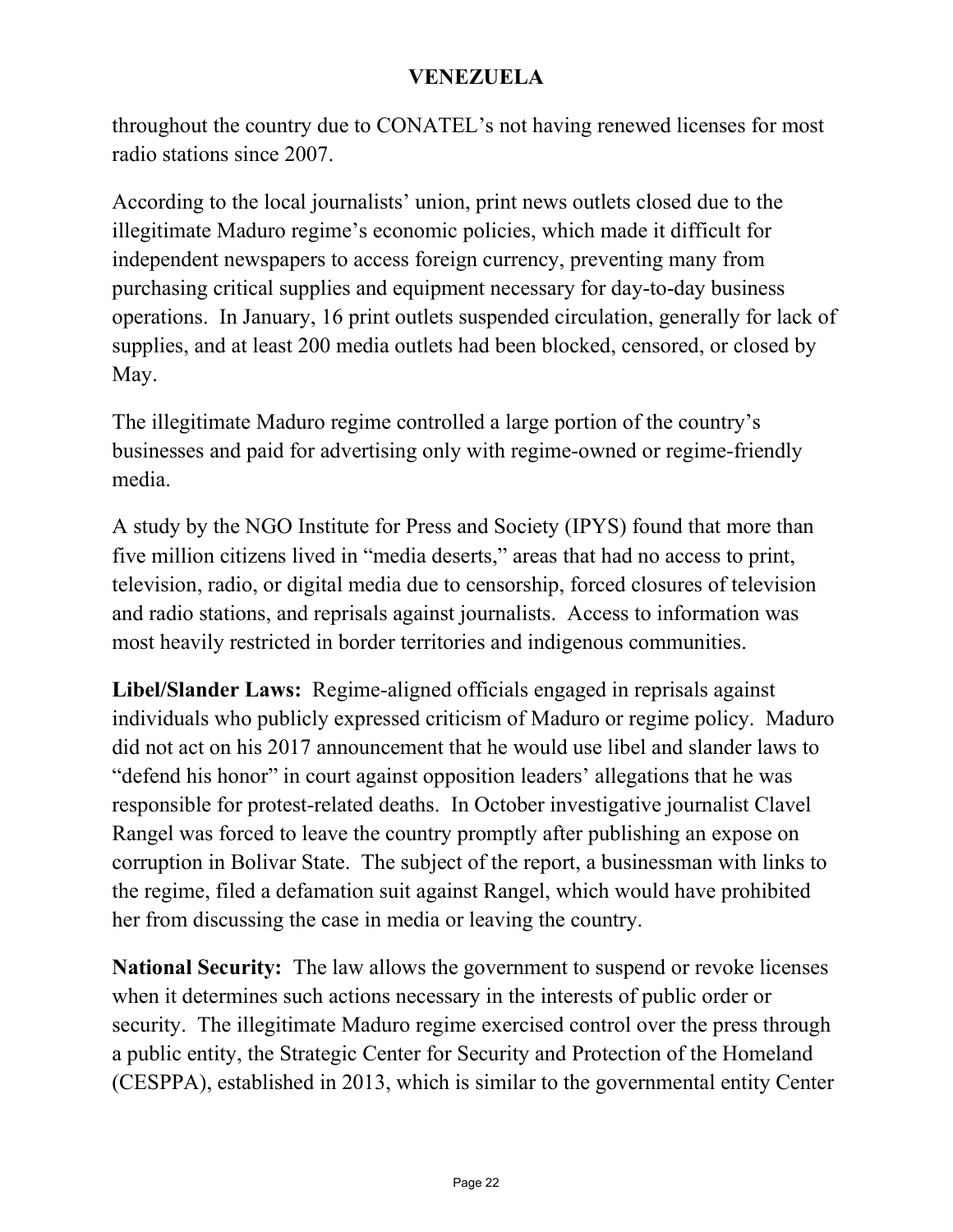for National Situational Studies (CESNA) established in 2010. CESNA and CESPPA have similar mandates and are responsible for "compiling, processing, analyzing, and classifying" both regime-released and other public information with the objective of "protecting the interests and objectives of the state."

During the year Maduro renewed three times the "state of alarm" issued on March 13, citing the COVID-19 pandemic, and granted himself the power to restrict rights otherwise provided for in the constitution. The 60-day emergency decree, which by law is renewable only once and requires AN endorsement to be effective, allows the president to block any action he deems could "undermine national security" or could "obstruct the continuity of the implementation of economic measures for the urgent reactivation of the national economy." The regime also threatened, harassed, and arrested journalists, opposition politicians, and healthcare workers for speaking out on COVID-19 and the response to the pandemic.

**Nongovernmental Impact:** Widespread violence in the country, often encouraged or left undeterred by the Maduro regime, made it difficult to determine whether attacks on journalists resulted from common criminal activity or whether criminals or others targeted media members.

#### **Internet Freedom**

The illegitimate Maduro regime restricted or disrupted access to the internet and censored online content. The illegitimate regime exercised broad control over the internet through the state-run CONATEL. The China National Electronics Import-Export Company provided the regime with cyber support, technical experts, and a suite of software and hardware that was a commercialized version of China's "Great Firewall" to maintain online censorship, control information, and prevent the internal dissemination of content deemed undesirable by political leadership. Free Access, an NGO focused on freedom of expression and social justice, reported that CONATEL supported monitoring of private communications and repression of internet users who expressed dissenting opinions online. According to media reports, users of social networks accused CONATEL of monitoring their online activity and passing identifying information to regime intelligence agencies, such as SEBIN. According to Free Access, CONATEL provided information to SEBIN, including internet protocol addresses, which assisted illegitimate Maduro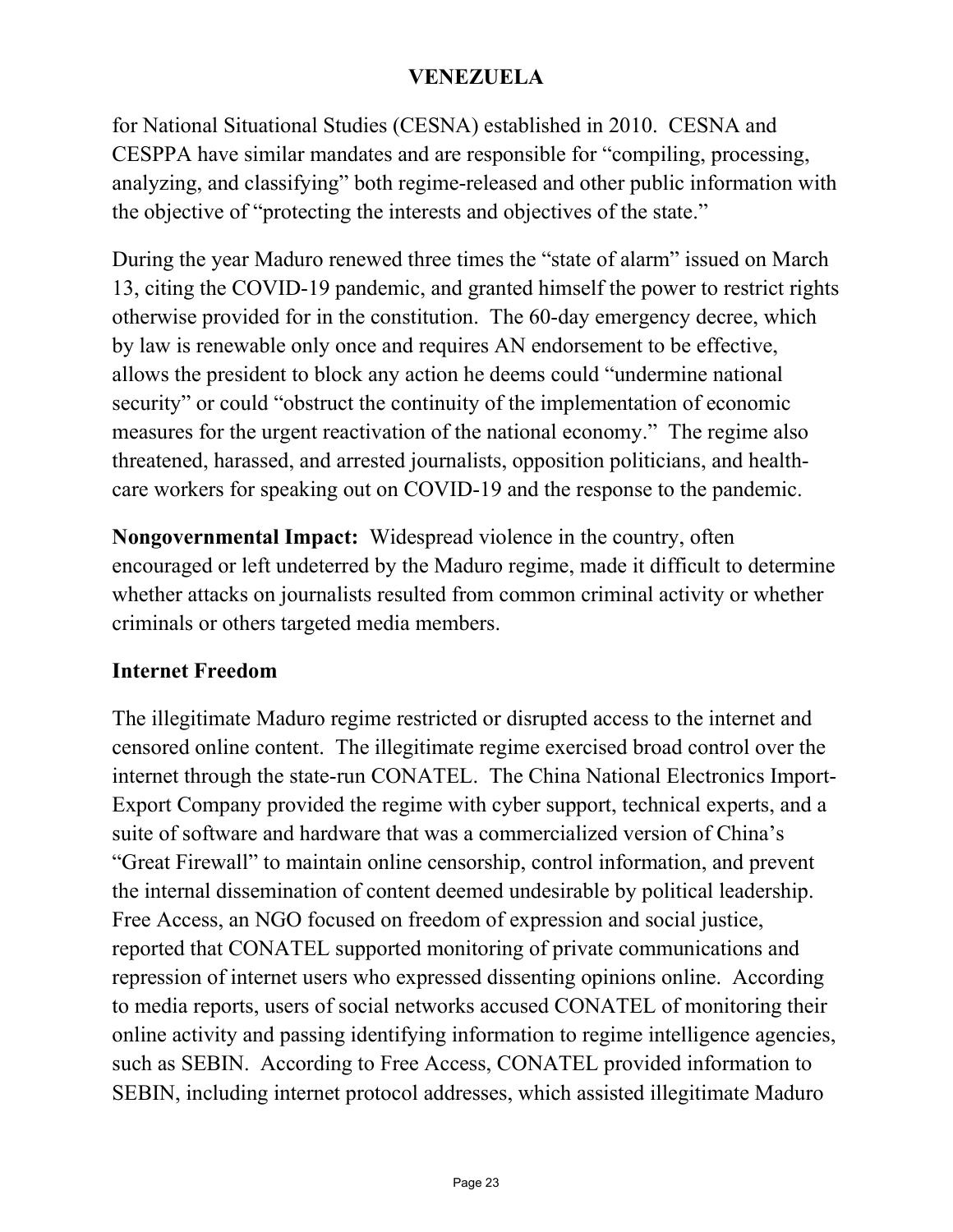regime authorities in locating users.

The law puts the burden of filtering prohibited electronic messages on service providers, and it allows CONATEL to order service providers to block access to websites that violate these norms and sanctions service providers with fines for distributing prohibited messages. As of September the illegitimate Maduro regime blocked 40 websites and online platforms that contained information regarding COVID-19.

CONATEL's director, Jorge Elieser Marquez Monsalve, reiterated the claims of his predecessors that CONATEL's role is to enforce the law and prevent dissemination of illegal information or material unsuitable for children and adolescents. Nevertheless, the illegitimate Maduro regime continued to block internet sites that posted dollar- and euro-to-bolivar currency exchange rates differing from the illegitimate regime's official rate, as well as cryptocurrency exchanges. The regime-controlled internet service provider CANTV facilitated blockages. According to IPYS and the VE Sin Filtro (VE without Filter) internet monitoring project sponsored by internet freedom watchdog Venezuela Inteligente, the regime blocked websites during events of public interest. Social media and video streaming sites such as Facebook, YouTube, and Periscope were blocked during the AN's January 5 session and also during live speeches made by interim president Guaido throughout the year. In a September 15 televised address, Maduro denounced the news site *Monitoreamos.com* as an "enemy" and its journalists as "manipulators and bandits." On September 16, internet service providers blocked access to the site.

Regime-aligned intelligence agencies, which lacked independent oversight, conducted surveillance for political purposes. Courts relied on evidence obtained from anonymous *patriotas cooperantes* (cooperating patriots) to harass perceived opponents of the illegitimate Maduro regime, and senior regime-aligned officials used personal information gathered by patriotas cooperantes to intimidate regime critics and human rights defenders. Users were arrested and criminally accused of actions such as tweeting information publicly available on webpages.

On August 28, internet providers blocked access to anticensorship tools to prevent health-care workers from accessing the Health Heroes financial assistance program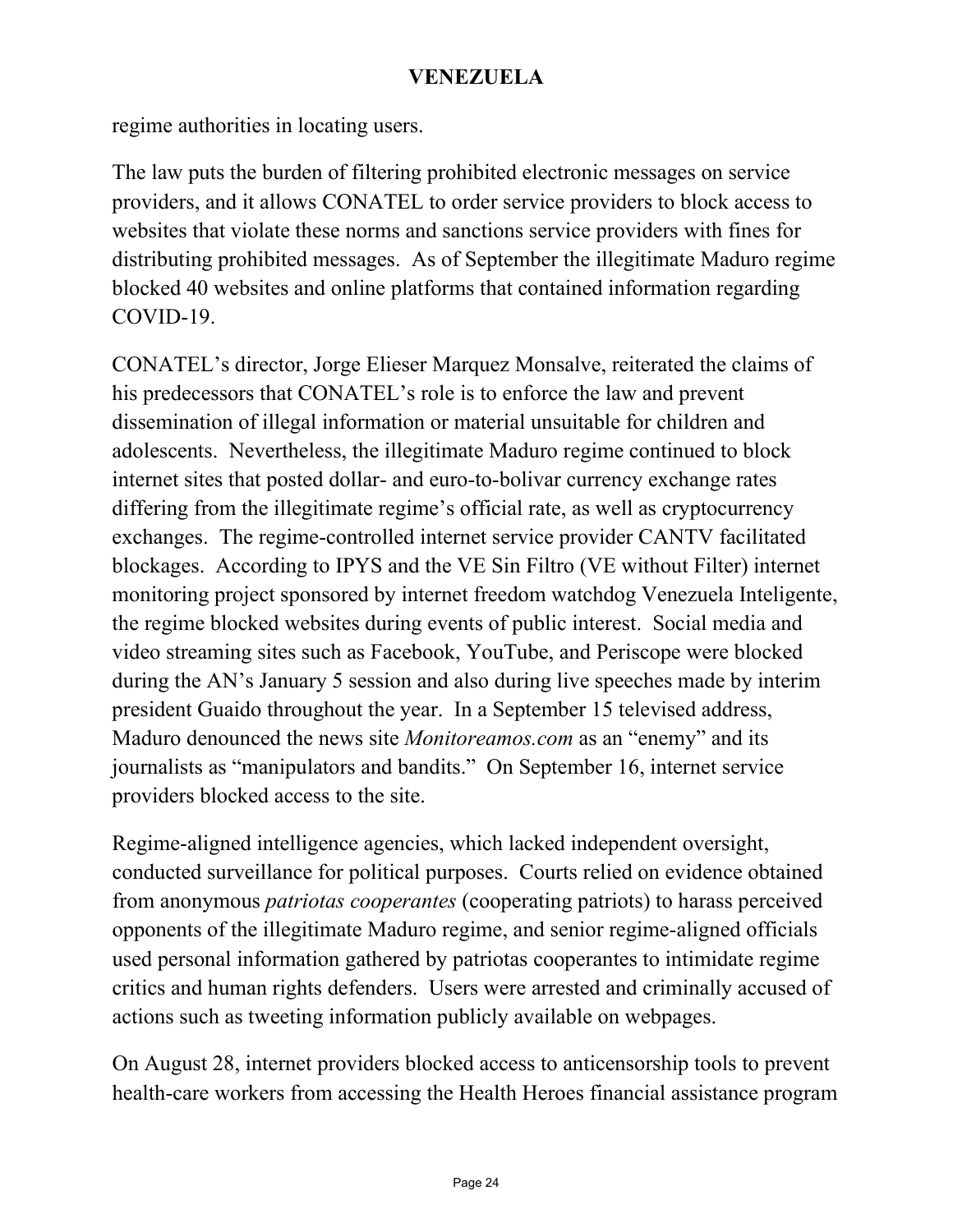announced by interim president Guaido, according to VE Sin Filtro. The group also found the financial platform used to distribute payments to health workers had been blocked and the illegitimate Maduro regime launched a phishing campaign that redirected users to a malicious site in order to capture their data.

#### **Academic Freedom and Cultural Events**

There were no substantiated reports of illegitimate Maduro regime restrictions on cultural events, but the regime imposed restrictions on academic freedom. Aula Abierta (Open Classroom), a local human rights NGO focused on academic freedom, reported the regime retaliated against opposition-oriented autonomous universities by providing insufficient funding and failing to adjust budgetary allocations to inflation. According to media reports, universities ran deep deficits, receiving less than 10 percent of the funds they budgeted to cover operating costs. In 2017 the National University Council, the government's regulating body for university education, relinquished its functions to the ANC, disregarding the law requiring university autonomy. According to Aula Abierta, there were 151 security incidents, including fires, thefts, threats, and violence directed towards university students, professors, and school property.

The illegitimate Maduro regime continued to increase its control over local universities, including the admissions process.

In August 2019 the TSJ ordered the Central University of Venezuela to hold university elections in six months. The ruling, which applied to eight other public and private universities as well, stipulated the elected candidate must win in at least three of the five electoral sectors (teachers, students, graduates, administrative staff, and laborers) and must receive an absolute majority of votes. Students and university leaders called the ruling an attack on university autonomy, in violation of the constitution, and stated it would lead to the installation of regime-aligned sympathizers heading universities. On February 27, the TSJ announced a suspension of the ruling. University professors clarified that the suspension only removed the deadline imposed by the TSJ but left in place the changes to electoral process and granted the Ministry of University Education the power to oversee the elections.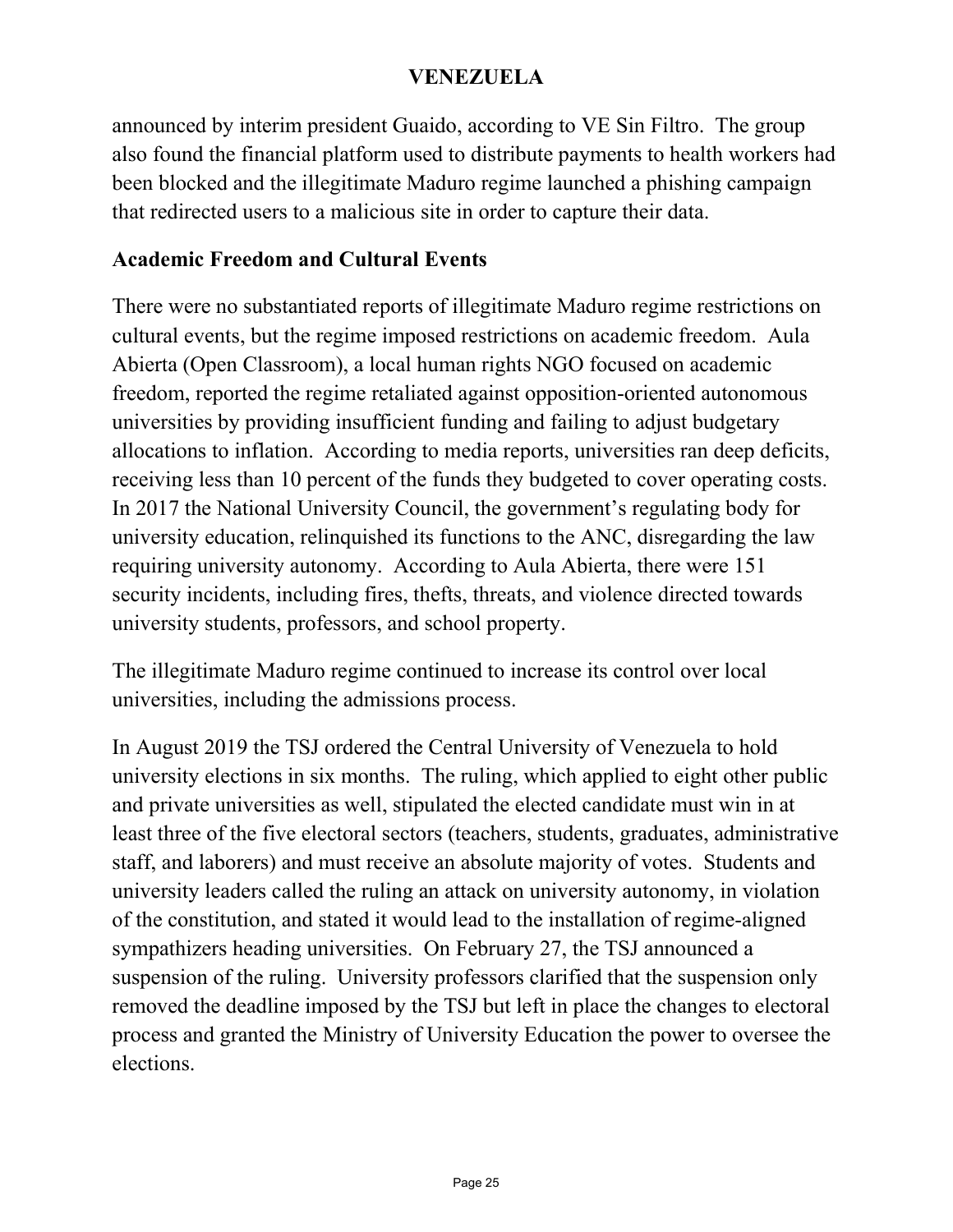On May 8, the Academy of Physical, Mathematical, and Natural Sciences issued a report that accused the illegitimate Maduro regime of underreporting COVID-19 infections. On May 13, PSUV vice president Diosdado Cabello announced an investigation into the academy and invited regime-aligned security forces to summon the report's authors. Domestic research institutions and international organizations condemned Cabello's actions as unacceptable intimidation, and interim president Guaido denounced the attack on the independence and academic freedom of researchers.

The illegitimate regime continued its practice, announced in 2018, of educational financial incentives for holders of the carnet de la patria, a regime-issued identity and social benefits card provided primarily to regime supporters (see section 3, Political Parties and Political Participation). NGOs and university students denounced the use of the card as a discriminatory policy that politicized the issuance of scholarships and restricted academic freedom.

### **b. Freedoms of Peaceful Assembly and Association**

The illegitimate Maduro regime restricted freedoms of peaceful assembly and association.

#### **Freedom of Peaceful Assembly**

The constitution provides for the right of peaceful assembly, but the illegitimate Maduro regime generally repressed or suspended it. The law regulates the right to assembly. Human rights groups continued to criticize the law as enabling the regime to charge protesters with serious crimes for participating in peaceful demonstrations. Ambiguous language in the law also allows the illegitimate regime to criminalize organizations critical of it. Protests and marches require authorization from the regime in advance and are forbidden within designated "security zones." Citizens organized sporadic and often spontaneous small-scale protests throughout the year to demand basic goods and services such as water, gasoline, and electricity. The political opposition and civil society organized marches to support interim president Juan Guaido and demand a transitional government and new presidential elections. The Venezuelan Observatory of Social Conflict (OVCS) documented 4,414 protests in the first six months of the year, 221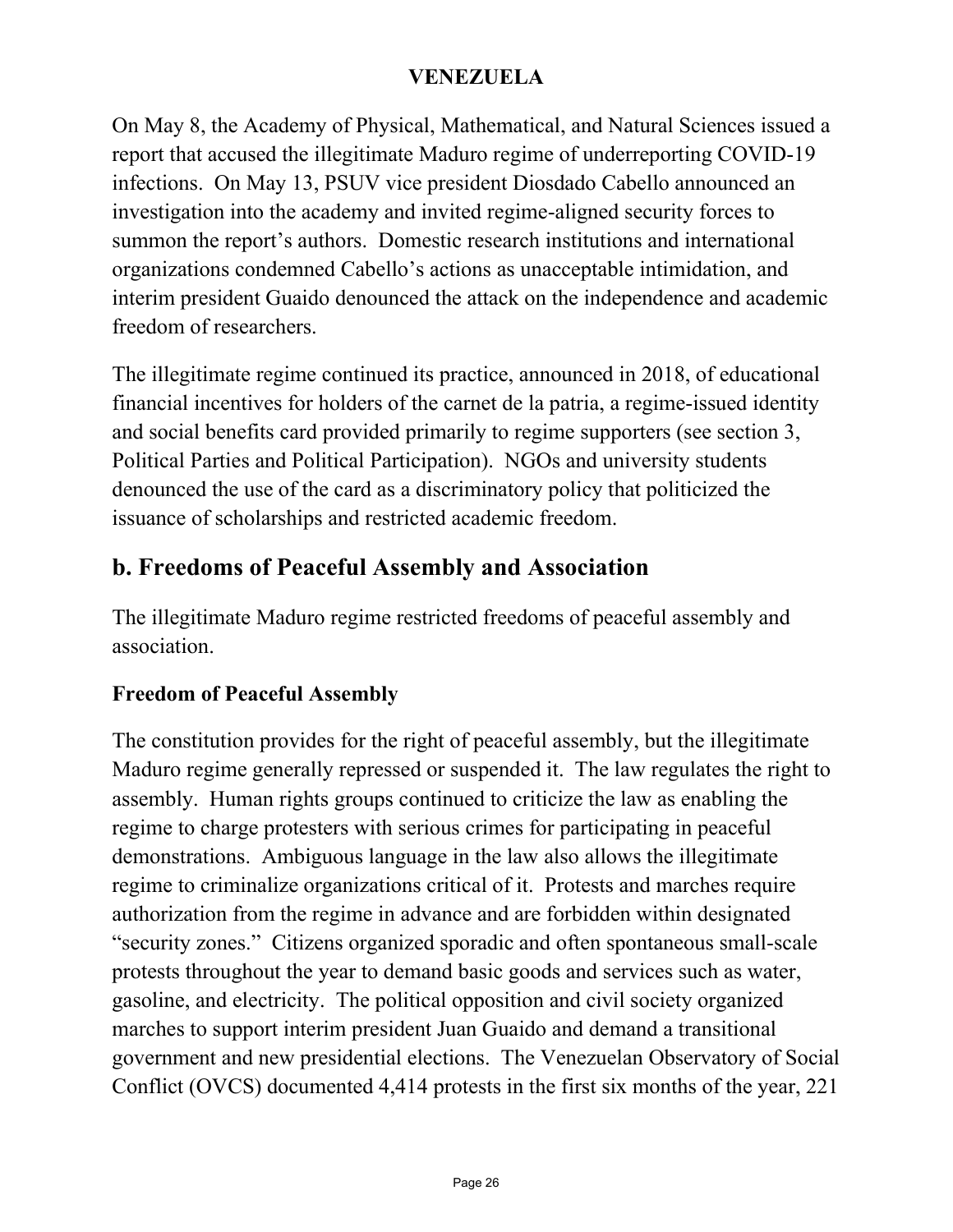of which were repressed by regime-aligned security forces and armed groups. The OVCS documented 129 detentions, 62 injured, and two deaths during protests. An OHCHR investigation found three cases of torture and a sexual assault of protesters committed on May 20 by regime security forces in Lara State. Media reported a group of armed colectivos attacked protesters and journalists gathered at a protest convened on February 29 by interim president Guaido in Lara State.

NGOs and opposition deputies expressed concern that the illegitimate Maduro regime used quarantine restrictions as a form of social control to criminalize protests and silence critics. On May 23, FAES officers arrested Giovanny Meza and four others during a protest in Sucre State to demand water and electricity. Meza, who suffered from multiple sclerosis, had a seizure during his hearing. When the judge ordered a medical examination, doctors found that Meza showed signs of torture, including five broken ribs. Meza was charged with instigation to commit a crime, obstruction of public roads, possession of incendiary objects, and criminal association.

#### **Freedom of Association**

The constitution provides for freedom of association and freedom from political discrimination, but the illegitimate Maduro regime did not respect these rights. Although professional and academic associations generally operated without interference, a number of associations complained that the TSJ and the National Electoral Council (CNE), which is responsible for convoking all elections and establishing electoral dates and procedures, repeatedly interfered with their attempts to hold internal elections.

A 2016 presidential decree directed the Foreign Ministry to suspend international funding to NGOs when "it is presumed" the funding was used with "political purposes or for destabilization."

### **c. Freedom of Religion**

See the Department of State's *International Religious Freedom Report* at [https://www.state.gov/international-religious-freedom-reports/.](https://www.state.gov/international-religious-freedom-reports/)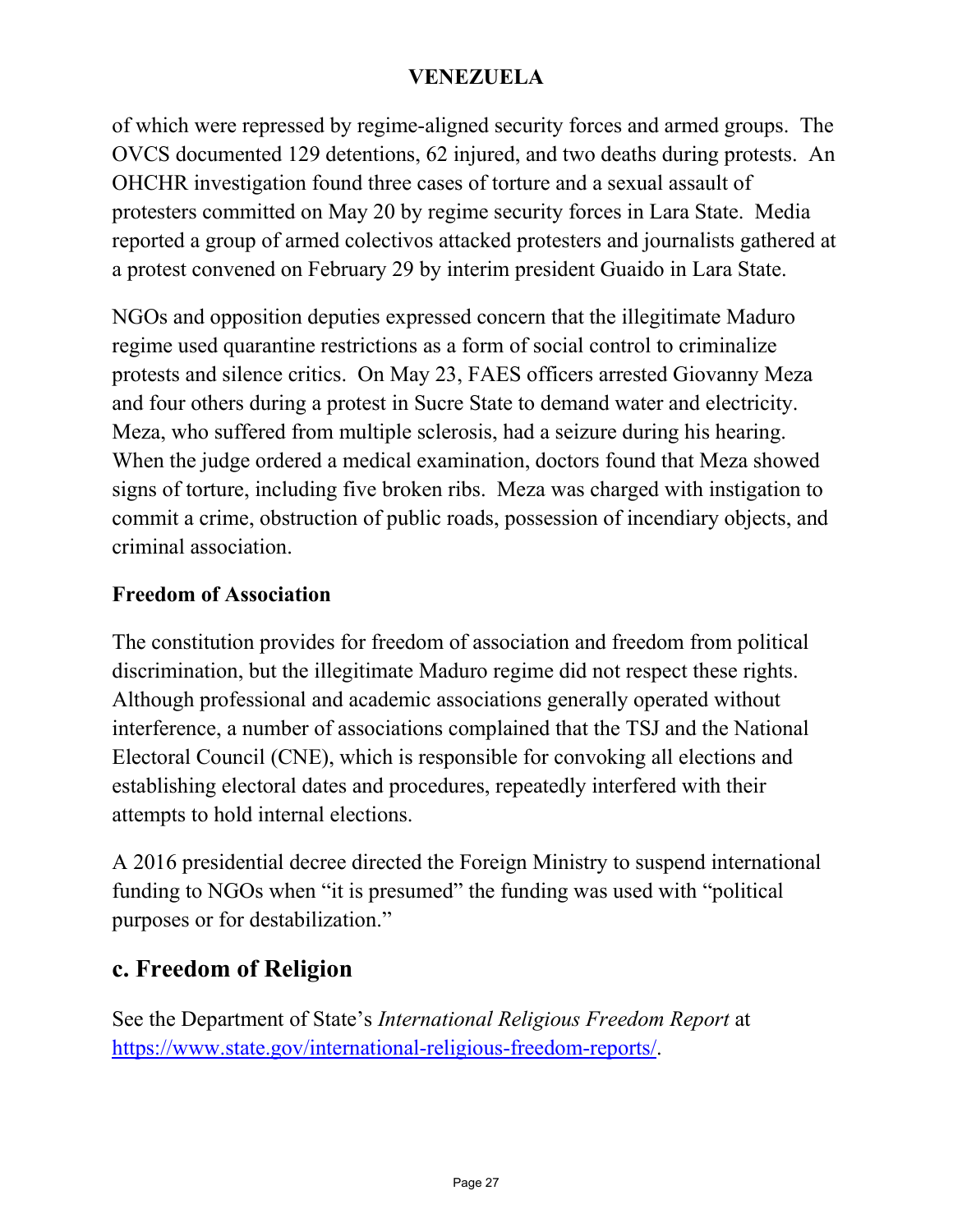### **d. Freedom of Movement**

The constitution provides for freedom of internal movement, foreign travel, emigration, and repatriation; however, the illegitimate Maduro regime did not respect these rights.

**In-country Movement:** The illegitimate regime restricted the movement of certain opposition leaders, preventing them from traveling on regime-controlled airlines and refusing to allow them to board some domestic flights.

The "state of alarm" declared by Maduro in March to limit the spread of COVID-19 restricted freedom of movement and suspended social and business activities. The decree authorized regime-aligned security forces broad latitude and discretion to enforce the decree and conduct investigations. Media reported the illegitimate regime employed the armed forces, FAES, and armed colectivos to enforce quarantine measures. PROVEA documented an excessive use of force in implementing the lockdown, including arbitrary detentions, beatings, torture, and humiliating treatment for allegedly failing to comply with quarantine measures.

On March 17, the illegitimate regime suspended all international travel, although it authorized a number of humanitarian and repatriation flights. On March 16, restrictions were put in place to prevent travel among different states and cities. Many countries experienced severe difficulties in repatriating their citizens due to these restrictions.

Throughout the year high-level regime officials stigmatized returning citizens, blaming them for rising COVID-19 cases and calling them "bioterrorists" and "biological weapons." On July 15, Maduro called on all citizens to report and apprehend returnees who crossed into the country through unofficial border crossings.

The illegitimate Maduro regime required returnees to spend a mandatory two-week quarantine period at shelters run by the armed forces at the border. Humanitarian organizations and interim government officials reported overcrowding and unsanitary conditions in quarantine shelters that increased the likelihood of COVID-19 transmission. Returnees held in these facilities suffered from insufficient food, water, electricity, and hygiene items, as well as physical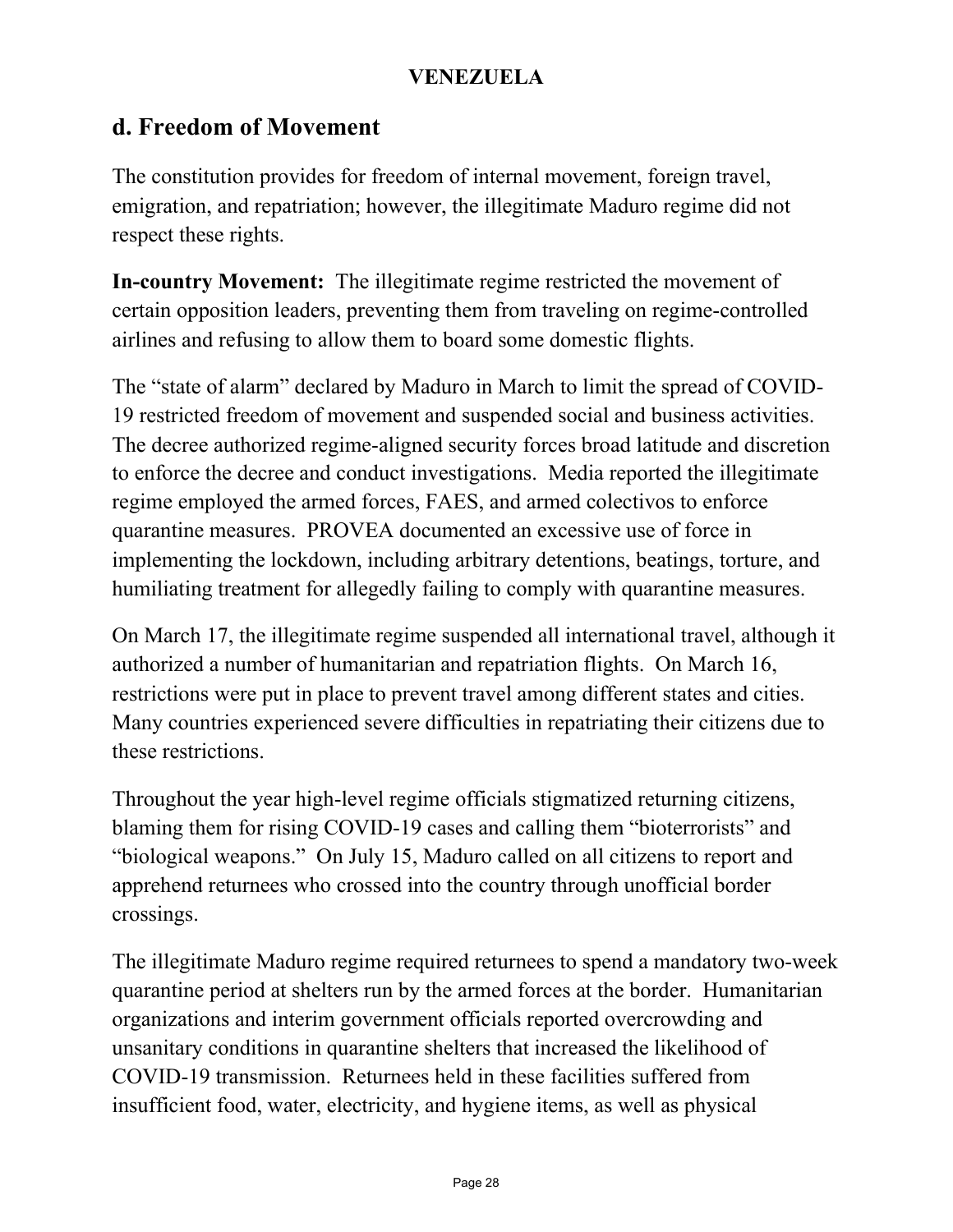insecurity that put vulnerable groups, particularly women and children, at risk of sexual violence and abuse. A COVID-19 diagnostic test was required for release from the quarantine shelters, but in view of the regime's limited testing capacity, several returnees were held for as long as one month. Media reported returnees were kept from returning to their regions of origin and threatened by armed groups controlling the shelters not to report the poor conditions.

Media reported regime authorities blocked citizens from returning to the country. On June 6, the illegitimate Maduro regime adopted measures to limit the number of citizens returning to the country through the border with Colombia. Migrants were only allowed to return on three specific days a week, and regime authorities set a limit of 1,200-1,300 returnees weekly through Arauca, Cucuta, and Paraguachon. As of September more than 40,000 citizens waited to cross the border into the country through Cucuta, according to the Organization of American States (OAS) commissioner-general for the Venezuela refugee crisis David Smolansky. NGOs reported citizens unable to return to their country faced uncertain legal and financial statuses and were at high risk of victimization for crime, trafficking, and gender-based violence by criminal armed groups.

Following the illegitimate Maduro regime's closure of official ports of entry, Venezuelans traveling into and out of the country had no choice but to use informal border crossings (*trochas*) that largely were controlled by illegal armed groups. While no official statistics were available, activists and NGOs reported citizens utilizing the trochas faced significant risks, such as gender-based violence and human trafficking, including forced labor and sexual servitude at the hands of criminal groups. Smugglers and human traffickers also sent refugees and migrants on dangerous sea journeys. In December at least 21 individuals attempting to flee the country and reach Trinidad and Tobago died when their boat capsized. Individuals were often subjected to debt bondage or forced to pay a form of taxation at the informal border crossing to illegal armed groups, increasing the vulnerability of migrants to labor exploitation, harassment, and sexual violence. Many were vulnerable to recruitment, sometimes forced, into drug trafficking rings or illegal and other armed groups.

See the Department of State's annual Trafficking in Persons Report at [https://www.state.gov/trafficking-in-persons-report/.](https://www.state.gov/trafficking-in-persons-report/)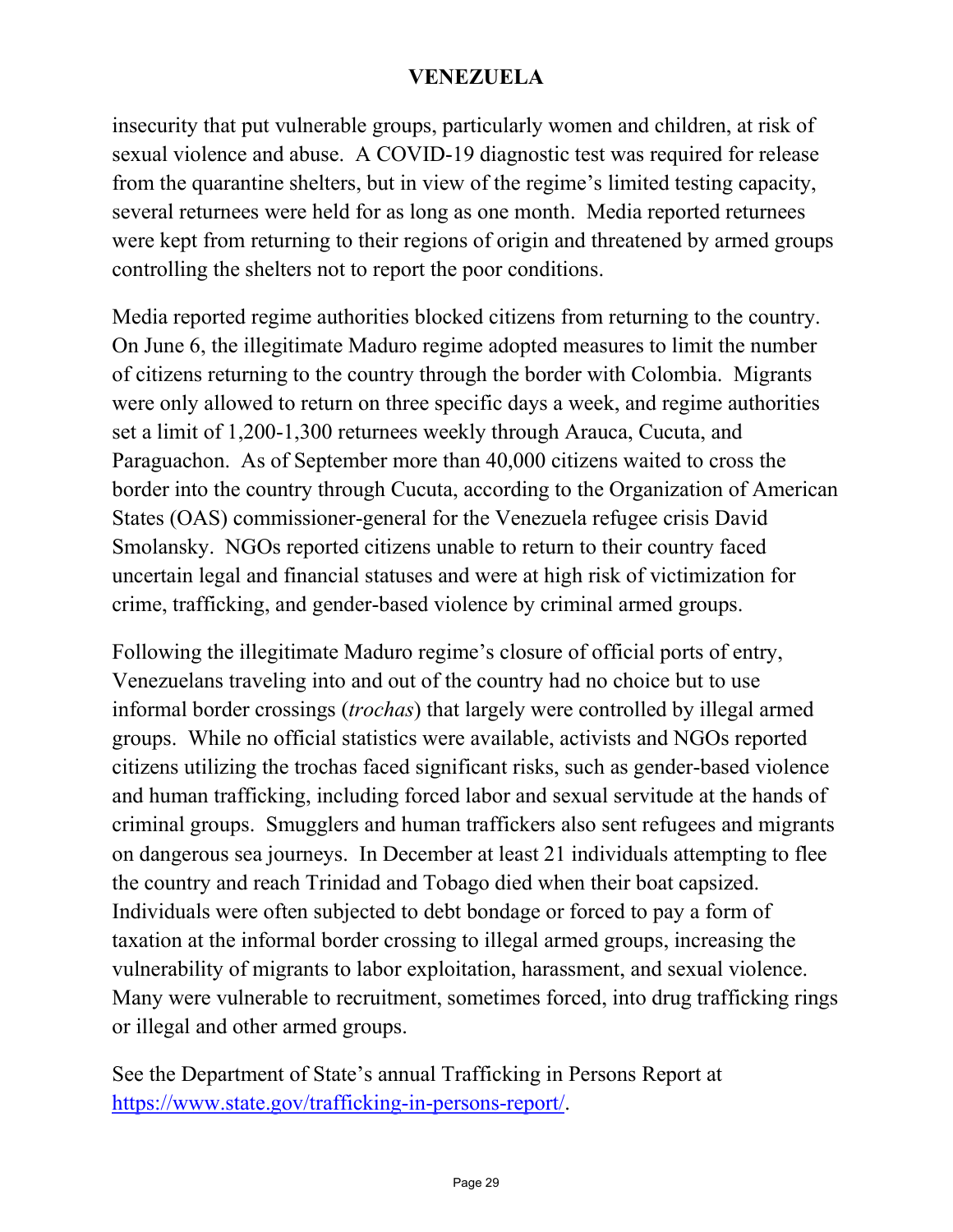**Foreign Travel:** Obtaining a passport became increasingly difficult during the year. Prospective applicants waited overnight in lines and often did not receive passports after years of delays. Several applicants reportedly paid several thousand U.S. dollars to obtain a passport. The illegitimate regime repeatedly seized passports from journalists, members of the opposition, and AN deputies at ports of entry without explanation as they attempted to depart the country.

### **e. Status and Treatment of Internally Displaced Persons**

Not applicable.

### **f. Protection of Refugees**

The illegitimate regime did not cooperate with the Office of the UN High Commissioner for Refugees and other humanitarian organizations in providing protection and assistance to refugees, asylum seekers, and other persons of concern.

**Abuse of Migrants, Refugees, and Stateless Persons:** With the refugee status determination process centralized at the National Refugee Commission (CONARE) headquarters in Caracas, asylum seekers often waited years to obtain a final decision. During this period they had to continue renewing their documentation every three months to stay in the country and avoid arrest and deportation. While traveling to the commission's headquarters, particularly vulnerable groups, including women with young children, the elderly, and persons with disabilities, faced increased personal risks such as arrest and deportation, extortion, exploitation, and sexual abuse by regime authorities at checkpoints and other locations.

**Access to Asylum:** The law provides for the granting of asylum or refugee status, and there is an established system for providing protection to refugees.

**Access to Basic Services:** Asylum seekers without legal residency permits had limited access to the job market, education, and health systems. The lack of documentation created significant difficulties in achieving sufficient protection and long-term integration. Illegitimate regime authorities permitted Colombian children to attend school but inconsistently granted them diplomas or certificates of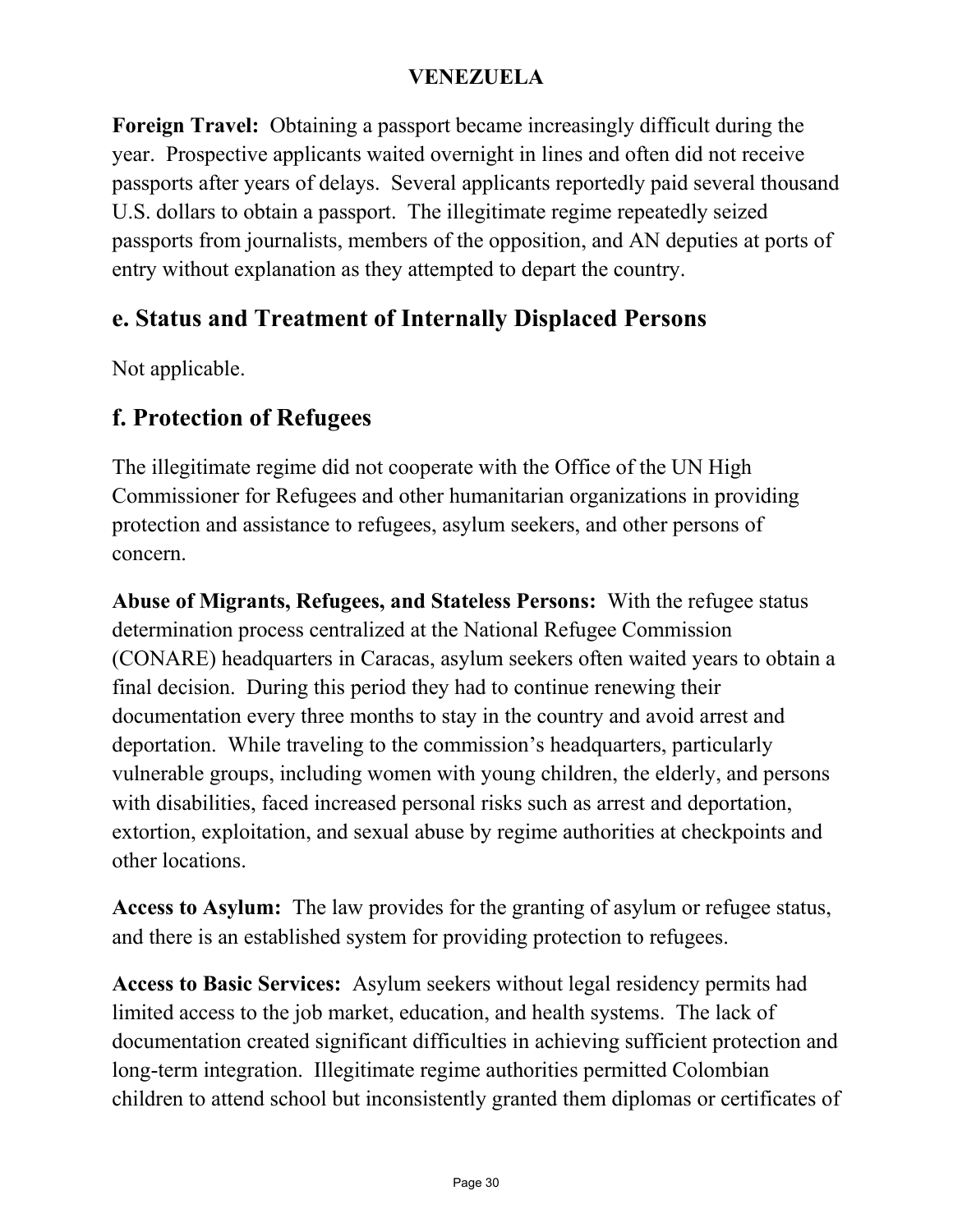completion without residency documentation, resulting in high dropout rates for Colombian children. In 2019 CONARE announced the creation of a border migration control card for refugees present in the country, similar to the carnet de la patria.

# **Section 3. Freedom to Participate in the Political Process**

The 1999 constitution, the country's 26th since independence in 1811, provides citizens the ability to change their government through free and fair elections, but regime interference, electoral irregularities, unconstitutional appointments of electors, and harassment and manipulation of voters and candidates restricted the exercise of this right in the 2018 presidential and municipal elections as well as the 2020 legislative elections.

### **Elections and Political Participation**

**Recent Elections:** Nicolas Maduro's illegitimate second term as president began on January 10, 2019, following flawed presidential elections in 2018 condemned by the political opposition and international observers as fraudulent and constitutionally invalid. On January 23, 2019, AN president Juan Guaido invoked Article 233 of the constitution, which calls on the AN president to assume the role of interim president in the event of presidential vacancy. In December 2019 media and AN deputies reported a campaign by the illegitimate Maduro regime to intimidate and bribe opposition lawmakers to break the opposition's majority in the AN. On January 5, the GNB forcibly barred interim president Guaido and opposition deputies from entering the Federal Legislative Palace to elect the AN leadership for 2020. PSUV deputies and a small group of independent deputies aligned with the regime proclaimed Luis Parra, a deputy tainted by corruption allegations, head of the AN despite the lack of a quorum. Opposition deputies proceeded to meet at the headquarters of newspaper *El Nacional*, where they elected Guaido AN president with 100 votes in favor and zero against, a clear majority of the 167-member legislature. On May 26, the TSJ issued a ruling declaring Parra the president of the AN and Guaido "in contempt."

On June 12, the TSJ unilaterally announced the appointment of a new CNE. Opposition deputies denounced the move, noting it was AN's constitutional role to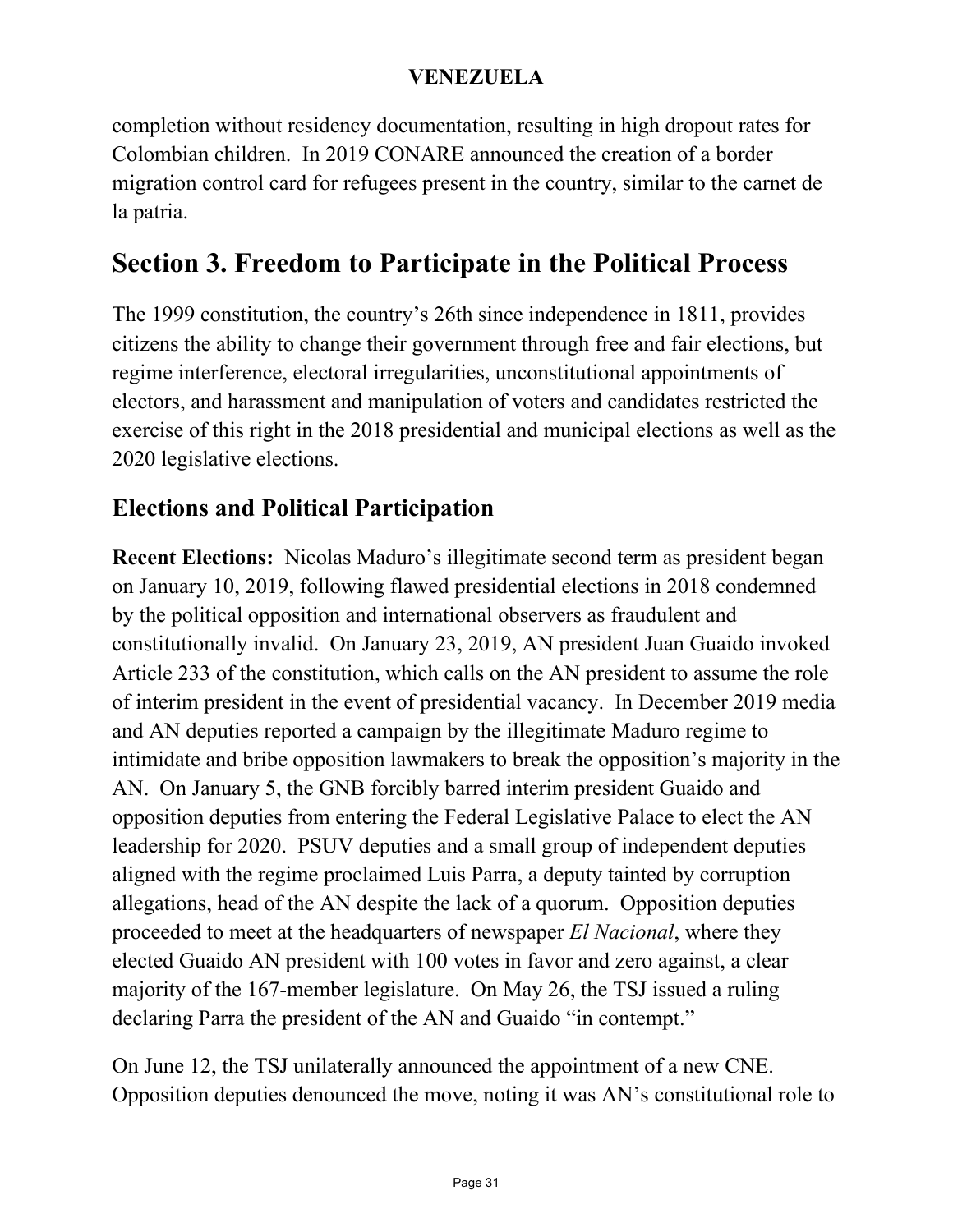manage the selection process and election of the five-member CNE through a twothirds majority vote in the AN. The CNE announced two changes to electoral law on June 30: increasing the number of AN deputies from 167 to 277, in violation of article 186 of the constitution; and increasing the number of deputies elected by political parties, rather than directly by voters, to more than half of all seats, which violates the 2009 Organic Electoral Law.

On December 6, the illegitimate regime conducted fraudulent legislative elections that did not meet any minimum standard of credibility. The regime usurped the TSJ's legislative powers and illegally appointed members to the CNE; hijacked political parties through the theft of their brand name, assets, and ballot logos, including those from the left that challenged the regime's control of Chavez's political legacy; prohibited many political opponents of the regime from running for office and stripped them of their political rights; kidnapped, exiled, and tortured opposition politicians; suppressed indigenous political representation; and arbitrarily increased the number of seats in the AN from 167 to 277. As a result, electoral and constitutional experts, most independent political parties, and civil society organizations rejected the process.

The interim government utilized a provision in the constitution to hold a public referendum, the Consulta Popular, on December 7-12. The Consulta Popular's questions focused on rejecting the illegitimate regime's December 6 farce and restoring democracy through free and fair presidential and legislative elections. Participation was open to both citizens in the country and abroad, who could vote via a secure online platform. In-person voting was also available within the country.

**Political Parties and Political Participation:** Opposition political parties and PSUV dissidents operated in an increasingly restrictive atmosphere characterized by intimidation, the threat of prosecution or administrative sanction on questionable charges, and very limited mainstream media access.

The illegitimate Maduro regime regularly targeted AN deputies and other opposition politicians and their relatives through violence or threats of violence, arbitrary arrest, politically motivated prosecution, violation of privacy, and restrictions on movement. Interim president Guaido returned to Caracas from an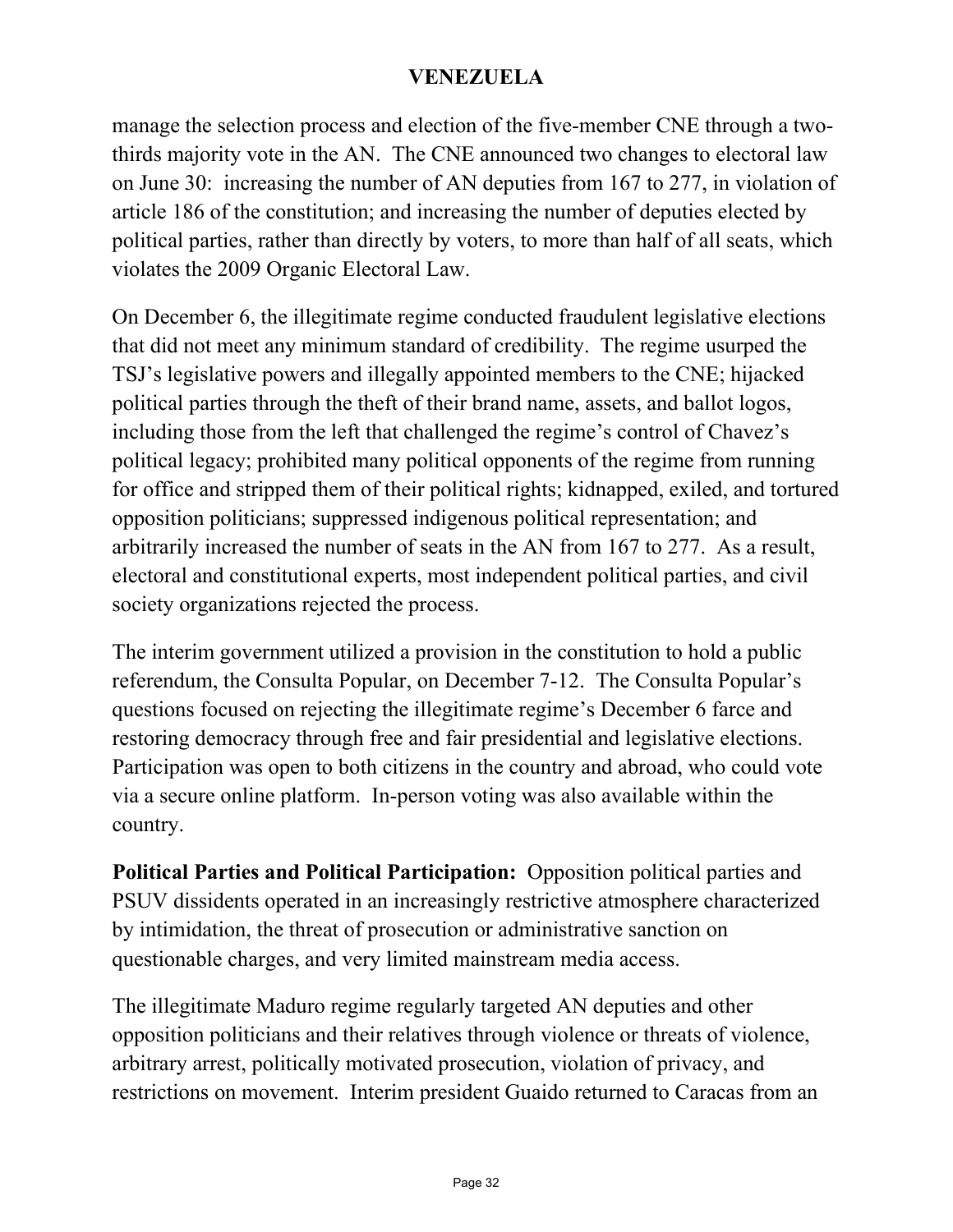international trip on February 11, in defiance of a travel ban on him imposed by the illegitimate Maduro regime. As he made his way through the airport, Guaido and his entourage were harassed by regime supporters. Regime security forces and colectivos detained, assaulted, and seized the vehicles of AN deputies and journalists attempting to make their way to the airport for Guaido's arrival. The DGCIM detained Juan Jose Marquez, Guaido's uncle and an airline pilot who accompanied Guaido on his return flight, charging him with attempted smuggling of explosives, bulletproof vests, and subversive material into the country. AN and international organizations rejected the accusation, calling Marquez' arbitrary arrest an attempt to intimidate Guaido. Marquez was released to house arrest on June 2.

Between March 26 and April 2, security forces aligned with the illegitimate Maduro regime arbitrarily arrested four Guaido staffers and the girlfriend of a fifth staffer, whom they beat, stripped naked, and threatened with sexual abuse.

On April 30, Maduro announced operations "Tun-Tun" and "Bolivarian Fury" to arrest those involved in an alleged plot to overthrow Maduro. Illegitimate regimesponsored colectivos responded to the call by harassing and intimidating AN deputies, journalists, and their family members by sending threatening text messages and spray-painting their homes.

The illegitimate Maduro regime used its control over the TSJ to coopt or dismantle political parties not aligned with the regime. On May 25, regime attorney general Tarek William Saab requested that the TSJ declare opposition party Popular Will, Guaido's former party, a "criminal organization for terrorist purposes." During the year the TSJ unilaterally replaced the leadership of 11 political parties, including three of the largest opposition parties and four leftist parties that broke with the regime.

Throughout the year GNB forces denied or limited access by AN members to the federal legislative palace during regularly scheduled parliamentary sessions. By June the regime-controlled TSJ had removed the parliamentary immunity of 29 deputies, without following constitutional requirements or due process, prompting many to go into hiding or exile to avoid arbitrary arrest.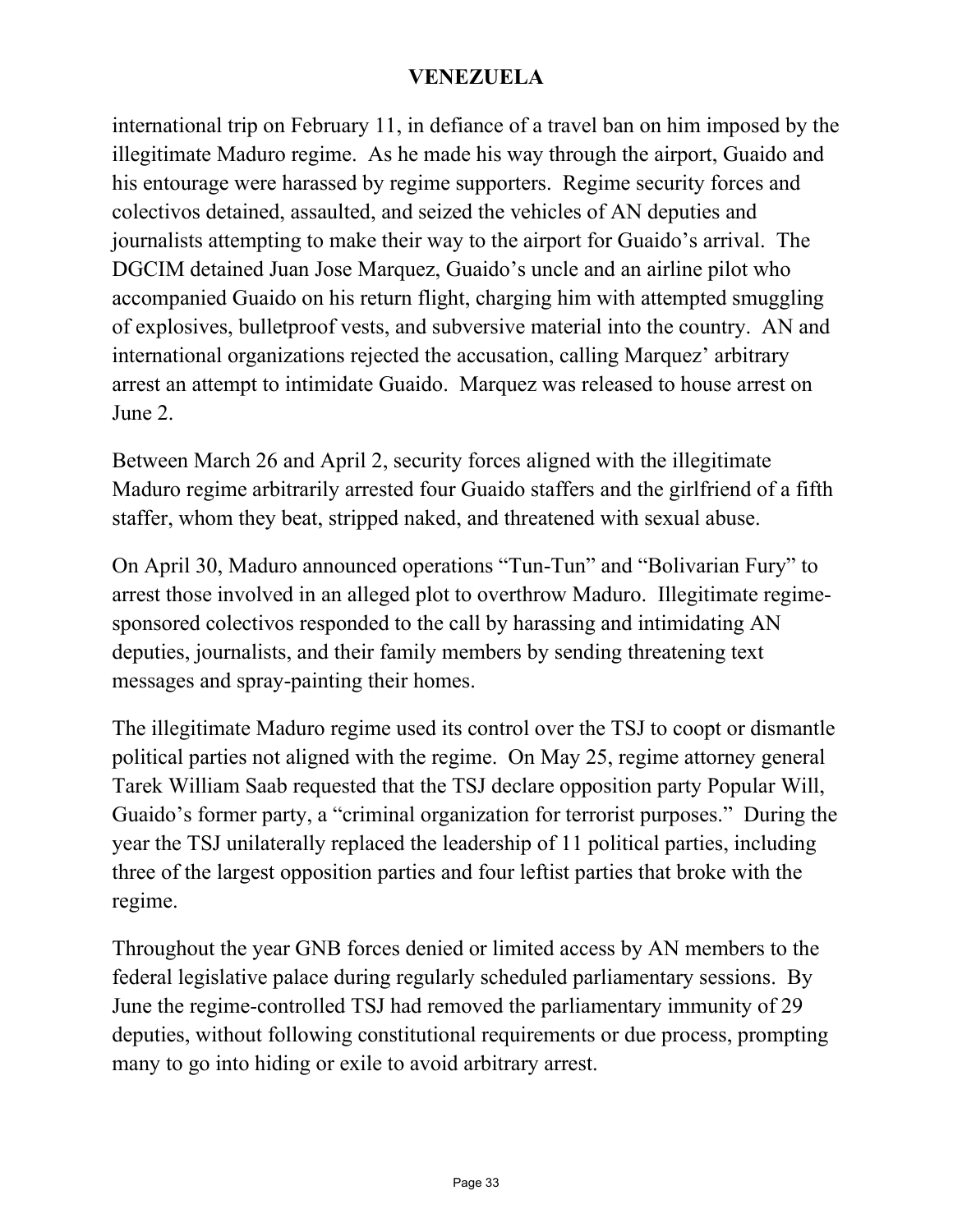During the year the illegitimate Maduro regime expanded the carnet de la patria program, introduced in 2017 as a multipurpose identification card required to access regime-funded social services. To qualify for the card, applicants must provide proof of political affiliation and respond to questions regarding the social service benefits they receive. The card amounted to social control, a tool to leverage access to scarce subsidized consumer products in return for political loyalty. For example, media reported the regime used the card to prioritize testing and distribute medical and financial assistance during the COVID-19 pandemic.

**Participation of Women and Members of Minority Groups:** No law limits participation of women or members of minority groups in the political process, and they did participate.

# **Section 4. Corruption and Lack of Transparency in Government**

The law provides criminal penalties for corruption by officials, but the illegitimate Maduro regime did not implement the law effectively. Several officials explicitly acknowledged corruption as a major problem. The illegitimate regime frequently investigated, prosecuted, and detained political opponents on corruption charges to harass, intimidate, or imprison them. According to Transparency International, among the main reasons for the country's widespread corruption were impunity, weak institutions, and a lack of transparency in the management of government resources.

**Corruption:** According to illegitimate regime attorney general Tarek William Saab, 1,741 persons had been convicted of corruption-related charges since 2018. The regime, however, did not provide information regarding the alleged cases or persons convicted.

Corruption was a major problem in all security and armed forces, whose members were generally poorly paid and minimally trained. There were no data publicly available on the number of cases involving police and military officials during the year, although the Public Ministry publicized several individual cases against police officers for soliciting bribes and other corrupt activities. On April 10, the Organized Crime and Corruption Reporting Project published an investigative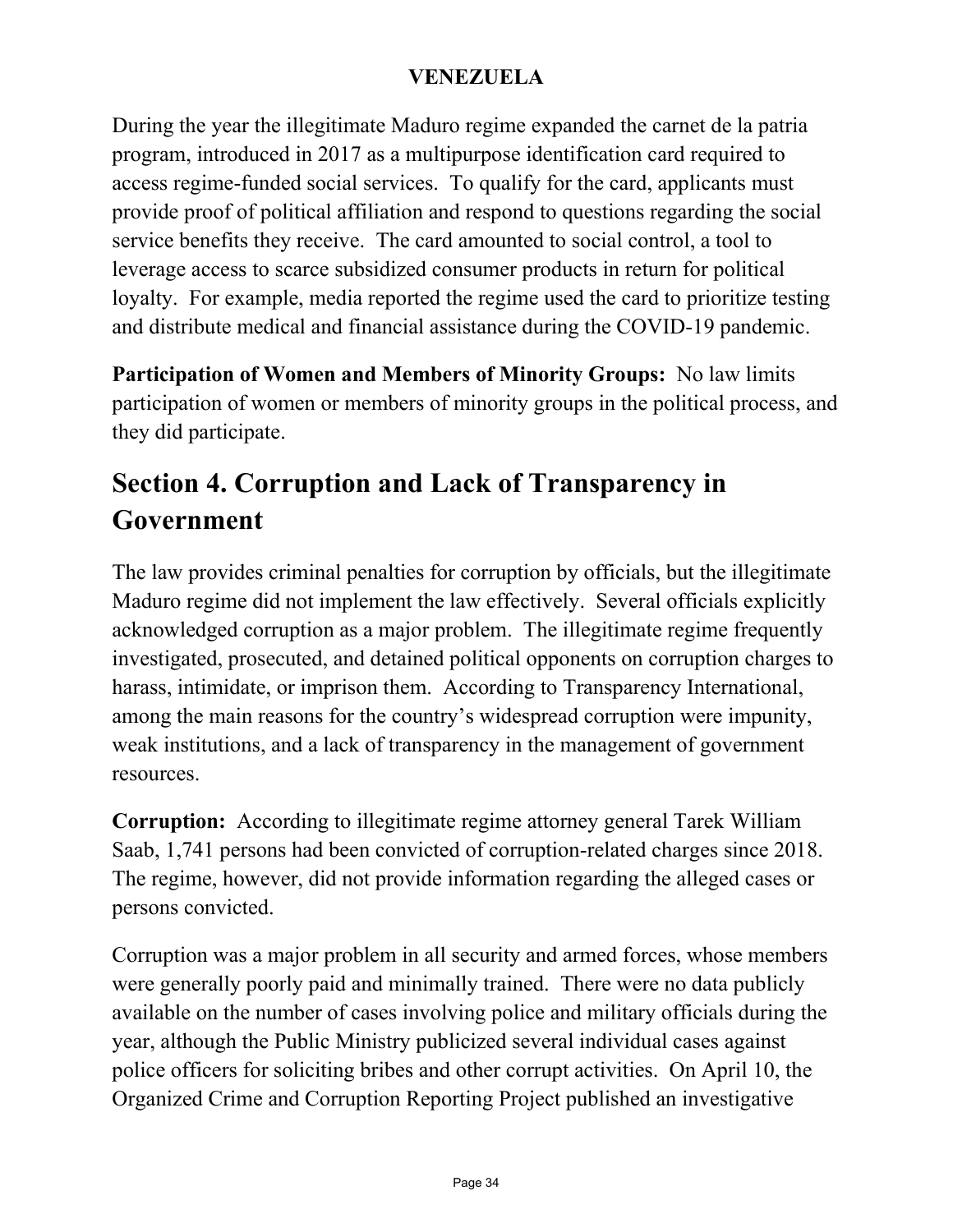report detailing corruption in the military. Using a cache of internal army documents, the report documented the exploits of illegitimate regime defense minister Vladimir Padrino Lopez, his businesses in a foreign country under the names of his family members, and 35 high-ranking officers who benefited from corruption and lucrative state contracts.

**Financial Disclosure:** The law requires public officials, as well as all directors and members of the boards of private companies, to submit sworn financial disclosure statements. By law the Public Ministry and competent criminal courts may require such statements from any other persons when circumstantial evidence arises during an investigation.

# **Section 5. Governmental Attitude Regarding International and Nongovernmental Investigation of Alleged Abuses of Human Rights**

A variety of independent domestic and international human rights groups generally operated with restrictions from the illegitimate Maduro regime. Major domestic human rights NGOs conducted investigations and published their findings on human rights cases. Regime officials were rarely cooperative or responsive to their requests. Domestic NGOs reported fear the regime would use the 2017 Law against Hate to justify widespread repression of their activities, jailing of the participants and organizers, and threats against family members. Some domestic NGOs reported threats against and harassment of their leaders, staff, and organizations, in addition to raids and detentions, but they were able to publish dozens of reports during the year. Some human rights activists reported regime authorities barred them from traveling abroad or that they feared not being able to return to the country if they traveled. NGOs played a significant role in informing citizens and the international community regarding alleged abuses and key human rights cases.

NGOs noted the illegitimate Maduro regime created a dangerous atmosphere for them to operate. The PSUV first vice president and ANC president, Diosdado Cabello, used his weekly talk show to intimidate NGO staff of Espacio Publico, PROVEA, and Foro Penal. Several organizations, such as the OVP, PROVEA,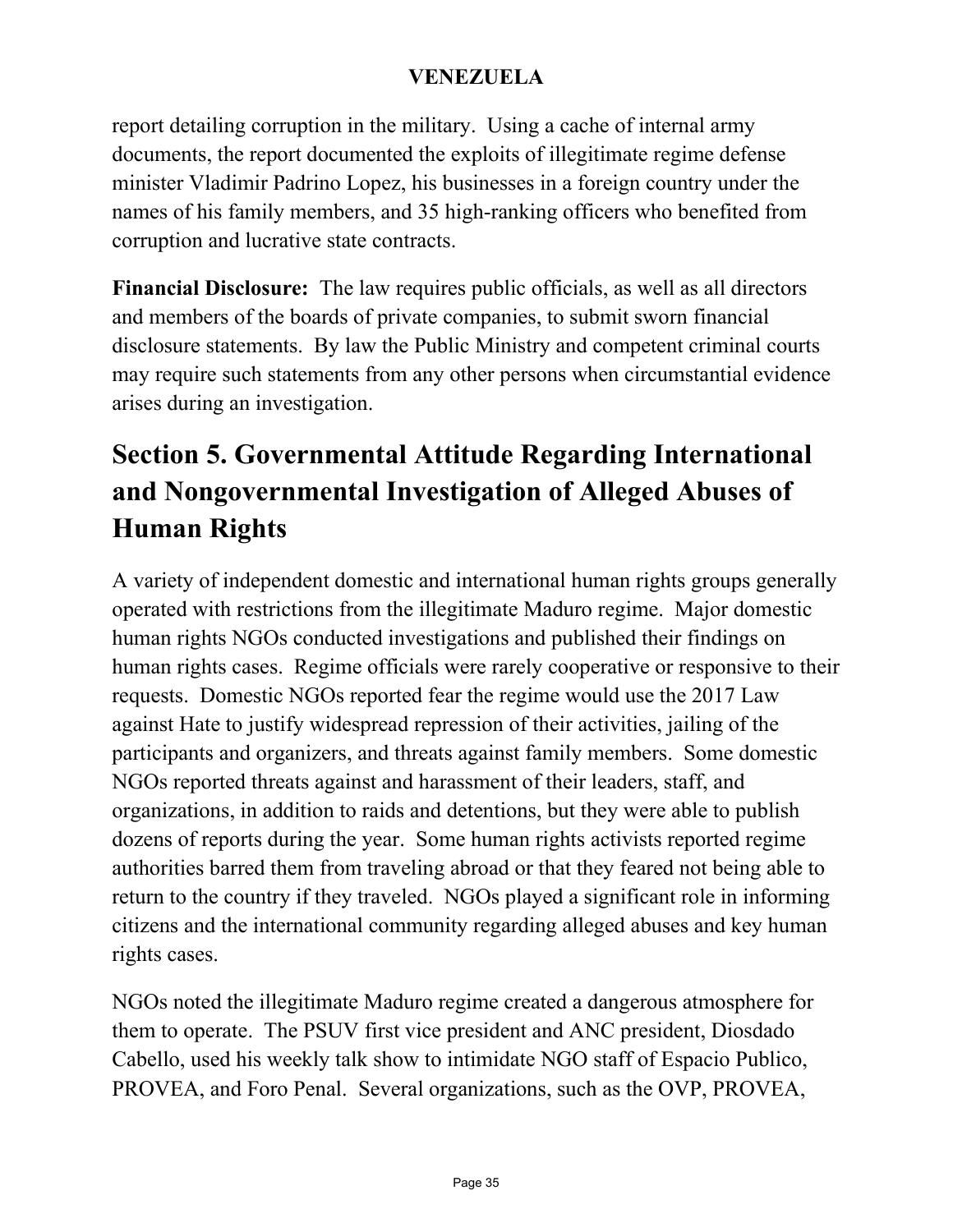Foro Penal, and Citizen Control, reported their staffs received both electronic and in-person threats. Human rights organizations claimed they were subject to frequent internet hacking attacks and attempts to violate their email privacy. Multiple humanitarian NGOs were targeted by the regime, which issued politically motivated arrest warrants against their staff and directors, raided their facilities, and stole computers and other electronic devices.

The 2010 law prohibits domestic NGOs from receiving funds from abroad if they have a "political intent," defined as the intent to "promote, disseminate, inform, or defend the full exercise of the political rights of citizens" or to "defend political rights." The illegitimate Maduro regime attempted to discredit and threatened NGOs with criminal investigations for allegedly illegally accepting foreign funds. Various regime officials accused human rights organizations on national television and other media of breaking the law by receiving funding from international donors. On February 19, Cabello announced the ANC would revise laws governing NGOs that receive funding from foreign sources for sanctions to "the maximum extent possible." Cabello singled out PROVEA for "destabilizing Venezuela." NGOs and the OHCHR reported the regime refused or significantly delayed legal registration of NGOs, preventing them from receiving international funding. On November 20, Sudeban--a banking authority affiliated with the regime--directed all banks to strengthen monitoring of NGO operations in the country to detect potential illicit activity.

The law stipulates monetary penalties, a potential five- to eight-year disqualification from running for political office, or both. The law defines political organizations as those involved in promoting citizen participation, exercising control over public offices, or promoting candidates for public office. Although the law was not enforced, its existence created a climate of fear among human rights NGOs and a hesitancy to seek international assistance.

In addition to the restrictions placed on fund raising, domestic NGOs also faced regulatory limitations on their ability to perform their missions. The law includes provisions eliminating the right of human rights NGOs to represent victims of human rights abuses in legal proceedings. The law provides that only the public defender and private individuals may file complaints in court or represent victims of alleged human rights abuses committed by public employees or members of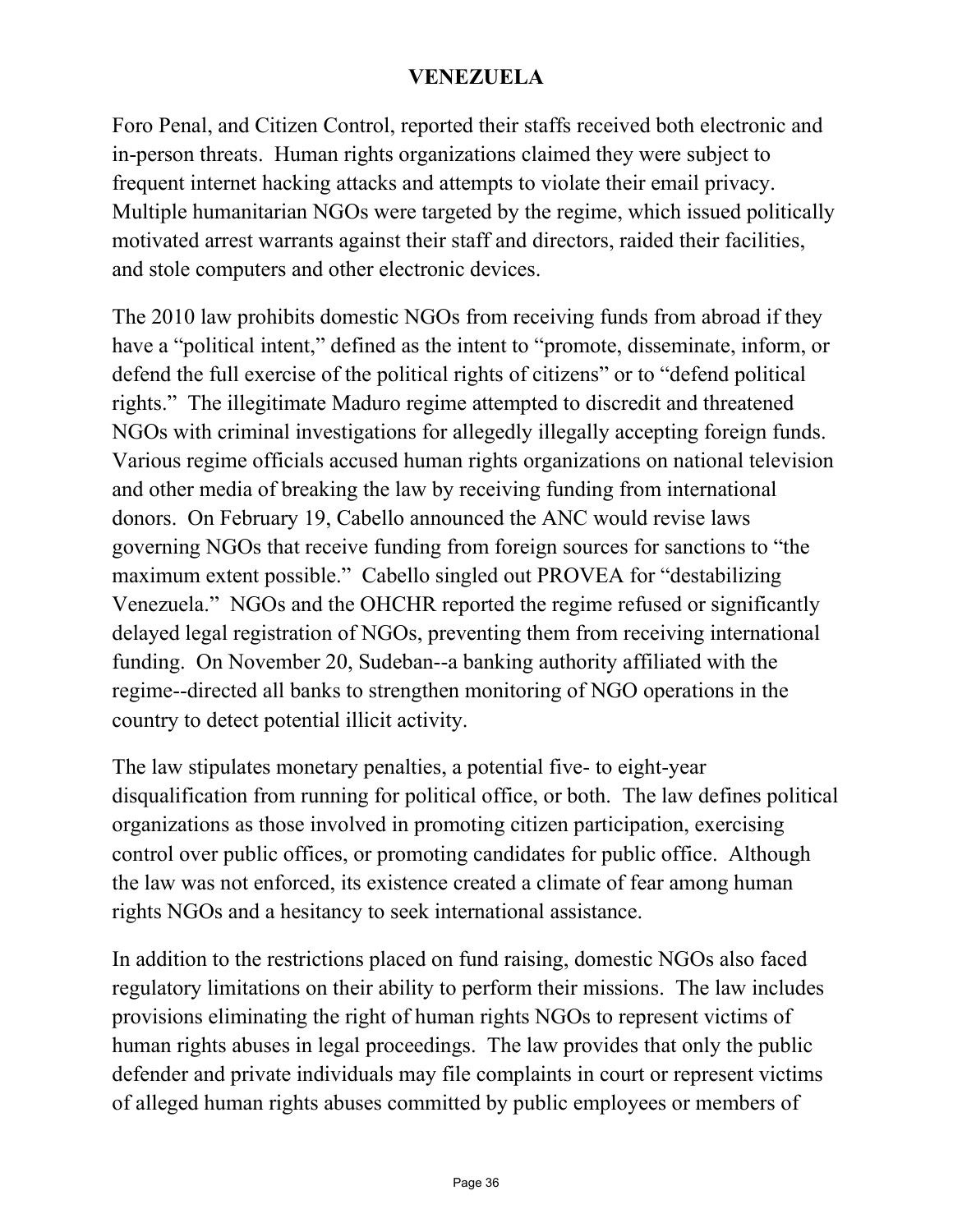security forces.

**The United Nations or Other International Bodies:** The illegitimate Maduro regime was generally hostile toward international human rights bodies and continued to refuse to permit a visit by the IACHR, which last visited the country in 2002. In 2019 the regime and the OHCHR signed a memorandum of understanding that provided for the presence of two UN human rights officers for one year, which was extended for another year in September. The illegitimate Maduro regime failed to implement recommendations issued by the OHCHR, such as the dissolution of FAES, which the OHCHR and an independent UN FFM found reasonable grounds to believe committed extrajudicial killings. In 2019 the UN Human Rights Council adopted a resolution to establish a one-year FFM to investigate "extrajudicial executions, enforced disappearances, arbitrary arrests, torture, and other cruel, inhumane, or degrading treatment committed in Venezuela since 2014." In September the FFM reported there were reasonable grounds to believe that crimes against humanity had been committed since 2014 and the illegitimate Maduro regime either ordered, contributed to, or was involved in the commission of these crimes. On October 6, the UN Human Rights Council voted to extend the mandates of the FFM and the OHCHR for an additional two years. The OAS passed resolutions citing the continued deterioration of human rights conditions in the country, and in its October 21 General Assembly resolution, it welcomed the UN's FFM report while calling for the "immediate and complete implementation of the recommendations contained therein, including the investigation of human rights violations and the cessation of the use of excessive force, extrajudicial executions, forced disappearances, arbitrary detention, and torture."

**Government Human Rights Bodies:** Throughout the year the illegitimate regime gave its 2016-19 human rights plan minimal attention, with no announcements to renew or update the plan.

The TSJ continued to hold the AN in "contempt" status, which diminished the purview and operational effectiveness of the assembly's subcommission on human rights.

# **Section 6. Discrimination, Societal Abuses, and Trafficking**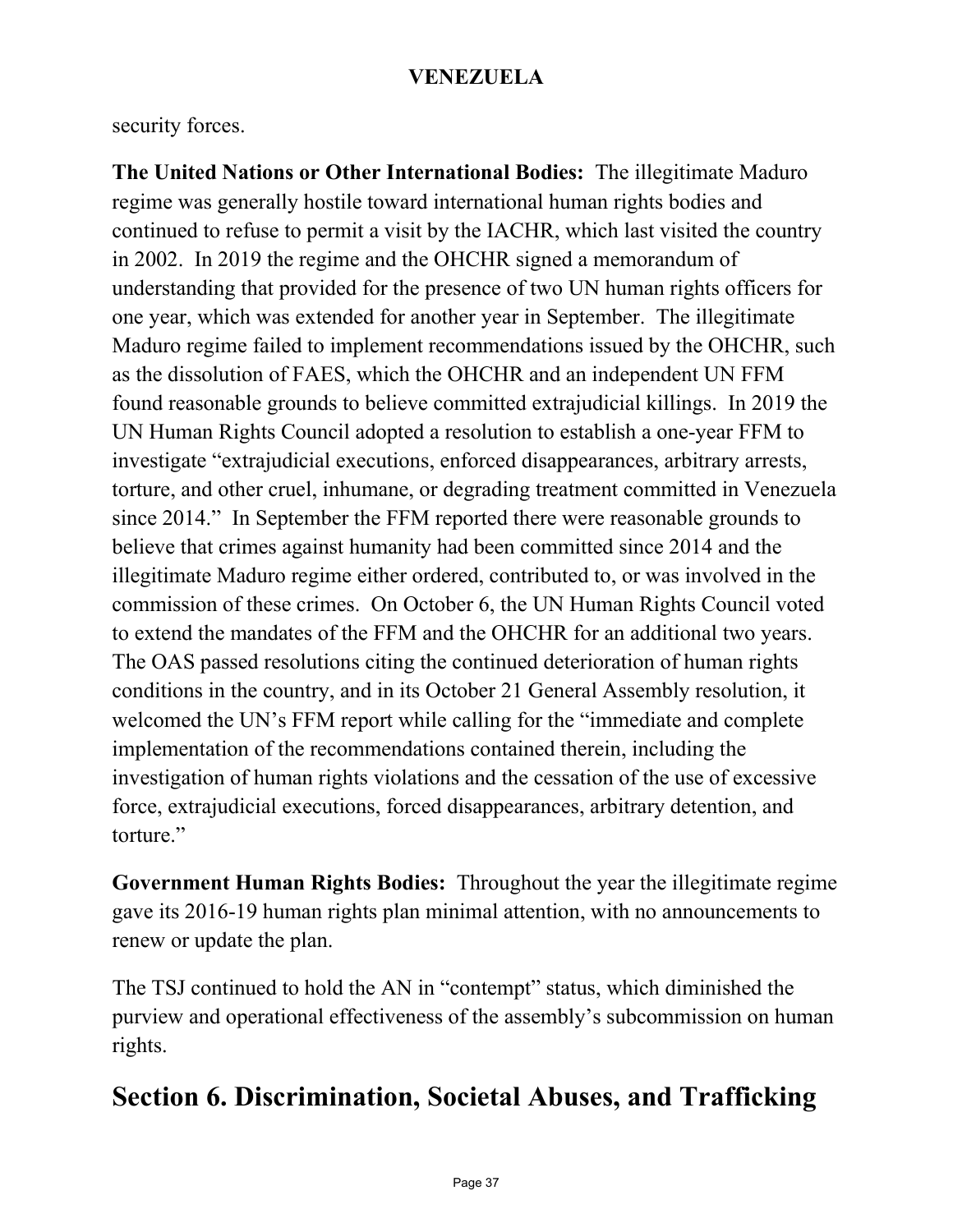### **in Persons**

### **Women**

**Rape and Domestic Violence:** The law criminalizes rape of men or women, including spousal rape, making it punishable if convicted by a prison term of eight to 14 years. A man may legally avoid punishment by marrying (before he is sentenced) the person he raped. The law allows authorities to consider alternative forms of punishment, including work release, for those convicted of various crimes, including rape, if they have completed three-quarters of their sentence.

The law criminalizes physical, sexual, and psychological violence in the home or community and at work, with increased penalties for intimate partner violence. The law punishes perpetrators of domestic violence with penalties for conviction ranging from six to 27 months in prison. The law requires police to report domestic violence to judicial authorities and obligates hospital personnel to notify authorities when admitting patients who are victims of domestic abuse. Police generally were reluctant to intervene to prevent domestic violence and were not properly trained to handle such cases. The law also establishes women's bureaus at local police headquarters and tribunals specializing in gender-based violence, and two-thirds of states had specialized courts. The Public Ministry's Women's Defense Department employed a team of lawyers, psychiatrists, and other experts who dealt exclusively with cases of femicide, gender-related violence, and other crimes against women.

The illegitimate Maduro regime did not publish statistics on gender-based violence. The OHCHR reported a lack of due diligence in investigations of gender-based violence cases. According to NGOs, government efforts to protect victims of gender-based violence were ineffective or nonexistent. Enforcement of laws and access to justice were limited, as victims of gender-based violence reported a lack of progress and inability to follow up on cases after filing reports with authorities.

Many advocates observed there was a lack of public awareness among women regarding resources and support available to prevent and combat domestic violence. There were five shelters for victims of gender-based violence, most of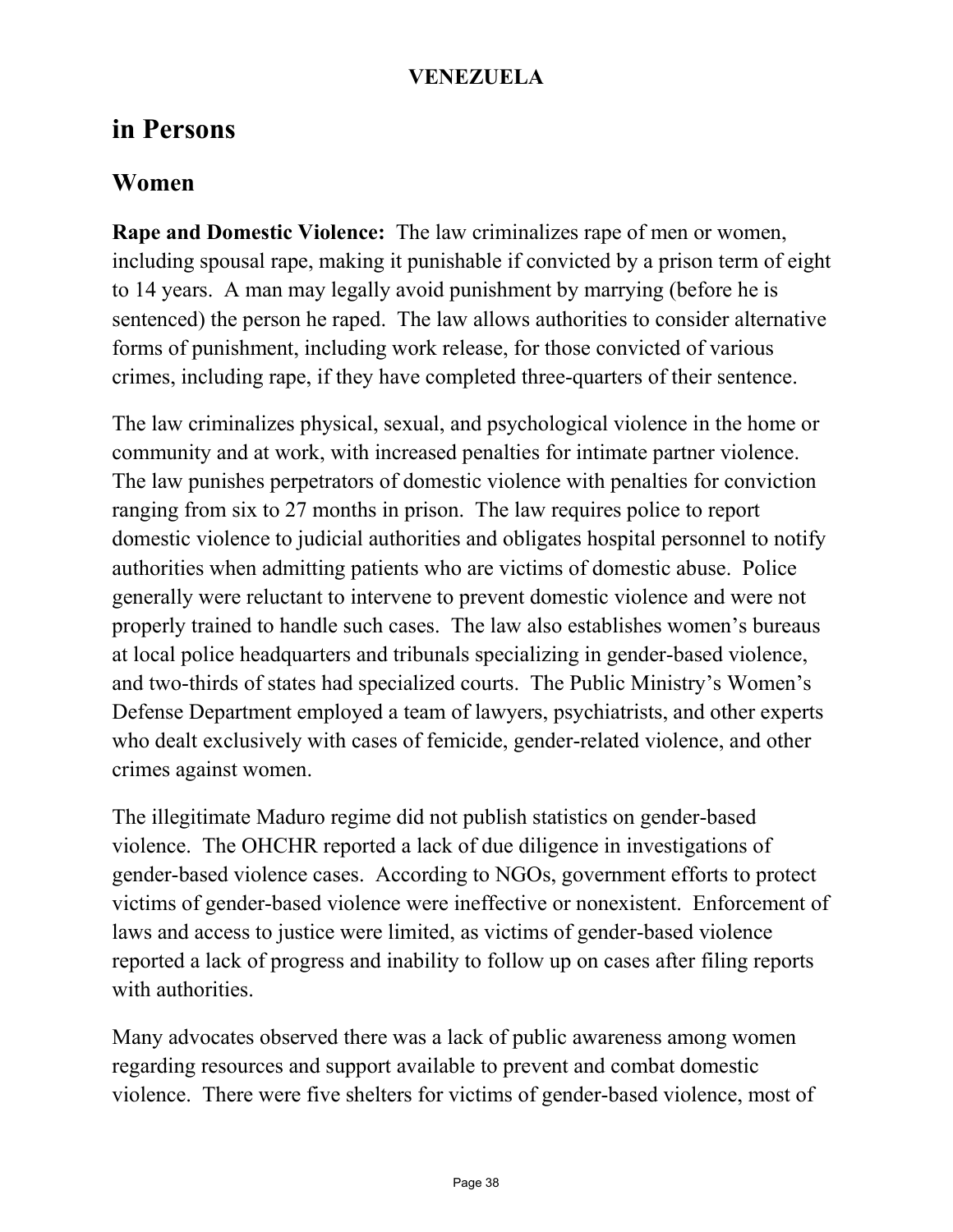which struggled to operate effectively due to a lack of financial resources. NGOs provided the majority of domestic abuse support services.

NGOs and media reported an increase of domestic abuse and gender-based violence during the COVID-19 pandemic. The NGO Woman Your Voice Has Power reported a 52 percent increase in domestic violence during the year. Between January and October, the NGO Utopix documented 217 femicides and an atmosphere of impunity for domestic abusers. On August 15, Mariana Lilibeth Gonzalez was assaulted in her home and shot 30 times. No suspects were arrested in connection with her death.

**Sexual Harassment:** Sexual harassment is illegal and punishable by fines and a prison sentence of one to three years. Although allegedly common in the workplace, sexual harassment cases were rarely reported.

**Reproductive Rights:** Couples and individuals do not always have the right to decide the number, spacing, and timing of their children or have access to the information and means to do so, free from discrimination, coercion, or violence. The Ministry of Health of the illegitimate Maduro regime restricted access to sexual and reproductive health services for survivors of sexual violence, and did it not allow the full range of services.

Abortion is illegal in the country unless necessary to save the mother's life. Activists reported a cumbersome process, requiring a diagnosis of a lifethreatening condition and review by the hospital board, that prevented women from receiving legal abortions. Illegally terminating a pregnancy is punishable by prison sentences of six months to two years for the woman and one to three years for persons performing the procedure. On January 11, authorities released from prison to house arrest professor and women's rights activist Vannesa Rosales after she assisted a 13-year-old rape victim in ending a pregnancy. Rosales was charged with facilitating an abortion and conspiracy to commit a crime.

The illegitimate Maduro regime's economic mismanagement and neglect of the country's health-care infrastructure severely restricted access to contraception and to skilled health attendance during pregnancy and childbirth. Media reported that methods of contraception were scarce and, where available, cost 25 times the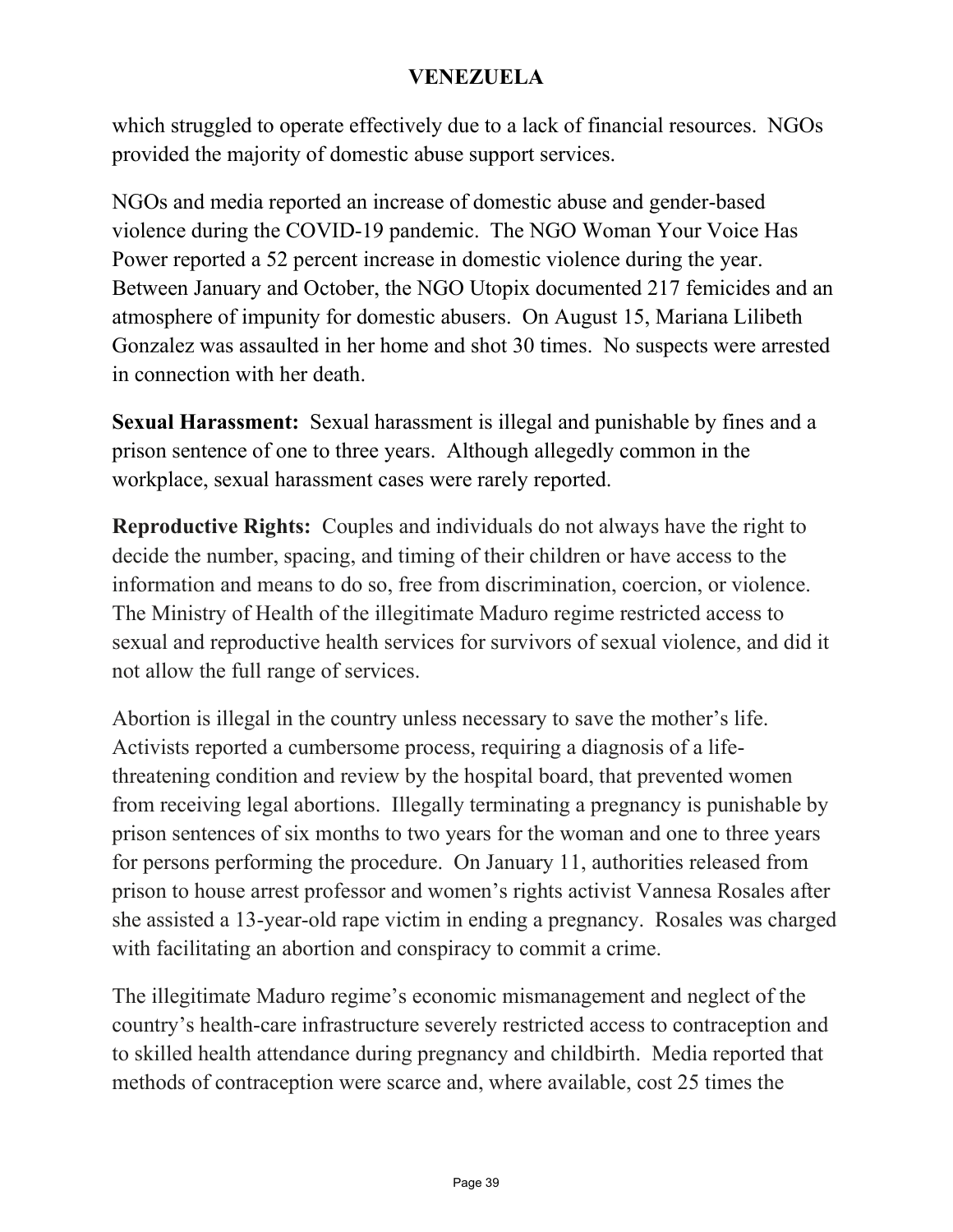monthly minimum wage. According to NGOs, the COVID-19 pandemic further reduced access to contraception and the ability to consult doctors or access pharmacies.

Hospitals lacked qualified health care professionals, medicine, and basic necessities, such as water, electricity, and cleaning supplies. The country's health care crisis, including the unavailability of maternal health services, was compounded by the pandemic as hospitals prioritized COVID-19 cases over other health services. While the illegitimate Maduro regime statistics on maternal death rates have not been published since 2016, according to the Society of Obstetrics and Gynecology of Venezuela, the maternal death rate in 2019 was 112 deaths per 100,000 live births, with postpartum hemorrhages, sepsis, and pregnancy-induced hypertension cited as the leading causes of maternal mortality. Doctors stated that these were "predictable and treatable" conditions but were often fatal due to hospitals' lack of adequate resources and medicine.

According to the UN Population Fund, the adolescent birth rate in 2019 was 95 births for every 1,000 adolescents aged 15 to 19.

**Coercion in Population Control:** There were no reports of coerced abortion or involuntary sterilization on the part of government authorities.

**Discrimination:** Women enjoy the same legal status and rights as men under the constitution. Women and men are legally equal in marriage, and the law provides for gender equality in exercising the right to work. The law specifies that employers must not discriminate against women with regard to pay or working conditions. According to the Ministry of Labor and the Confederation of Workers, regulations protecting women's labor rights were enforced in the formal sector, although according to the World Economic Forum, women earned 36 percent less on average than men doing comparable jobs.

# **Children**

**Birth Registration:** Citizenship is derived by birth within the country's territory. According to UNICEF, 81 percent of children younger than five were registered at birth, based on 2011 statistics provided by the government. The children's rights NGO Cecodap reported that families struggled to register births due to quarantine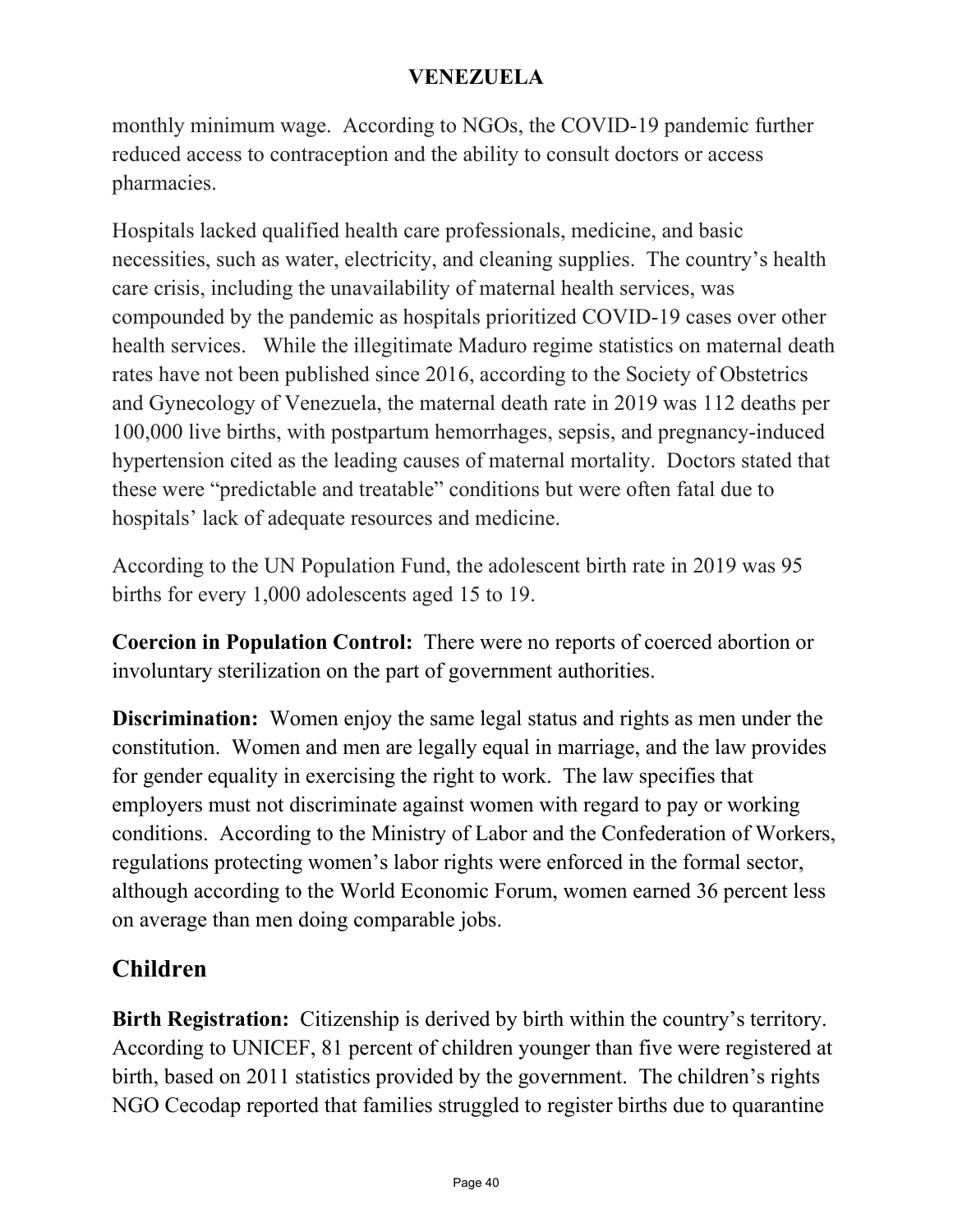measures surrounding the COVID-19 pandemic.

**Child Abuse:** According to UNICEF and NGOs working with children and women, child abuse, including incest, occurred but were rarely reported. The illegitimate regime made efforts to detain and prosecute some perpetrators of child abuse. Although the judicial system acted to remove children from abusive households, the press reported public facilities for such children were inadequate. According to NGOs, in many cases children were returned to their homes without proper reintegration measures or follow-up. A study by the NGO Save the Children found a 30 percent increase in child abuse in homes under quarantine.

**Child, Early, and Forced Marriage:** The legal minimum age for marriage is 18 for women and men, but with parental consent the minimum age is 16.

**Sexual Exploitation of Children:** By law conviction of having sexual relations with a minor younger than 13, with an "especially vulnerable" person, or with a minor younger than 16 when the perpetrator is a relative or guardian are punishable with a mandatory sentence of 15 to 20 years' imprisonment. The law prohibits the forced prostitution and corruption of minors. Penalties range from 15 to 20 years' imprisonment in cases of forced labor and some forms of sex trafficking of women and girls. The law requires a demonstration of force, fraud, or coercion to constitute child sex trafficking. The law prohibits the production and sale of child pornography and establishes penalties of 16 to 20 years' imprisonment.

**Displaced Children:** Children's rights advocates and media reported an increase in the number of abandoned children living on the street. Cecodap estimated that as many as one million minors had been left behind with family members as their parents fled the country's economic crisis, many of whom also struggled with the country's economic downturn. These children resided in limbo, since their parents who left were unable legally to transfer guardianship to a third party.

State-run facilities, already filled to capacity, were unable to support the influx of children in need. Private institutions denounced the illegitimate regime's refusal to provide subsidized food benefits to support the country's population. NGOs noted young girls made up close to one-half of the children living on the streets. This significant shift posed particular challenges for shelters, which historically housed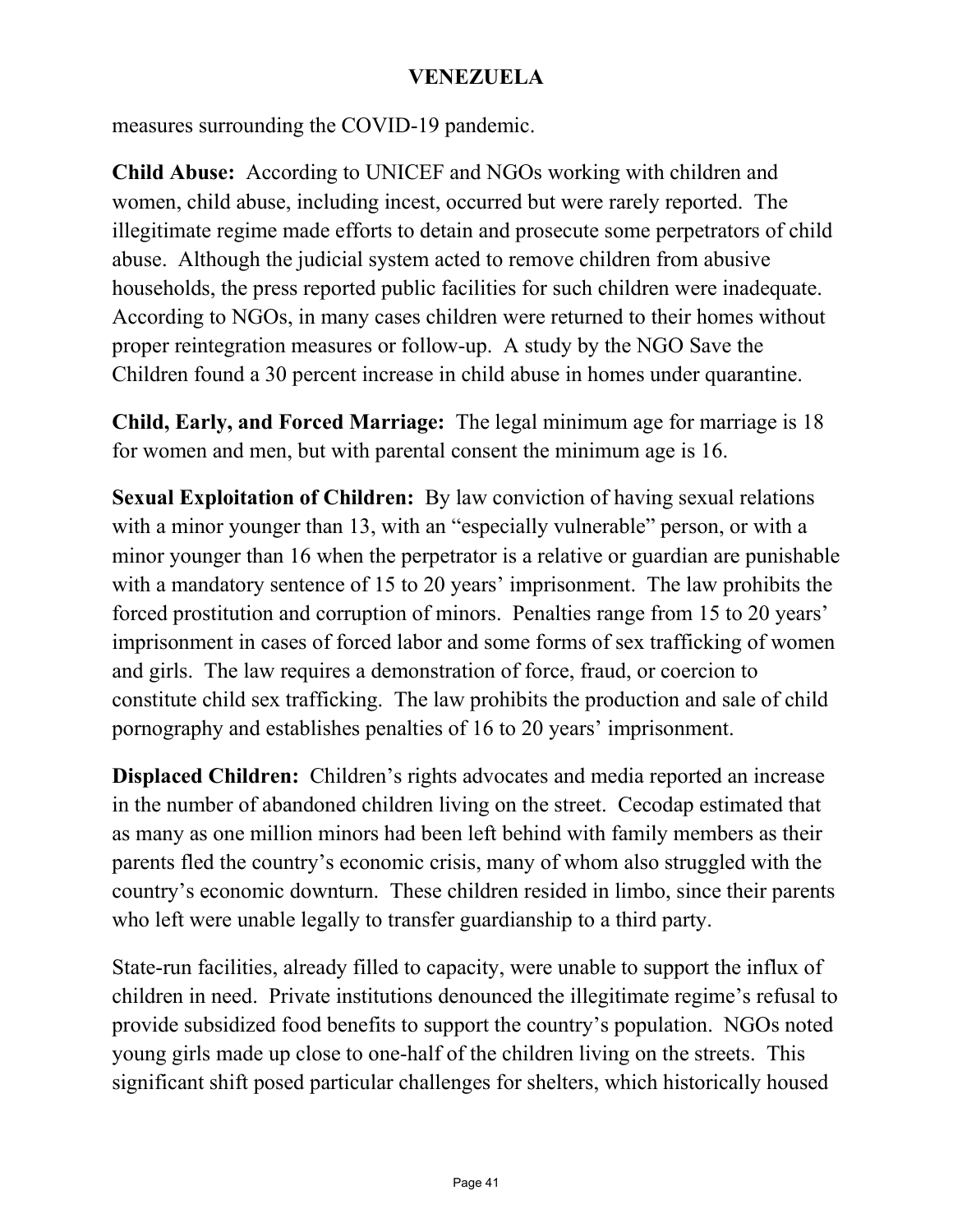predominantly male populations. With institutions filled to capacity, hundreds of children accused of infractions, such as curfew violations, were confined in inadequate juvenile detention centers.

**International Child Abductions:** The country is a party to the 1980 Hague Convention on the Civil Aspects of International Child Abduction. See the Department of State's *Annual Report on International Parental Child Abduction* at [https://www.travel.state.gov/content/travel/en/International-Parental-Child-](https://travel.state.gov/content/travel/en/International-Parental-Child-Abduction/for-providers/legal-reports-and-data/reported-cases.html)[Abduction/for-providers/legal-reports-and-data/reported-cases.html.](https://travel.state.gov/content/travel/en/International-Parental-Child-Abduction/for-providers/legal-reports-and-data/reported-cases.html)

### **Anti-Semitism**

The Confederation of Israelite Associations in Venezuela estimated there were 9,000 Jews in the country.

Jewish community leaders expressed concern regarding anti-Semitic statements made by high-level regime-aligned officials and anti-Semitic pieces in proregime media outlets. They stated regime-owned or -associated media and supporters of the illegitimate regime promoted Zionist conspiracy theories and denied or trivialized the Holocaust.

The community leaders noted many other anti-Semitic incidents occurred during the year. There were reports of societal abuses or discrimination based on religious affiliation, belief, or practice, including anti-Semitism.

### **Trafficking in Persons**

See the Department of State's *Trafficking in Persons Report* at [https://www.state.gov/trafficking-in-persons-report/.](https://www.state.gov/trafficking-in-persons-report/)

### **Persons with Disabilities**

The law prohibits discrimination against persons with physical and mental disabilities, but the illegitimate regime did not implement the law, inform the public of it, or combat societal prejudice against persons with disabilities. The law requires that all newly constructed or renovated public parks and buildings provide access, but persons with disabilities had minimal access to public transportation,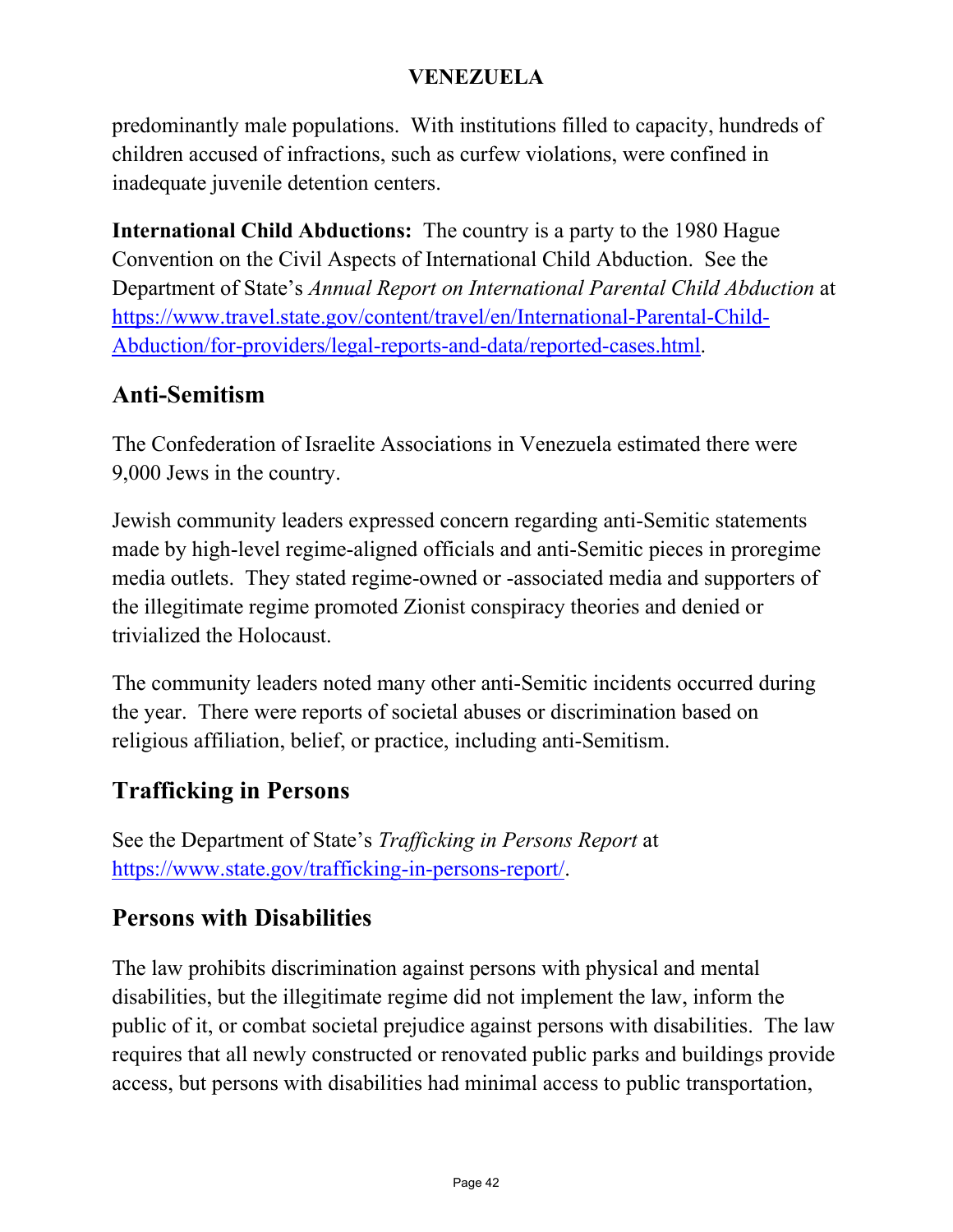and ramps were almost nonexistent. Many persons with disabilities expressed concerns that public transportation workers often were unwilling to transport them and forced them to find taxis, which were often unaffordable and frequently not equipped to support patrons with disabilities. NGOs reported hospitals lacked infrastructure to accommodate persons with mobility problems and staff to communicate with deaf persons. Parents of children with disabilities also complained they were forced to wait in long lines for services rather than receiving preference as is afforded by law. Online resources and access to information were generally available to persons with disabilities, although access to closed-captioned or audio-described online videos for persons with sight and hearing disabilities was limited. Separately, leading advocates for persons with hearing disabilities lamented difficult access to public services due to a lack of interpreters in public courts, health-care facilities, and legal services, as well as a lack of other public accommodations.

The National Commission for Persons with Disabilities, an independent agency affiliated with the Ministry for Participation and Social Development, advocated for the rights of persons with disabilities and provided medical, legal, occupational, and cultural programs. According to the commission, fewer than 20 percent of persons with disabilities who registered with regime health programs were fully employed.

Children with disabilities attended specialized schools and integrated classes with their peers without disabilities. Media reported that schools for children with disabilities suffered from underfunding, decaying infrastructure, and little consideration for the specific needs of individual disabilities. Parents of children with disabilities reported significant difficulties in school enrollment, which prevented their children from receiving formal education. On March 16, the illegitimate Maduro regime closed the country's schools through the calendar year due to the COVID-19 pandemic. NGOs reported that in the shift to online classes, children with disabilities had limited access to educational materials and the Ministry of Education did not adapt curricula for children with disabilities. A June study by the NGO Deaf Confederation of Venezuela found that nearly 90 percent of children with disabilities decreased their educational activities during the quarantine.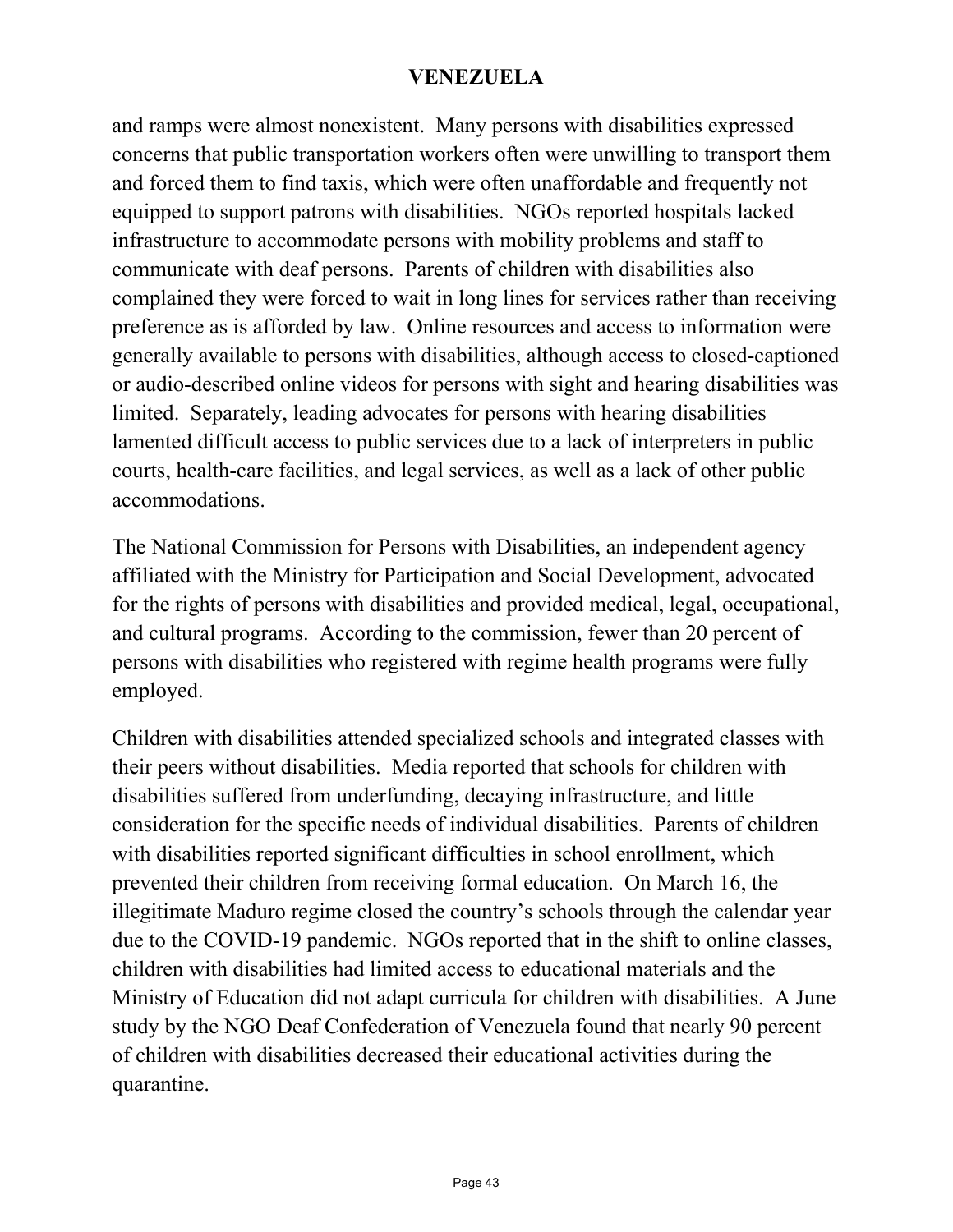### **Members of National/Racial/Ethnic Minority Groups**

The constitution prohibits discrimination based on race. The law prohibits all forms of racial discrimination and provides for a maximum of three years' imprisonment for acts of racial discrimination. As mandated by law, signage existed outside commercial and recreational establishments announcing the prohibition against acts of racial discrimination. Beyond signage the illegitimate regime did little to enforce laws against discrimination or prosecute cases of discrimination.

### **Indigenous People**

The law prohibits discrimination based on ethnic origin. The constitution provides for three seats in the AN for deputies of indigenous origin to "protect indigenous communities and their progressive incorporation into the life of the nation," but some indigenous communities continued without representation in the national legislature due to the TSJ's annulment of the 2015 election of Amazonas State's indigenous representatives.

NGOs and the press reported local political authorities seldom took account of indigenous interests when making decisions affecting indigenous lands, cultures, traditions, or allocation of natural resources. Indigenous groups continued to call for faster implementation of the demarcation process.

Indigenous groups and NGOs expressed concern regarding mining in the expanding "Arco Minero," an area that extends between the states of Bolivar and Amazonas. Indigenous communities reported the illegitimate Maduro regime developed and expanded mining zones without consulting those native to the region, resulting in a rise in environmental degradation, water contamination, and malaria. Illegal armed groups, including the National Liberation Army and dissidents of the Revolutionary Armed Forces of Colombia had a considerable presence in the area, increasing the level of violence and insecurity in the communities. There was also an unprecedented influx of disease; drugs; human trafficking, including prostitution and forced labor; and other illegal activities in the mining areas, putting indigenous communities at risk.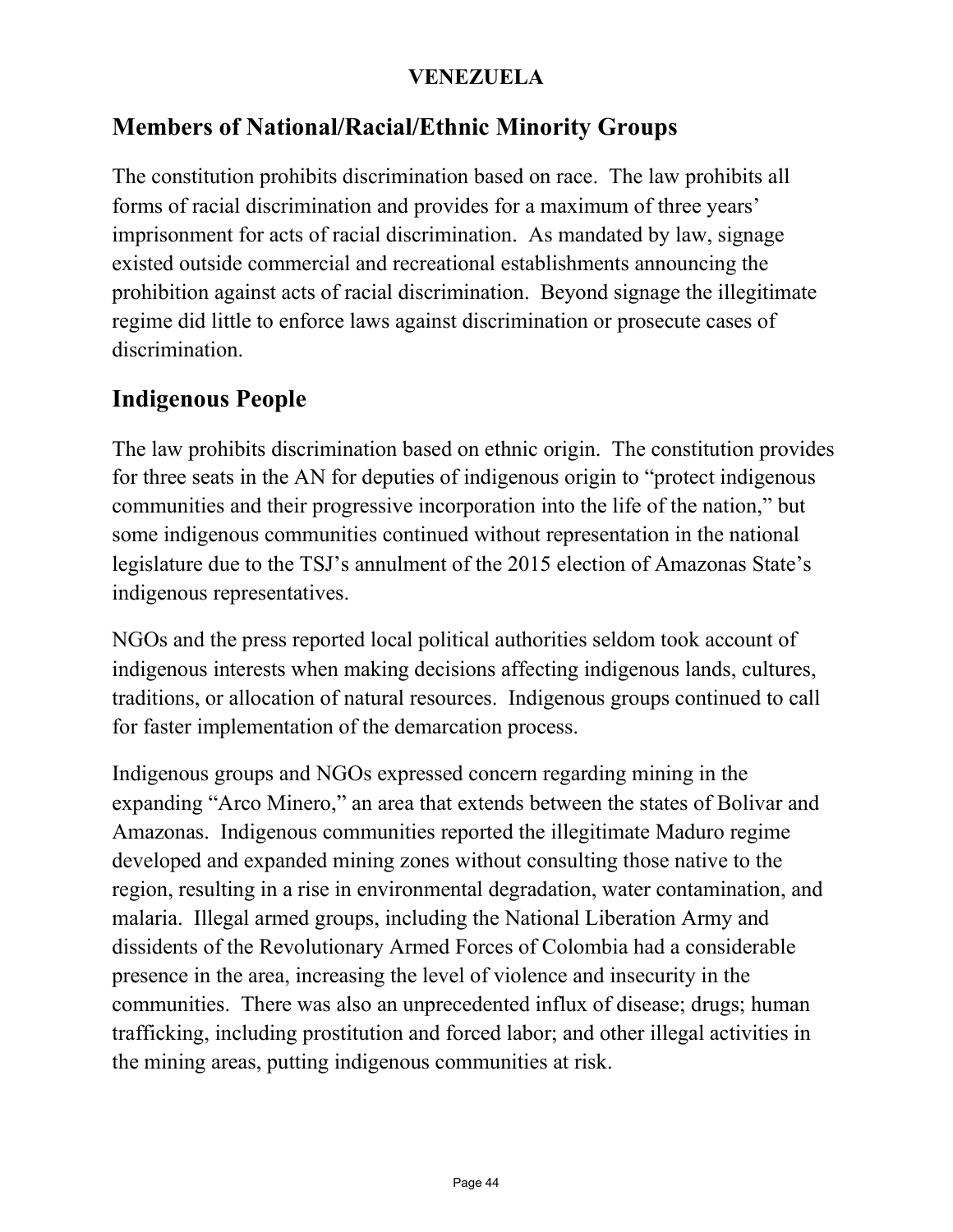Indigenous groups regularly reported violent conflicts with miners and cattle ranchers regarding land rights. There were reports of harassment, attacks, and forced evictions against indigenous persons living in areas included as part of illegitimate regime mining concessions. Indigenous reported a lack of consultation by the illegitimate Maduro regime on the social and environmental impact of mining activity in indigenous and protected areas.

Border disputes with Colombia affected indigenous groups living in border regions. There were many reported cases in which movements of indigenous groups were restricted, including from border closures in February.

NGOs stated that quarantine measures imposed by the illegitimate Maduro regime unduly impacted indigenous communities, preventing transit to and through territories and making it impossible for indigenous persons to obtain food, water, and access to medical care. The UN Office for the Coordination of Humanitarian Affairs reported that 325 persons, 82 of whom were Wayuu, were forcibly displaced between January and August by armed groups.

Media reported that in Zulia on April 12, GNB members used tear gas and rubber bullets to disperse a group of indigenous Wayuu, primarily older women and children, who were protesting a lack of food and water. Media reported that a Wayuu teacher was injured when she was shot in the face during the confrontation.

On July 24, the CNE abolished the system of direct, confidential voting of indigenous representatives to the AN. In August the CNE reversed course again to allow secret voting but opted to maintain the introduction of "community assemblies," which would elect an unspecified number of spokespersons, who in turn would elect AN representatives. The AN and indigenous activists criticized the regulations as unconstitutional and an infringement of indigenous autonomy and the right to self-determination.

## **Acts of Violence, Criminalization, and Other Abuses Based on Sexual Orientation and Gender Identity**

Local police and private security forces allegedly prevented lesbian, gay, bisexual, transgender, and intersex (LGBTI) persons from entering malls, public parks, and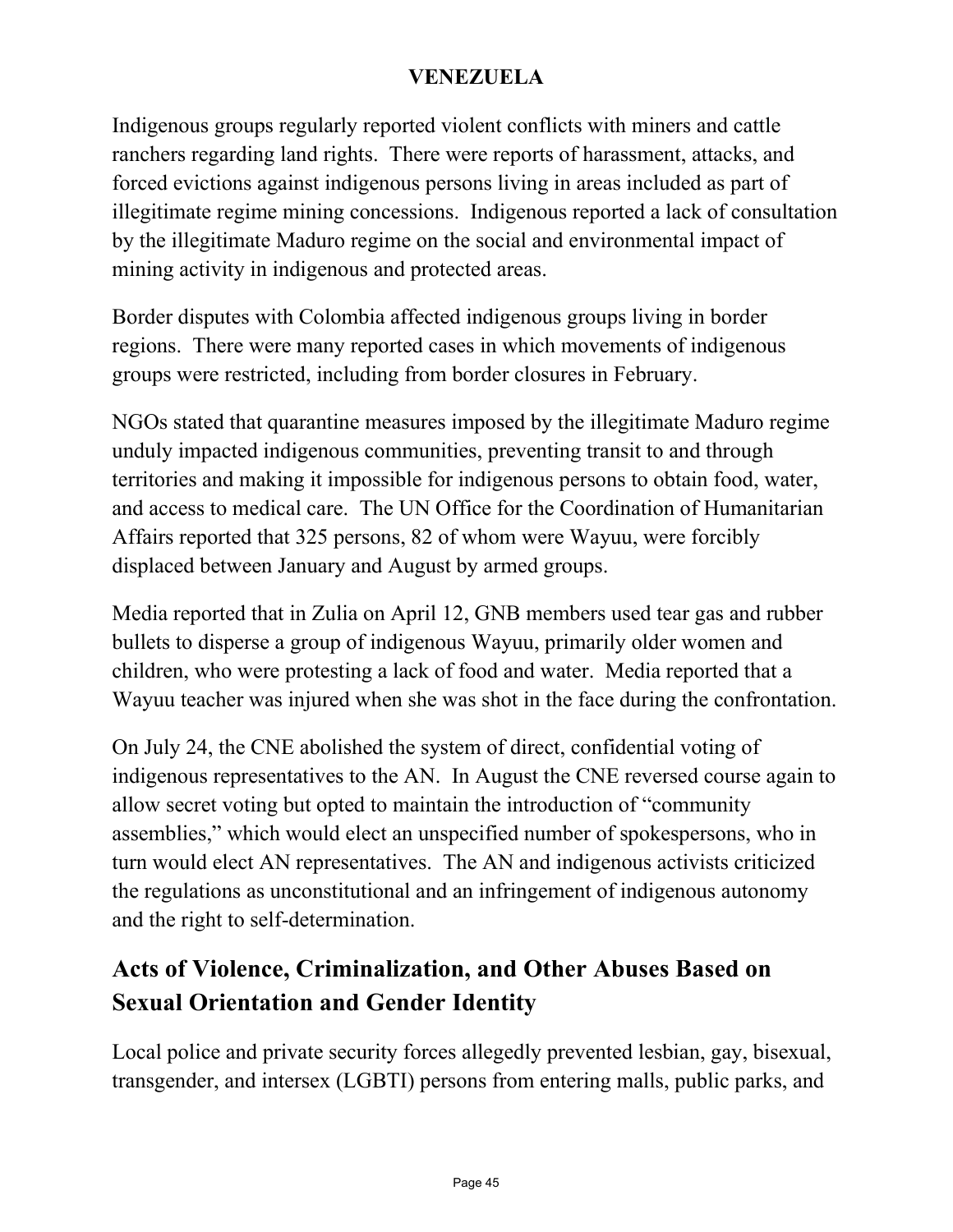recreational areas. NGOs reported the illegitimate Maduro regime systematically denied legal recognition to transgender and intersex persons by preventing them from obtaining identity documents required for accessing education, employment, housing, and health care. This vulnerability often led transgender and intersex persons to become victims of human trafficking or prostitution.

NGOs reported incidents of bias-motivated violence against LGBTI persons. Reported incidents were most prevalent against transgender individuals. Leading advocates noted that law enforcement authorities often did not properly investigate to determine whether crimes were bias motivated.

The constitution provides for equality before the law of all persons and prohibits discrimination based on "sex or social condition," but it does not explicitly prohibit discrimination based on sexual orientation or gender identity. According to a TSJ ruling, no individual may be subjected to discrimination because of sexual orientation, but the ruling was rarely enforced.

### **HIV and AIDS Social Stigma**

The law provides for the equal rights of persons with HIV or AIDS and their families. Nevertheless, leading advocates alleged discrimination against such persons. PROVEA reported that hospitals discriminated against persons with HIV. On September 7, FAES officers raided the headquarters of Solidarity Action, an NGO that advocates for the rights of those with HIV and AIDS, seizing medication and detaining eight persons.

# **Section 7. Worker Rights**

### **a. Freedom of Association and the Right to Collective Bargaining**

The law provides that all private- and public-sector workers (except members of the armed forces) have the right to form and join unions of their choice, and it provides for collective bargaining and the right to strike. The law, however, places several restrictions on these rights, and the illegitimate Maduro regime deployed a variety of mechanisms to undercut the rights of independent workers and unions. Minimum membership requirements for unions differ based on the type of union. Forming a company union requires a minimum of 20 workers; forming a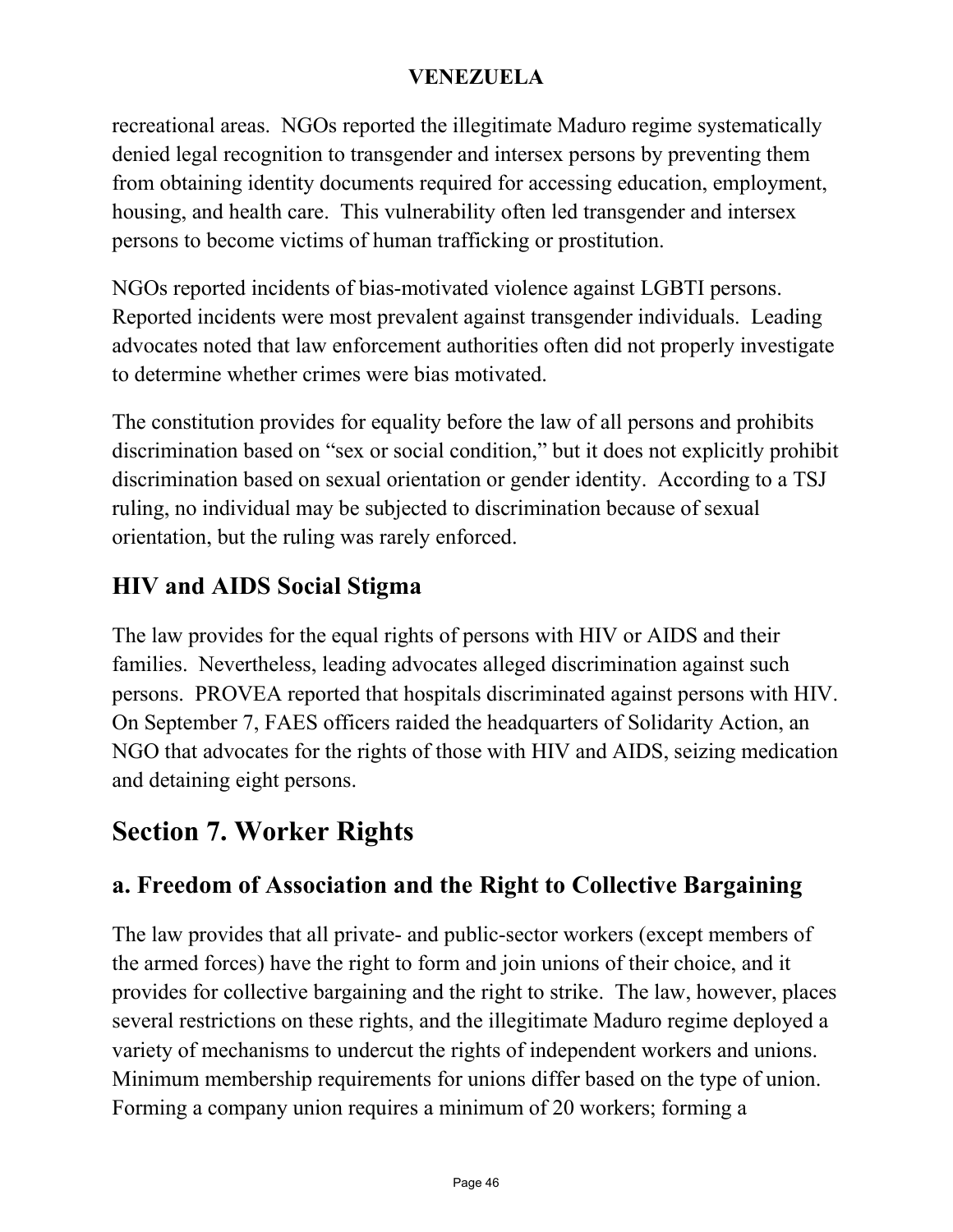of which were repressed by regime-aligned security forces and armed groups. The OVCS documented 129 detentions, 62 injured, and two deaths during protests. An OHCHR investigation found three cases of torture and a sexual assault of protesters committed on May 20 by regime security forces in Lara State. Media reported a group of armed colectivos attacked protesters and journalists gathered at a protest convened on February 29 by interim president Guaido in Lara State.

NGOs and opposition deputies expressed concern that the illegitimate Maduro regime used quarantine restrictions as a form of social control to criminalize protests and silence critics. On May 23, FAES officers arrested Giovanny Meza and four others during a protest in Sucre State to demand water and electricity. Meza, who suffered from multiple sclerosis, had a seizure during his hearing. When the judge ordered a medical examination, doctors found that Meza showed signs of torture, including five broken ribs. Meza was charged with instigation to commit a crime, obstruction of public roads, possession of incendiary objects, and criminal association.

#### **Freedom of Association**

The constitution provides for freedom of association and freedom from political discrimination, but the illegitimate Maduro regime did not respect these rights. Although professional and academic associations generally operated without interference, a number of associations complained that the TSJ and the National Electoral Council (CNE), which is responsible for convoking all elections and establishing electoral dates and procedures, repeatedly interfered with their attempts to hold internal elections.

A 2016 presidential decree directed the Foreign Ministry to suspend international funding to NGOs when "it is presumed" the funding was used with "political" purposes or for destabilization."

### c. Freedom of Religion

See the Department of State's International Religious Freedom Report at https://www.state.gov/international-religious-freedom-reports/.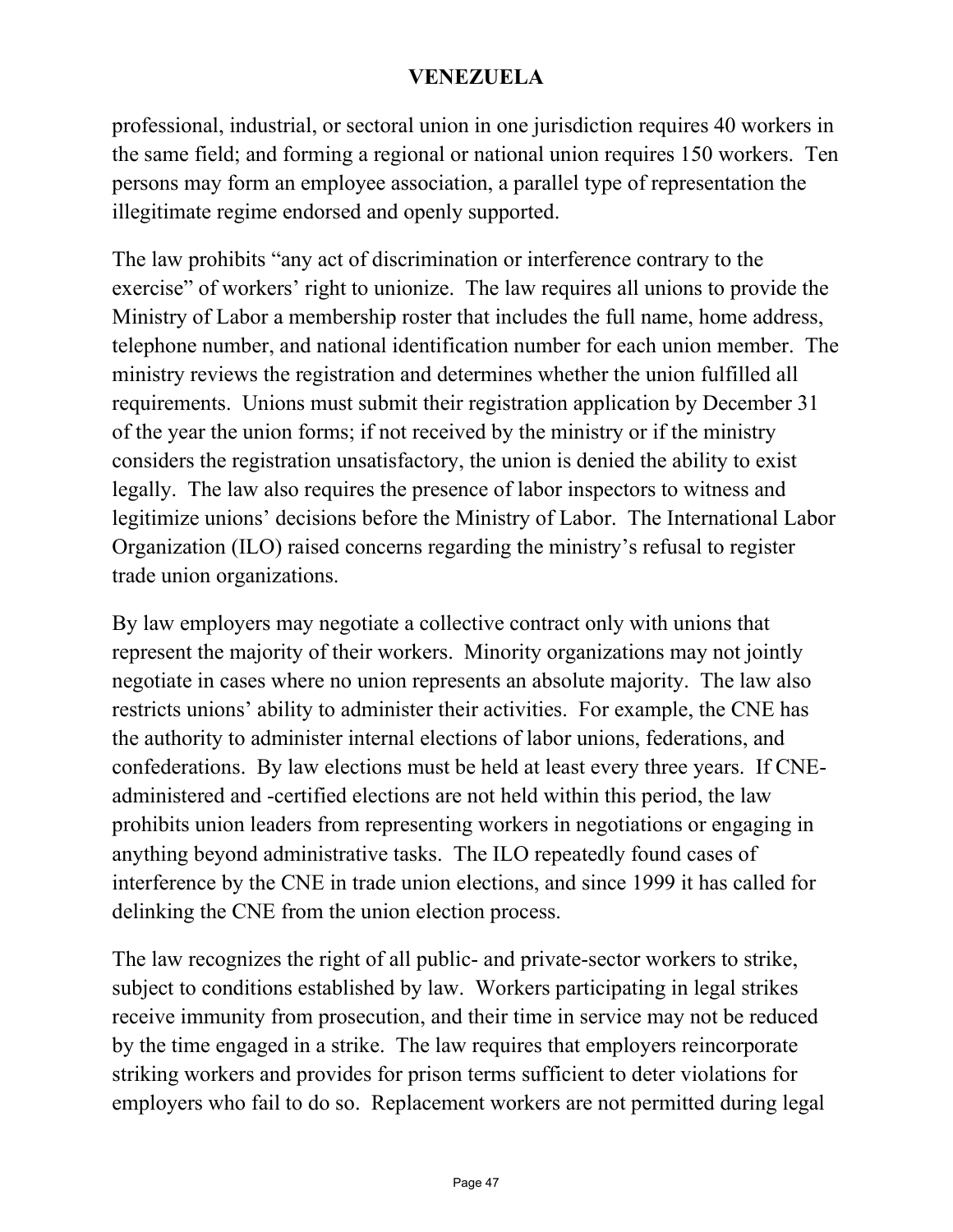strikes. The law prohibits striking workers from paralyzing the production or provision of essential public goods and services, but it defines "essential services" more broadly than ILO standards. The ILO called on Venezuela to amend the law to exclude from the definition of "essential services" activities "that are not essential in the strict sense of the term…so that in no event may criminal sanctions be imposed in cases of peaceful strikes."

The minister of labor may order public- or private-sector strikers back to work and submit their disputes to arbitration if a strike "puts in immediate danger the lives or security of all or part of the population." Other legal provisions establish criminal penalties for exercising the right to strike in certain circumstances. For example, anyone who "organizes, supports, or instigates the realization of activities within security zones that are intended to disturb or affect the organization and functioning of military installations, public services, industries and basic [i.e., mining] enterprises, or the socioeconomic life of the country" could be punished with five to 10 years in prison if convicted. The law also provides for prison terms sufficient to deter violations by those who restrict the distribution of goods and "those…who develop or carry out actions or omissions that impede, either directly or indirectly, the production, manufacture, import, storing, transport, distribution, and commercialization of goods." There was no information on whether penalties were sufficient to deter violations.

The illegitimate Maduro regime restricted the freedom of association and the right to collective bargaining through administrative and legal mechanisms. The regime did not effectively enforce the law, and penalties were not commensurate with those for other laws involving denial of civil rights, such as discrimination.

The ILO raised concerns regarding violence against trade union members and intimidation of the Associations of Commerce and Production of Venezuela by the illegitimate regime. In 2018 ILO member countries voted to establish an ILO Commission of Inquiry (COI) for Venezuela to investigate longstanding complaints first filed in 2015 of labor rights violations of ILO Conventions Nos. 26, 87, and 144, which pertain to minimum-wage fixing, freedom of association and protection of the right to organize, and tripartite consultation, respectively. In 2019 the commission submitted its report to the ILO director general, noting the illegitimate regime had repeatedly committed violations of international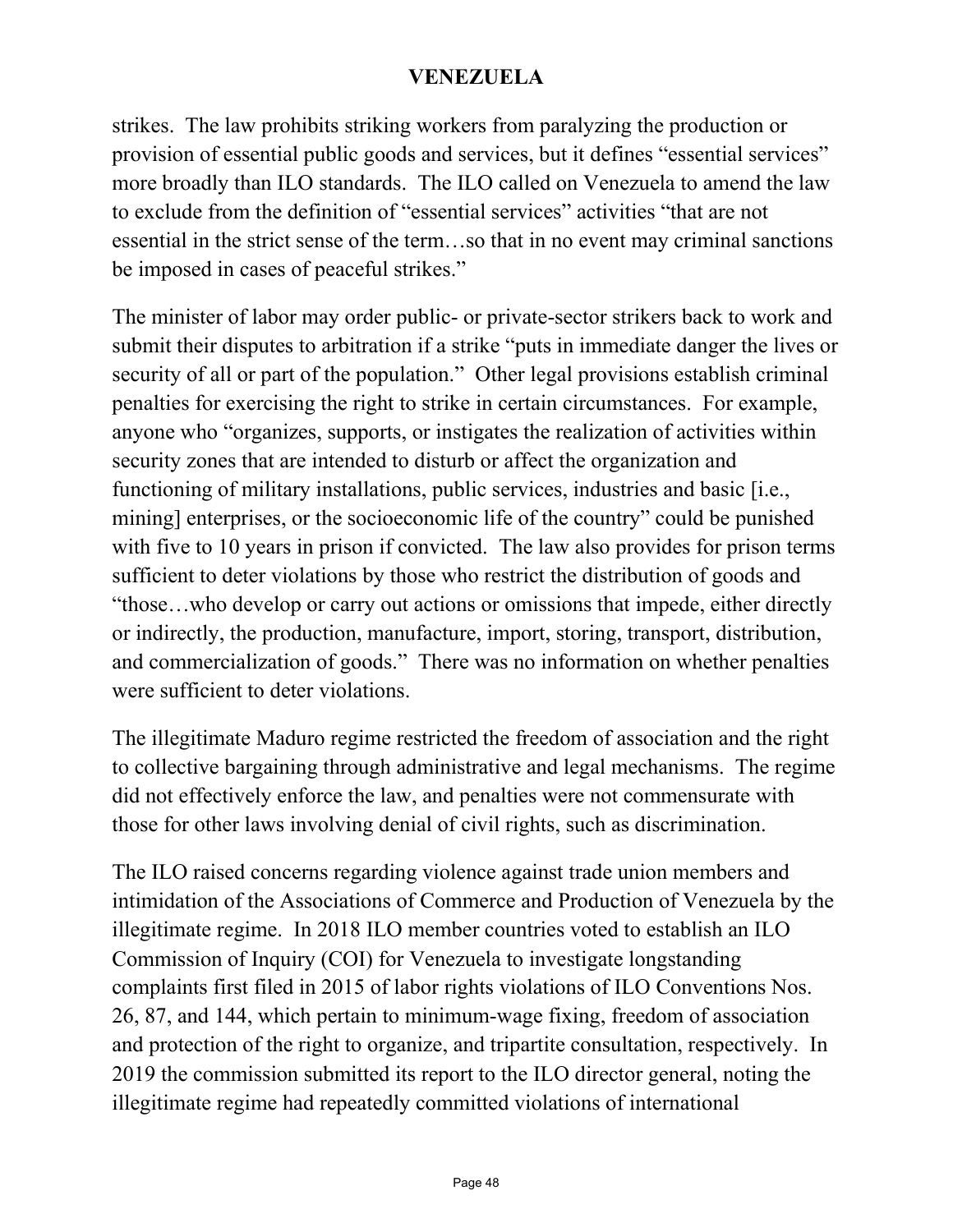conventions on minimum wage, freedom of association and the right to organize, and labor standards. The report also called for "the immediate release of any employer or trade unionist who may be in prison as a result of carrying out the legitimate activities of their workers' or employers' organization." In late October the illegitimate Maduro regime rejected the ILO COI recommendations from 2019 on egregious labor violations.

Organized labor activists continued to report that the annual requirement to provide the Ministry of Labor a membership roster was onerous and infringed on freedom of association. They alleged the ministry removed member names from the rosters for political purposes, particularly if members were not registered voters on the CNE's rolls. Labor leaders also criticized the laborious and costly administrative process of requesting CNE approval for elections and subsequent delays in the CNE's recognition of such union processes. In addition there reportedly was a high turnover of ministry contractors, resulting in a lack of timely follow-through on union processes. Labor unions in both the private and public sectors noted long delays in obtaining CNE concurrence to hold elections and in receiving certification of the election results, which hindered unions' ability to bargain collectively.

The illegitimate Maduro regime continued to support many "parallel" unions, which sought to dilute the membership and effectiveness of traditional independent unions. The regime excluded from consideration other, independent union federations, including the Confederation of Venezuelan Workers, General Confederation of Venezuelan Workers, Confederation of Autonomous Unions of Venezuela, and National Union of Workers.

The illegitimate regime continued to refuse to adjudicate or otherwise resolve the cases of thousands of employees of the state-owned oil company PDVSA who were dismissed during and after the 2002-03 strike. The Ministry of Labor continued to deny registration to the National Union of Oil, Gas, Petrochemical, and Refinery Workers.

The concept of striking, demonized since the 2002 national security law, was used periodically as a political tool to accuse regime opponents of coup plotting or other destabilizing activities. Some companies, especially in the public sector, had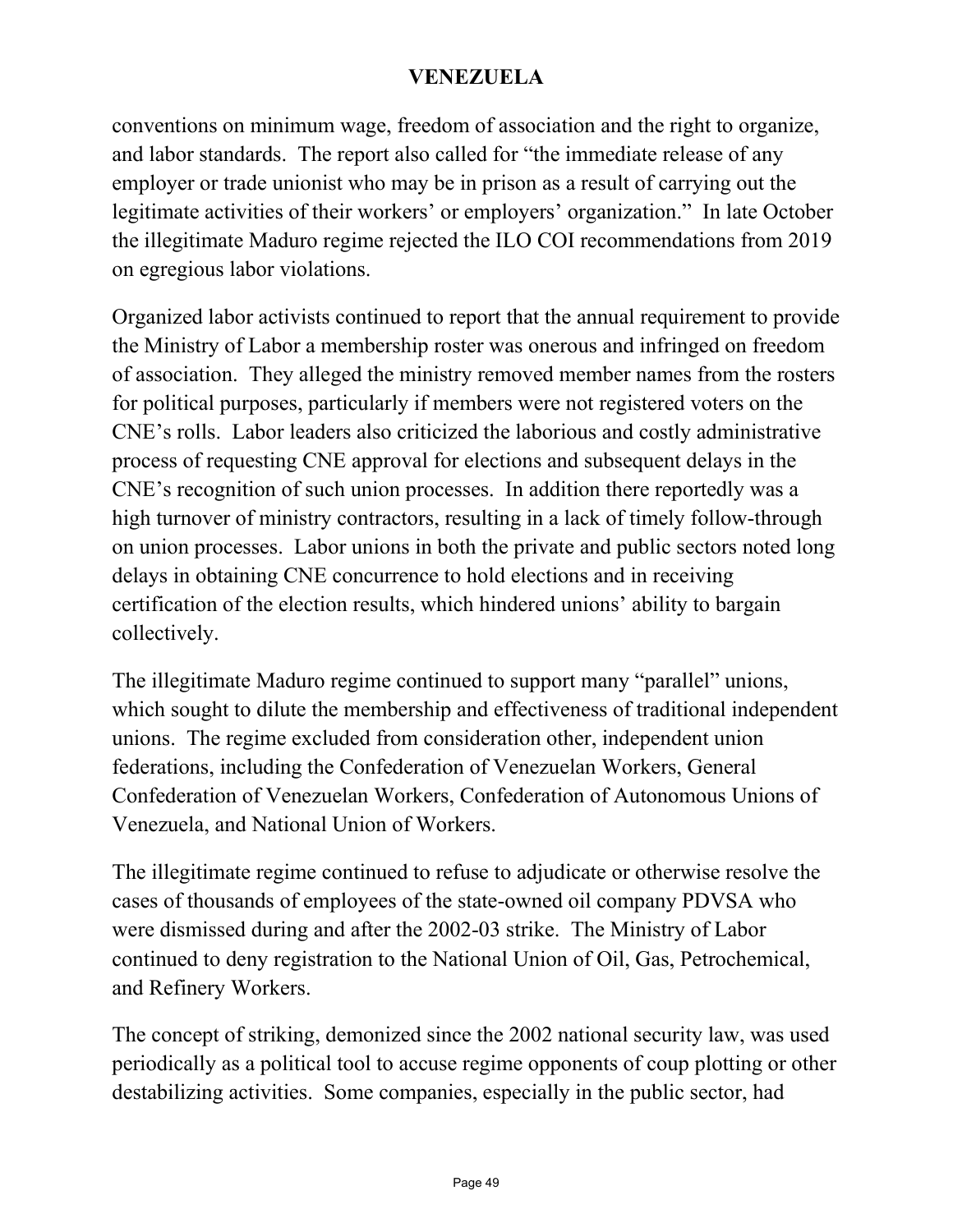multiple unions with varying degrees of allegiance to the ruling party's version of the "socialist revolution," which could trigger interunion conflict and strife.

The OHCHR documented restrictions on labor unions through the arbitrary detention of union leaders and five forced evictions of union headquarters. The Venezuelan Observatory of Union Freedom documented more than 100 detentions, most of which were arbitrary, of union leaders since 2010.

NGOs reported the illegitimate regime continued harassment of unions by prosecuting union members in military courts. On March 31, a labor attorney was severely beaten and taken into custody by the GNB in Barquisimeto, Lara, for recording with his cell phone a peaceful protest of health workers who were struggling to get gasoline ration vouchers promised by the regime.

Union leaders denounced the detention on May 8 of Bartolo Guerra, a PDVSA tugboat captain, for criticizing the illegitimate Maduro regime. In a meeting with the company's leadership, workers expressed frustration regarding low salaries and poor working conditions. According to the Federation for Oil Workers, Guerra had worked for 40 consecutive days, and the company had not provided food or water for employees for more than a week. Guerra blamed the misery and hunger of workers on Maduro. When Guerra refused to retract his statements, the DGCIM arrested him and charged him with treason.

On August 31, Ruben Gonzalez, secretary general of miners' union Sintraferrominera, was released after a military tribunal convicted him for "outrage" to the armed forces and the GNB and sentenced him to five years and nine months in prison. Union leaders described Gonzalez' 2018 arrest and imprisonment as part of the illegitimate regime's efforts to eliminate the union and install a more pliant, parallel union while a new collective agreement was negotiated.

### **b. Prohibition of Forced or Compulsory Labor**

The law prohibits some forms of forced or compulsory labor but does not provide criminal penalties for certain forms of forced labor. The law on organized crime prohibits human trafficking by organized crime groups. It prescribes penalties sufficient to deter human trafficking of adults carried out by a member of an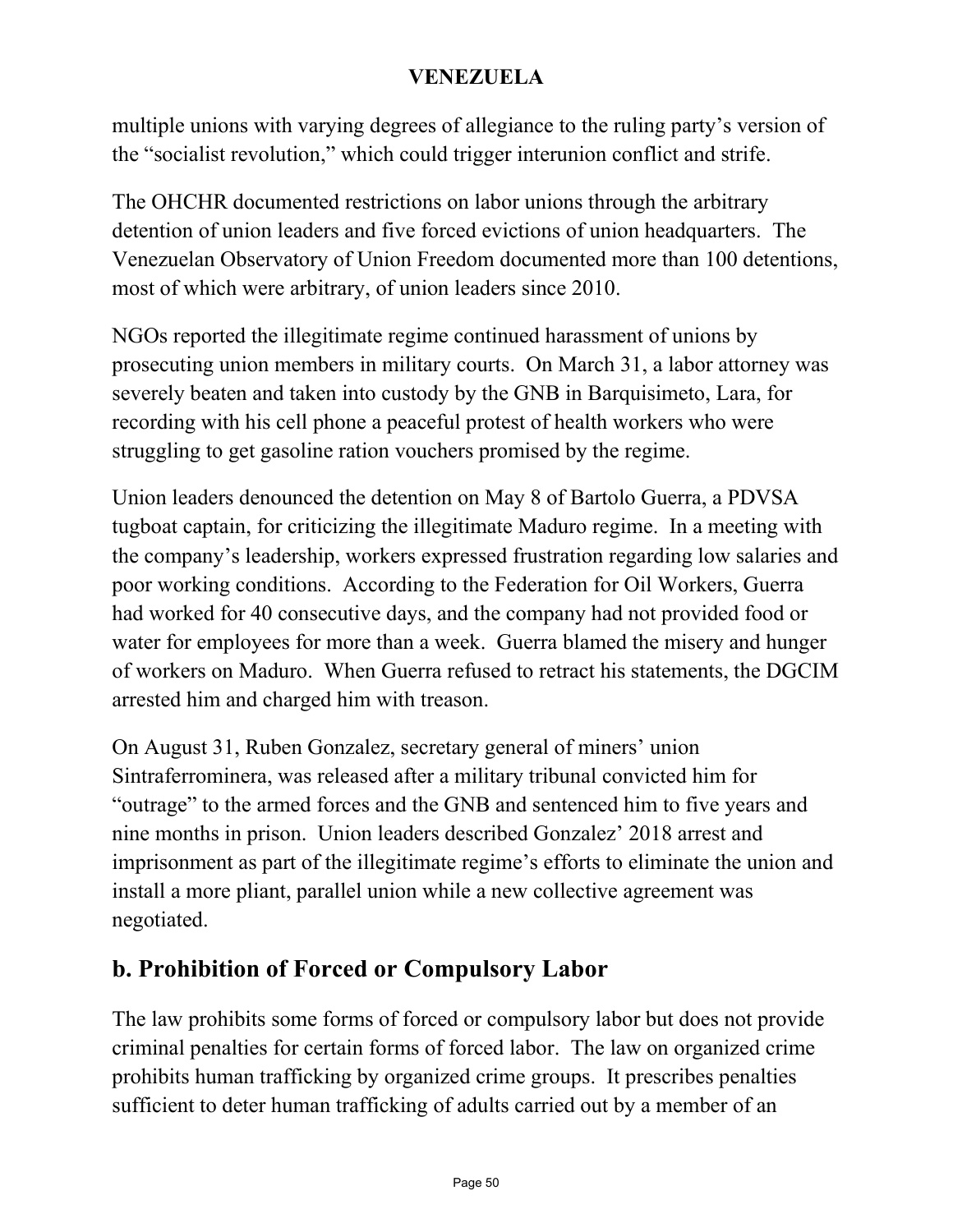organized-crime group of three or more individuals. The organized-crime law, however, fails to prohibit trafficking by any individual not affiliated with such a group. Prosecutors may employ other statutes to prosecute such individuals. The law increases penalties for child trafficking with the purpose of forced labor. There was no comprehensive information available regarding the illegitimate regime's enforcement of the law. The labor group Autonomous Front in Defense of Employment, Wages, and Unions (FADESS) reported that public-sector worker agreements included provisions requiring service in the armed forces' reserves. NGOs noted sex trafficking and forced labor in domestic service within the country increased in 2019 (see section 7.c.).

Some doctors participating in Cuba's overseas medical program showed indicators of forced labor. According to FADESS, more than 60,000 Cubans worked in the illegitimate Maduro regime's social programs (such as the Mission Inside the Barrio) in exchange for the regime's provision of oil resources to the Cuban government. FADESS noted Cubans worked in the ministries of Education, Registrar, Notary, Telecommunications, and Security. FADESS also cited that the G-2 Cuban security unit was present in the armed forces and in state enterprises. The Cuban government may have forced some Cubans to participate in its government-sponsored medical missions. Some Cuban medical personnel who participated in the social program Mission Inside the Barrio described indicators of forced labor, including underpayment of wages, mandatory long hours, limitations on movement, the use of "minders" to conduct surveillance of participants outside of work, forced political indoctrination, and threats of retaliatory actions against workers and their families if they left the program or did not return to Cuba as directed by government supervisors. The Cuban government acknowledged that it withheld the passports of Cuban medical personnel in the country. Venezuelan authorities did not investigate allegations of forced labor in Cuba's overseas medical program. Additionally, doctors who deserted the program reported Cuban "minders" coerced them to indoctrinate the population into supporting the illegitimate Maduro regime and falsify records to bolster the number of individuals assisted.

The law does not criminalize all forms of forced or compulsory labor, and penalties were not commensurate with those for analogous serious crimes, such as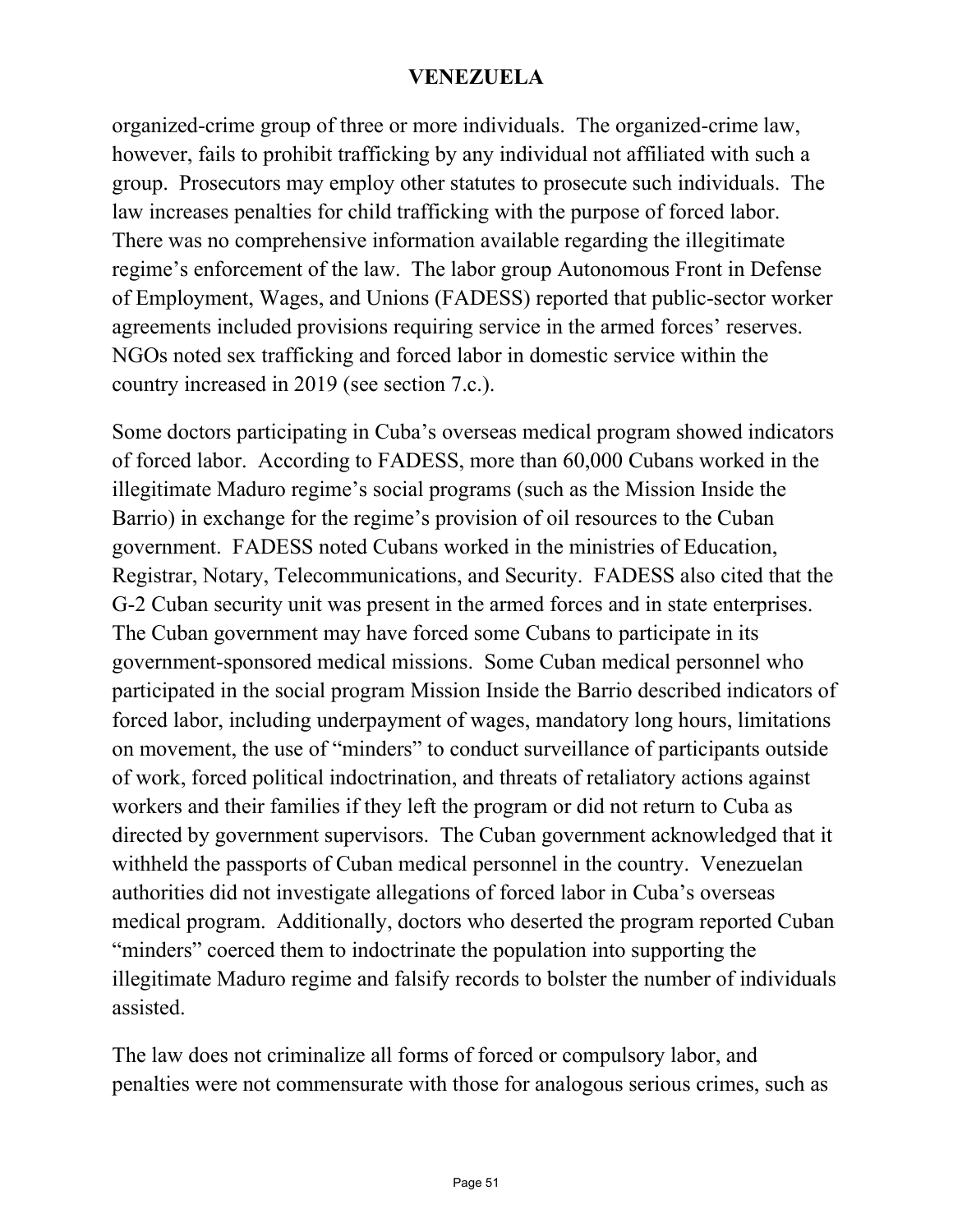kidnapping.

Illegal mining operations existed in some of the country's most remote areas, including Bolivar State, where armed groups exploited girls into sex trafficking, forcibly recruited youth to join armed criminal groups, and forced children to work in mines under dangerous conditions. In 2019 the OHCHR documented instances of forced labor, violence, and human trafficking related to mining activity in the Mining Arc of the Orinoco River. It estimated that approximately 45 percent of miners in Bolivar State were underage and extremely vulnerable to human trafficking.

Also see the Department of State's *Trafficking in Persons Report* at [https://www.state.gov/trafficking-in-persons-report/.](https://www.state.gov/trafficking-in-persons-report/)

### **c. Prohibition of Child Labor and Minimum Age for Employment**

The law prohibits all the worst forms of child labor. The law sets the minimum employment age at 14. Children younger than 14 may work only if granted special permission by the National Institute for Minors or the Ministry of Labor. Such permission may not be granted to minors who are younger than the legal age for work in hazardous occupations that risk their life or health or could damage their intellectual or moral development. According to the ILO, the illegitimate Maduro regime had not made publicly available the list of specific types of work considered hazardous. Children ages 14 to 18 may not work without permission of their legal guardians or in occupations expressly prohibited by law, and they may work no more than six hours per day or 30 hours per week. Minors younger than 18 may not work outside the normal workday.

Anyone employing children younger than eight is subject to a prison term that is sufficient to deter violations. Employers must notify authorities if they hire a minor as a domestic worker. The illegitimate regime did not effectively enforce the law. Penalties were not commensurate with those for other analogous serious crimes, such as kidnapping.

No information was available on whether or how many employers were sanctioned for violations. The illegitimate regime continued to provide services to vulnerable children, including street children, working children, and children at risk of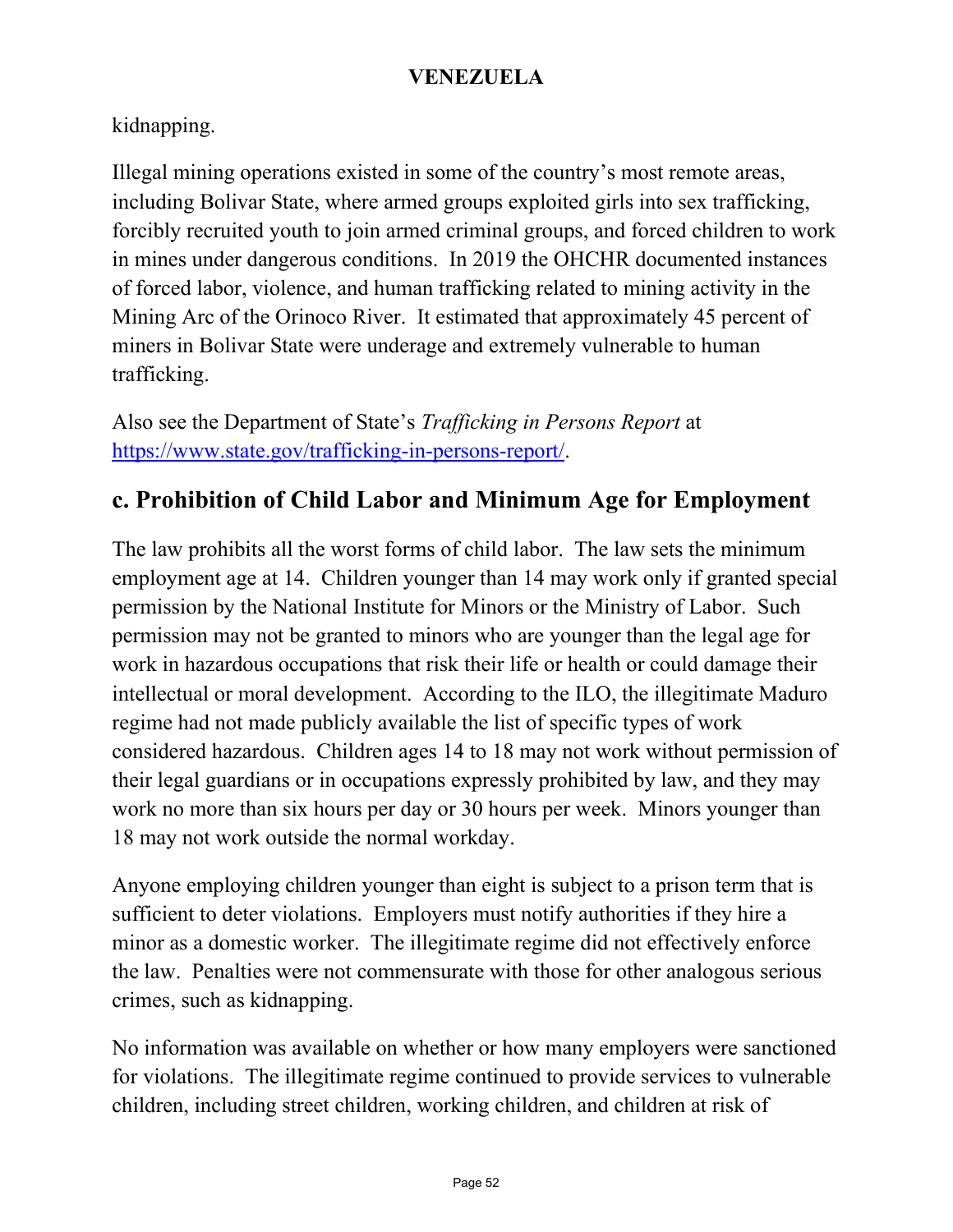working. There was no independent accounting of the effectiveness of these and other illegitimate regime-supported programs.

Most child laborers worked in the agricultural sector, street vending, domestic service, or in small and medium-size businesses, most frequently in family-run operations. There continued to be isolated reports of children exploited in domestic servitude, mining, forced begging, and commercial sexual exploitation (see section 6), many of whom could be victims of trafficking. Members of the illegitimate Maduro regime supported the operations of the National Liberation Army and dissidents of the Revolutionary Armed Forces of Colombia dissidents by allowing the exploitation, sex trafficking, forced labor, and forced recruitment of children. A study by Cecodap found that child laborers constituted up to 45 percent of those working in mines. Media reported children as young as nine years old working in mines.

### **d. Discrimination with Respect to Employment and Occupation**

The constitution prohibits employment discrimination of every citizen. The law prohibits discrimination based on age, race, sex, social condition, creed, marital status, union affiliation, political views, nationality, disability, or any condition that could be used to lessen the principle of equality before the law. No law specifically prohibits employment discrimination based on sexual orientation, gender identity, or HIV/AIDS status. Media and NGOs, such as PROVEA and the Human Rights Center at the Andres Bello Catholic University, reported the illegitimate Maduro regime did not effectively enforce applicable law, and penalties were not commensurate to law related to civil rights, such as election interference.

NGOs reported public employees faced discrimination and harassment for their political beliefs or activities. According to Aula Abierta, 4,876 public servants were dismissed from their jobs for political reasons in 2018.

### **e. Acceptable Conditions of Work**

The illegitimate Maduro regime raised the national minimum wage, but it remained below the poverty line. Labor experts noted the unilateral nature of the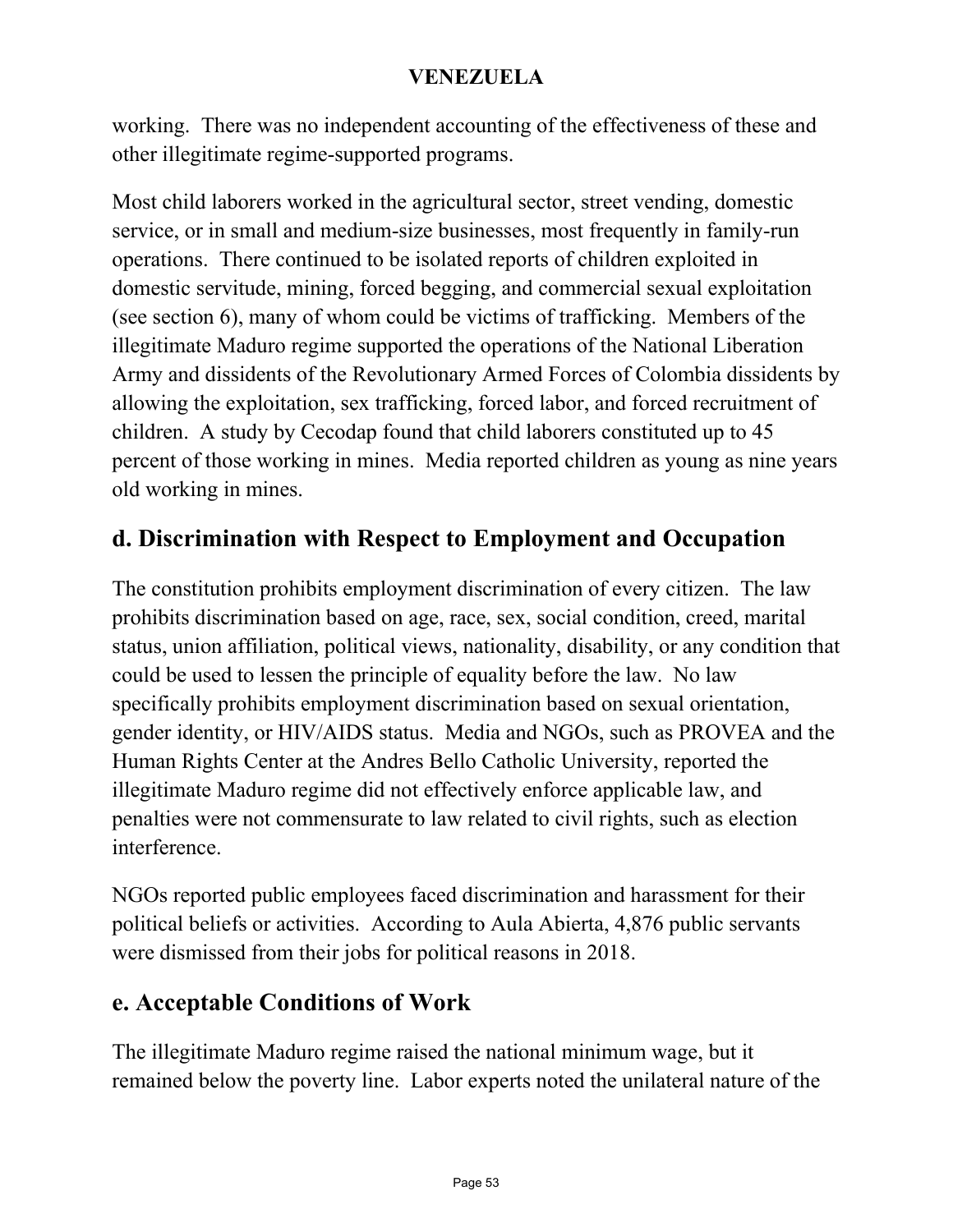decision contravened ILO Convention No. 26 requiring the government to consult with employers and workers prior to enacting wage increases. Legislators noted the decree violated the law, since it supplanted collective bargaining agreements. Union leaders from the petroleum, health, telecommunications, and electricity sectors highlighted that the wage-raise decree did not include wage adjustments to keep up with hyperinflation and thus remained insufficient to afford the basic food basket. The decree also violated the law by nullifying previously signed collective bargaining agreements, including wage tables that scaled salaries to account for seniority and merit pay.

The trade union of the industrial sector stated that fewer than 2,000 of the 15,000 industries existing in 2000 remained as of May.

The law sets the workweek at 40 hours (35 hours for a night shift). The law establishes separate limits for "shift workers," who may not work more than an average of 42 hours per week during an eight-week period, with overtime capped at 100 hours annually. Managers are prohibited from obligating employees to work additional time, and workers have the right to two consecutive days off each week. Overtime is paid at a 50 percent surcharge if a labor inspector approves the overtime in advance and at a 100 percent surcharge if an inspector does not give advance permission. The law establishes that after completing one year with an employer, a worker has a right to 15 days of paid vacation annually. A worker has the right to an additional day for every additional year of service, for a maximum of 15 additional days annually.

The law provides for secure, hygienic, and adequate working conditions. Workplaces must maintain "protection for the health and life of the workers against all dangerous working conditions." The law obligates employers to pay workers specified amounts for workplace injuries or occupational illnesses, ranging from two times the daily salary for missed workdays to several years' salary for permanent injuries. Workers may remove themselves from situations that endanger health or safety without jeopardy to their employment. Occupational safety and health (OSH) were not appropriate for the main industries in the country, and workers were not able to remove themselves from situations that endangered health or safety without jeopardy to their employment. The illegitimate Maduro regime did not effectively enforce OSH law. Penalties for